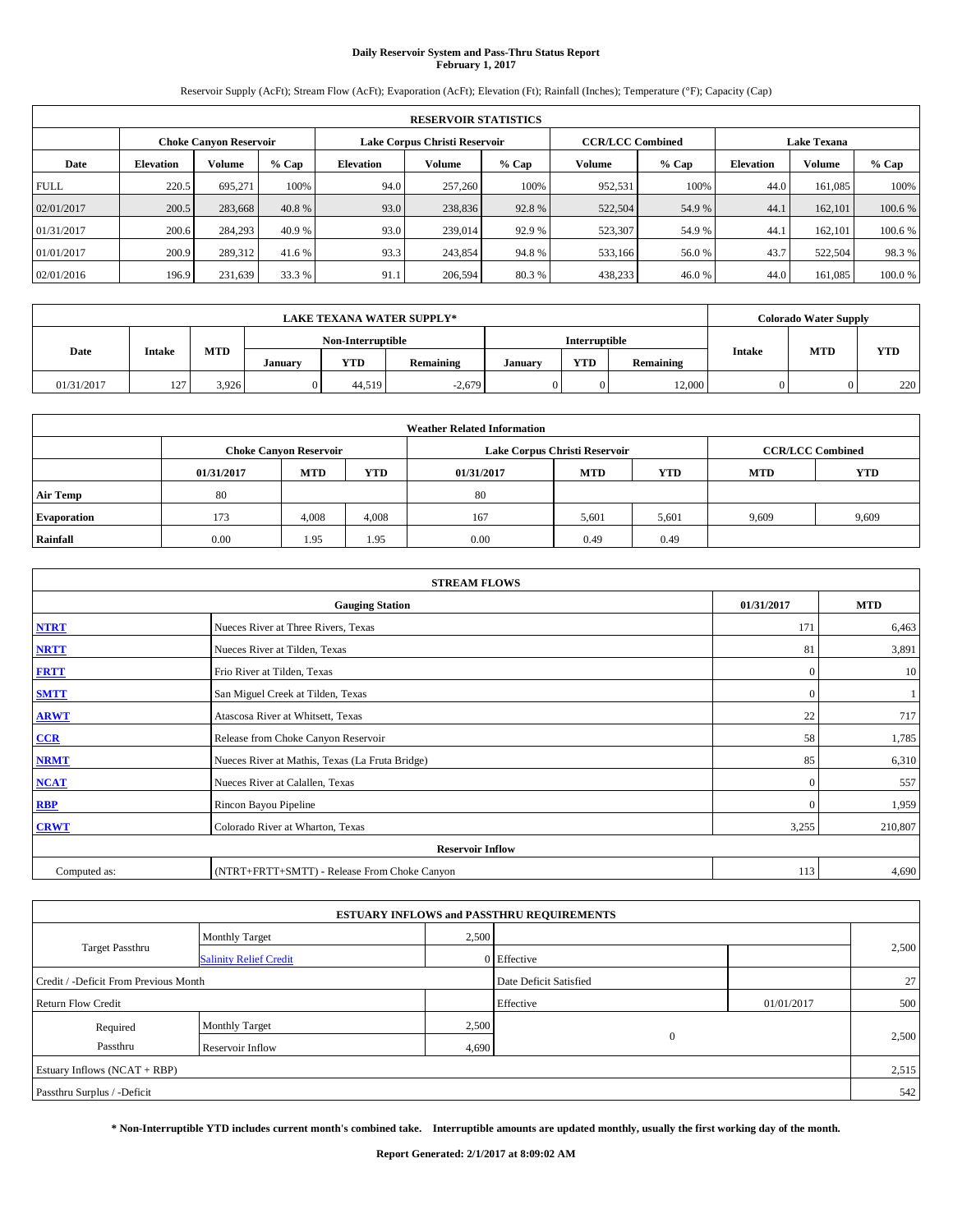# **Daily Reservoir System and Pass-Thru Status Report February 2, 2017**

Reservoir Supply (AcFt); Stream Flow (AcFt); Evaporation (AcFt); Elevation (Ft); Rainfall (Inches); Temperature (°F); Capacity (Cap)

|             | <b>RESERVOIR STATISTICS</b>   |         |         |           |                               |         |                         |         |                  |                    |        |  |
|-------------|-------------------------------|---------|---------|-----------|-------------------------------|---------|-------------------------|---------|------------------|--------------------|--------|--|
|             | <b>Choke Canyon Reservoir</b> |         |         |           | Lake Corpus Christi Reservoir |         | <b>CCR/LCC Combined</b> |         |                  | <b>Lake Texana</b> |        |  |
| Date        | <b>Elevation</b>              | Volume  | $%$ Cap | Elevation | Volume                        | $%$ Cap | Volume                  | $%$ Cap | <b>Elevation</b> | <b>Volume</b>      | % Cap  |  |
| <b>FULL</b> | 220.5                         | 695.271 | 100%    | 94.0      | 257,260                       | 100%    | 952,531                 | 100%    | 44.0             | 161.085            | 100%   |  |
| 02/02/2017  | 200.6                         | 284,137 | 40.9 %  | 93.0      | 239,014                       | 92.9 %  | 523,151                 | 54.9 %  | 44.1             | 162,101            | 100.6% |  |
| 02/01/2017  | 200.5                         | 283,668 | 40.8 %  | 93.0      | 238,836                       | 92.8%   | 522,504                 | 54.9 %  | 44.1             | 162,101            | 100.6% |  |
| 01/02/2017  | 200.8                         | 288,062 | 41.4 %  | 93.3      | 244,574                       | 95.1 %  | 532,636                 | 55.9%   | 43.7             | 523,151            | 98.3%  |  |
| 02/02/2016  | 196.9                         | 231,506 | 33.3 %  | 91.2      | 208,313                       | 81.0%   | 439,819                 | 46.2%   | 44.0             | 161,085            | 100.0% |  |

|            | <b>LAKE TEXANA WATER SUPPLY*</b> |                   |         |                   |           |                      |            |           |               | <b>Colorado Water Supply</b> |            |
|------------|----------------------------------|-------------------|---------|-------------------|-----------|----------------------|------------|-----------|---------------|------------------------------|------------|
|            |                                  |                   |         | Non-Interruptible |           | <b>Interruptible</b> |            |           |               |                              |            |
| Date       | <b>Intake</b>                    | <b>MTD</b>        | January | <b>YTD</b>        | Remaining | January              | <b>YTD</b> | Remaining | <b>Intake</b> | <b>MTD</b>                   | <b>YTD</b> |
| 02/01/2017 | 127                              | 127<br>$1 \leq l$ | 0       | 127               | 41.713    | 3.926                | 3.926      | 8.074     |               |                              | 0          |

| <b>Weather Related Information</b> |            |                                                                                  |       |      |                               |                         |     |            |  |  |  |
|------------------------------------|------------|----------------------------------------------------------------------------------|-------|------|-------------------------------|-------------------------|-----|------------|--|--|--|
|                                    |            | <b>Choke Canyon Reservoir</b>                                                    |       |      | Lake Corpus Christi Reservoir | <b>CCR/LCC Combined</b> |     |            |  |  |  |
|                                    | 02/01/2017 | <b>MTD</b><br><b>YTD</b><br><b>YTD</b><br><b>MTD</b><br><b>MTD</b><br>02/01/2017 |       |      |                               |                         |     | <b>YTD</b> |  |  |  |
| <b>Air Temp</b>                    | 86         |                                                                                  |       | 85   |                               |                         |     |            |  |  |  |
| <b>Evaporation</b>                 | 191        | 191                                                                              | 4,199 | 198  | 198                           | 5,799                   | 389 | 9,998      |  |  |  |
| Rainfall                           | 0.00       | 0.00                                                                             | 1.95  | 0.00 | 0.00                          | 0.49                    |     |            |  |  |  |

| <b>STREAM FLOWS</b> |                                                 |            |                |  |  |  |  |  |  |
|---------------------|-------------------------------------------------|------------|----------------|--|--|--|--|--|--|
|                     | <b>Gauging Station</b>                          | 02/01/2017 | <b>MTD</b>     |  |  |  |  |  |  |
| <b>NTRT</b>         | Nueces River at Three Rivers, Texas             | 167        | 167            |  |  |  |  |  |  |
| <b>NRTT</b>         | Nueces River at Tilden, Texas                   | 81         | 81             |  |  |  |  |  |  |
| <b>FRTT</b>         | Frio River at Tilden, Texas                     | $\Omega$   | $\mathbf{0}$   |  |  |  |  |  |  |
| <b>SMTT</b>         | San Miguel Creek at Tilden, Texas               | $\Omega$   | $\overline{0}$ |  |  |  |  |  |  |
| <b>ARWT</b>         | Atascosa River at Whitsett, Texas               | 22         | 22             |  |  |  |  |  |  |
| CCR                 | Release from Choke Canyon Reservoir             | 58         | 58             |  |  |  |  |  |  |
| <b>NRMT</b>         | Nueces River at Mathis, Texas (La Fruta Bridge) | 123        | 123            |  |  |  |  |  |  |
| <b>NCAT</b>         | Nueces River at Calallen, Texas                 | $\Omega$   | $\mathbf{0}$   |  |  |  |  |  |  |
| <b>RBP</b>          | Rincon Bayou Pipeline                           | $\Omega$   | $\overline{0}$ |  |  |  |  |  |  |
| <b>CRWT</b>         | Colorado River at Wharton, Texas                | 3,116      | 3,116          |  |  |  |  |  |  |
|                     | <b>Reservoir Inflow</b>                         |            |                |  |  |  |  |  |  |
| Computed as:        | (NTRT+FRTT+SMTT) - Release From Choke Canyon    |            |                |  |  |  |  |  |  |

| <b>ESTUARY INFLOWS and PASSTHRU REQUIREMENTS</b> |                               |       |                        |            |       |  |  |  |  |  |
|--------------------------------------------------|-------------------------------|-------|------------------------|------------|-------|--|--|--|--|--|
|                                                  | Monthly Target                | 2,500 |                        |            |       |  |  |  |  |  |
| <b>Target Passthru</b>                           | <b>Salinity Relief Credit</b> |       | 0 Effective            |            | 2,500 |  |  |  |  |  |
| Credit / -Deficit From Previous Month            |                               |       | Date Deficit Satisfied |            | 542   |  |  |  |  |  |
| <b>Return Flow Credit</b>                        |                               |       | Effective              | 02/01/2017 | 500   |  |  |  |  |  |
| Required                                         | Monthly Target                | 2,500 |                        |            |       |  |  |  |  |  |
| Passthru                                         | Reservoir Inflow              | 110   | $\mathbf{0}$           |            | 110   |  |  |  |  |  |
| Estuary Inflows (NCAT + RBP)                     |                               |       |                        |            |       |  |  |  |  |  |
| Passthru Surplus / -Deficit                      |                               |       |                        |            |       |  |  |  |  |  |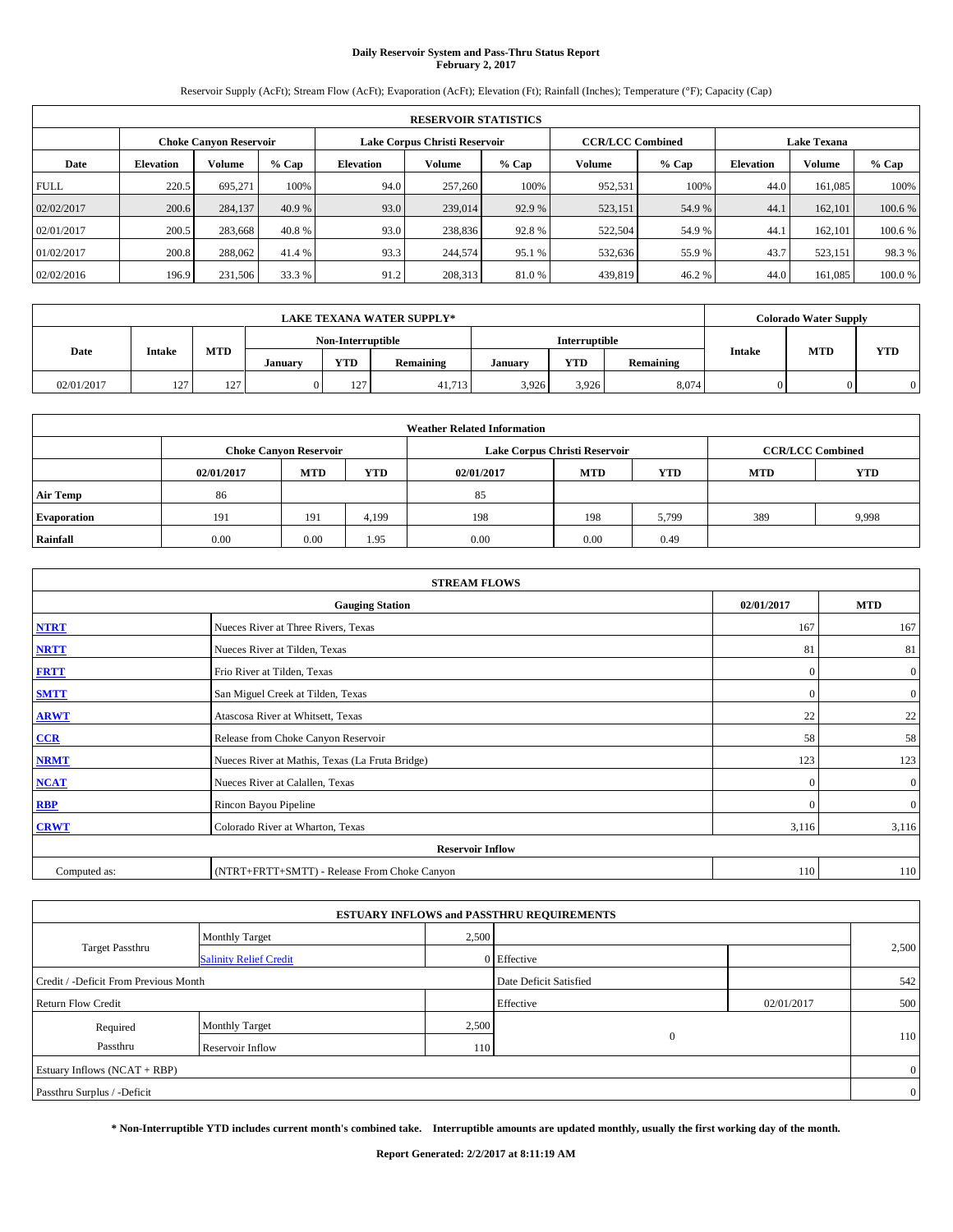# **Daily Reservoir System and Pass-Thru Status Report February 3, 2017**

Reservoir Supply (AcFt); Stream Flow (AcFt); Evaporation (AcFt); Elevation (Ft); Rainfall (Inches); Temperature (°F); Capacity (Cap)

|             | <b>RESERVOIR STATISTICS</b> |         |         |                  |                               |         |                         |         |                  |                    |         |  |
|-------------|-----------------------------|---------|---------|------------------|-------------------------------|---------|-------------------------|---------|------------------|--------------------|---------|--|
|             | Choke Canvon Reservoir      |         |         |                  | Lake Corpus Christi Reservoir |         | <b>CCR/LCC Combined</b> |         |                  | <b>Lake Texana</b> |         |  |
| Date        | <b>Elevation</b>            | Volume  | $%$ Cap | <b>Elevation</b> | Volume                        | $%$ Cap | <b>Volume</b>           | $%$ Cap | <b>Elevation</b> | <b>Volume</b>      | % Cap   |  |
| <b>FULL</b> | 220.5                       | 695.271 | 100%    | 94.0             | 257,260                       | 100%    | 952,531                 | 100%    | 44.0             | 161.085            | 100%    |  |
| 02/03/2017  | 200.5                       | 282,732 | 40.7 %  | 93.0             | 239,014                       | 92.9 %  | 521,746                 | 54.8%   | 44.1             | 163,121            | 101.3%  |  |
| 02/02/2017  | 200.6                       | 284,137 | 40.9 %  | 93.0             | 239,014                       | 92.9 %  | 523,151                 | 54.9 %  | 44.              | 162,101            | 100.6 % |  |
| 01/03/2017  | 200.8                       | 288,374 | 41.5 %  | 93.3             | 244,394                       | 95.0 %  | 532,768                 | 55.9%   | 43.7             | 521,746            | 98.3%   |  |
| 02/03/2016  | 196.9                       | 231,240 | 33.3 %  | 91.2             | 207,969                       | 80.8%   | 439,209                 | 46.1%   | 44.0             | 161.085            | 100.0%  |  |

|            | <b>LAKE TEXANA WATER SUPPLY*</b> |            |         |                   |           |         |                      |           |               | Colorado Water Supply |            |
|------------|----------------------------------|------------|---------|-------------------|-----------|---------|----------------------|-----------|---------------|-----------------------|------------|
|            |                                  |            |         | Non-Interruptible |           |         | <b>Interruptible</b> |           |               |                       |            |
| Date       | <b>Intake</b>                    | <b>MTD</b> | January | <b>YTD</b>        | Remaining | Januarv | <b>YTD</b>           | Remaining | <b>Intake</b> | <b>MTD</b>            | <b>YTD</b> |
| 02/02/2017 | 127                              | 254        | 0       | 254               | 41.586    | 3,926   | 3,926                | 8,074     |               |                       |            |

| <b>Weather Related Information</b> |            |                               |       |            |                               |                         |     |        |  |
|------------------------------------|------------|-------------------------------|-------|------------|-------------------------------|-------------------------|-----|--------|--|
|                                    |            | <b>Choke Canyon Reservoir</b> |       |            | Lake Corpus Christi Reservoir | <b>CCR/LCC Combined</b> |     |        |  |
|                                    | 02/02/2017 | <b>MTD</b>                    | YTD   | 02/02/2017 | <b>YTD</b>                    |                         |     |        |  |
| Air Temp                           | 66         |                               |       | 69         |                               |                         |     |        |  |
| <b>Evaporation</b>                 | 136        | 327                           | 4,335 | 156        | 354                           | 5,955                   | 681 | 10,290 |  |
| Rainfall                           | 0.00       | 0.00                          | 1.95  | 0.00       | 0.00                          | 0.49                    |     |        |  |

| <b>STREAM FLOWS</b> |                                                 |            |                |  |  |  |  |  |  |
|---------------------|-------------------------------------------------|------------|----------------|--|--|--|--|--|--|
|                     | 02/02/2017                                      | <b>MTD</b> |                |  |  |  |  |  |  |
| <b>NTRT</b>         | Nueces River at Three Rivers, Texas             | 165        | 331            |  |  |  |  |  |  |
| <b>NRTT</b>         | Nueces River at Tilden, Texas                   | 81         | 163            |  |  |  |  |  |  |
| <b>FRTT</b>         | Frio River at Tilden, Texas                     | $\theta$   |                |  |  |  |  |  |  |
| <b>SMTT</b>         | San Miguel Creek at Tilden, Texas               | $\Omega$   | $\overline{0}$ |  |  |  |  |  |  |
| <b>ARWT</b>         | Atascosa River at Whitsett, Texas               | 22         | 44             |  |  |  |  |  |  |
| CCR                 | Release from Choke Canyon Reservoir             | 58         | 115            |  |  |  |  |  |  |
| <b>NRMT</b>         | Nueces River at Mathis, Texas (La Fruta Bridge) | 161        | 284            |  |  |  |  |  |  |
| <b>NCAT</b>         | Nueces River at Calallen, Texas                 | $\Omega$   | $\overline{0}$ |  |  |  |  |  |  |
| RBP                 | Rincon Bayou Pipeline                           | $\Omega$   | $\overline{0}$ |  |  |  |  |  |  |
| <b>CRWT</b>         | Colorado River at Wharton, Texas                | 3,077      | 6,193          |  |  |  |  |  |  |
|                     | <b>Reservoir Inflow</b>                         |            |                |  |  |  |  |  |  |
| Computed as:        | (NTRT+FRTT+SMTT) - Release From Choke Canyon    | 108        | 217            |  |  |  |  |  |  |

|                                       |                               |       | <b>ESTUARY INFLOWS and PASSTHRU REQUIREMENTS</b> |            |       |  |  |  |
|---------------------------------------|-------------------------------|-------|--------------------------------------------------|------------|-------|--|--|--|
|                                       | Monthly Target                | 2,500 |                                                  |            |       |  |  |  |
| Target Passthru                       | <b>Salinity Relief Credit</b> |       | 0 Effective                                      |            | 2,500 |  |  |  |
| Credit / -Deficit From Previous Month |                               |       | Date Deficit Satisfied                           |            | 542   |  |  |  |
| <b>Return Flow Credit</b>             |                               |       | Effective                                        | 02/01/2017 | 500   |  |  |  |
| Required                              | <b>Monthly Target</b>         | 2,500 |                                                  |            |       |  |  |  |
| Passthru                              | Reservoir Inflow              | 217   | $\overline{0}$                                   |            | 217   |  |  |  |
| Estuary Inflows (NCAT + RBP)          |                               |       |                                                  |            |       |  |  |  |
| Passthru Surplus / -Deficit           |                               |       |                                                  |            |       |  |  |  |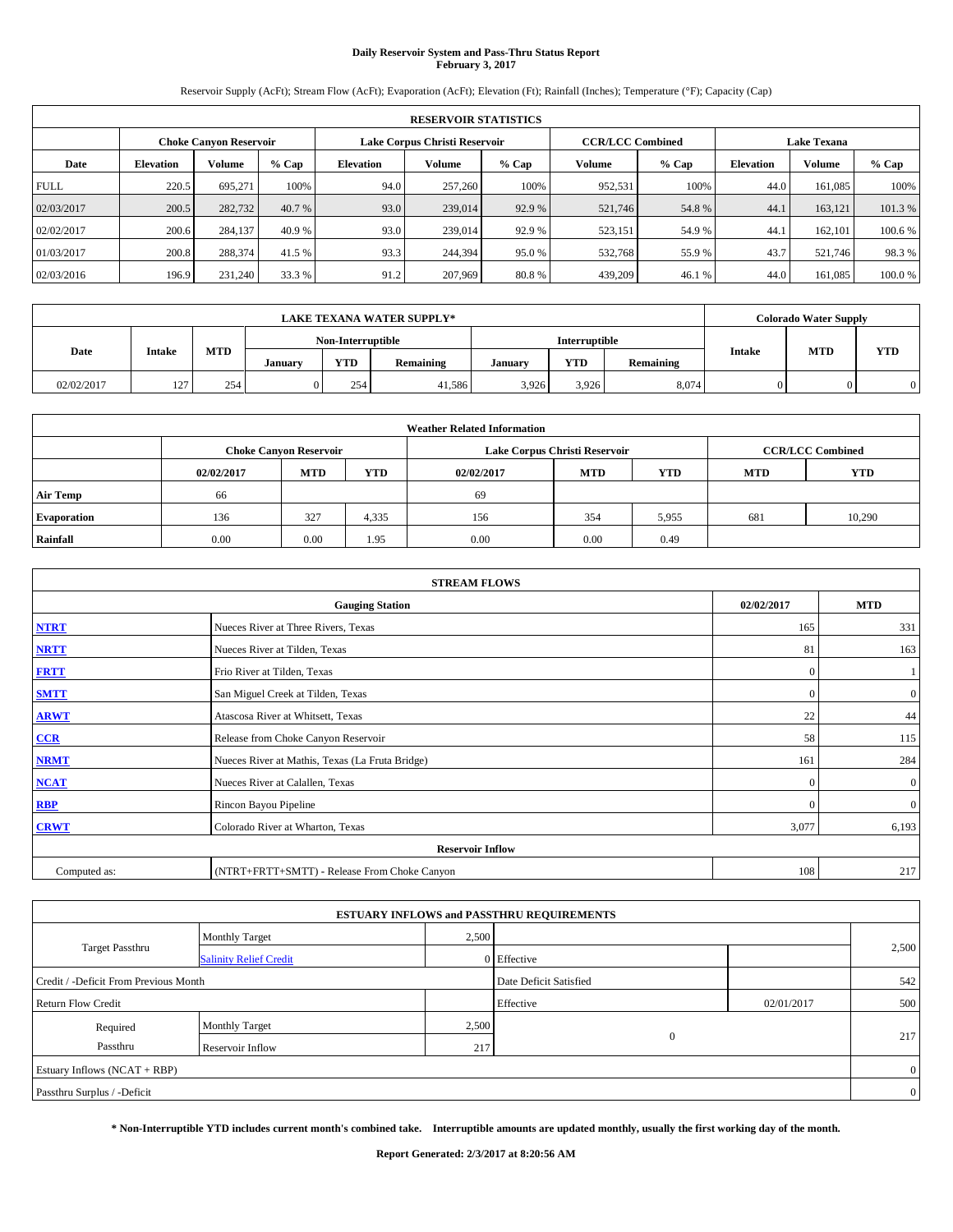# **Daily Reservoir System and Pass-Thru Status Report February 4, 2017**

Reservoir Supply (AcFt); Stream Flow (AcFt); Evaporation (AcFt); Elevation (Ft); Rainfall (Inches); Temperature (°F); Capacity (Cap)

| <b>RESERVOIR STATISTICS</b> |                  |                        |         |                  |                               |         |               |                         |                  |                    |         |  |
|-----------------------------|------------------|------------------------|---------|------------------|-------------------------------|---------|---------------|-------------------------|------------------|--------------------|---------|--|
|                             |                  | Choke Canvon Reservoir |         |                  | Lake Corpus Christi Reservoir |         |               | <b>CCR/LCC Combined</b> |                  | <b>Lake Texana</b> |         |  |
| Date                        | <b>Elevation</b> | Volume                 | $%$ Cap | <b>Elevation</b> | Volume                        | $%$ Cap | <b>Volume</b> | $%$ Cap                 | <b>Elevation</b> | <b>Volume</b>      | % Cap   |  |
| <b>FULL</b>                 | 220.5            | 695.271                | 100%    | 94.0             | 257,260                       | 100%    | 952,531       | 100%                    | 44.0             | 161.085            | 100%    |  |
| 02/04/2017                  | 200.5            | 282,888                | 40.7 %  | 93.0             | 238,657                       | 92.8%   | 521,545       | 54.8%                   | 44.2             | 163,121            | 101.3%  |  |
| 02/03/2017                  | 200.5            | 282,732                | 40.7 %  | 93.0             | 239,014                       | 92.9 %  | 521,746       | 54.8%                   | 44.2             | 163,121            | 101.3 % |  |
| 01/04/2017                  | 200.8            | 288,062                | 41.4 %  | 93.3             | 244,754                       | 95.1 %  | 532,816       | 55.9 %                  | 43.6             | 521,545            | 97.1 %  |  |
| 02/04/2016                  | 196.9            | 230,972                | 33.2 %  | 91.2             | 206,766                       | 80.4 %  | 437,738       | 46.0%                   | 44.0             | 161.085            | 100.0%  |  |

| <b>LAKE TEXANA WATER SUPPLY*</b> |               |            |         |                   |           |         |                      |           |               | Colorado Water Supply |            |
|----------------------------------|---------------|------------|---------|-------------------|-----------|---------|----------------------|-----------|---------------|-----------------------|------------|
|                                  |               |            |         | Non-Interruptible |           |         | <b>Interruptible</b> |           |               |                       |            |
| Date                             | <b>Intake</b> | <b>MTD</b> | January | <b>YTD</b>        | Remaining | Januarv | <b>YTD</b>           | Remaining | <b>Intake</b> | <b>MTD</b>            | <b>YTD</b> |
| 02/03/2017                       | 127           | 380        |         | 380               | 41,460    | 3.926   | 3.926                | 8.074     |               |                       | 0          |

| <b>Weather Related Information</b> |            |                               |       |                                                      |                               |                         |     |        |  |  |
|------------------------------------|------------|-------------------------------|-------|------------------------------------------------------|-------------------------------|-------------------------|-----|--------|--|--|
|                                    |            | <b>Choke Canyon Reservoir</b> |       |                                                      | Lake Corpus Christi Reservoir | <b>CCR/LCC Combined</b> |     |        |  |  |
|                                    | 02/03/2017 | <b>MTD</b>                    | YTD   | <b>MTD</b><br><b>YTD</b><br><b>MTD</b><br>02/03/2017 |                               |                         |     |        |  |  |
| <b>Air Temp</b>                    | 56         |                               |       | 58                                                   |                               |                         |     |        |  |  |
| <b>Evaporation</b>                 | 101        | 428                           | 4,436 | 146                                                  | 500                           | 6,101                   | 928 | 10,537 |  |  |
| Rainfall                           | 0.00       | 0.00                          | 1.95  | 0.00                                                 | 0.00                          | 0.49                    |     |        |  |  |

| <b>STREAM FLOWS</b> |                                                 |            |                |  |  |  |  |  |  |
|---------------------|-------------------------------------------------|------------|----------------|--|--|--|--|--|--|
|                     | 02/03/2017                                      | <b>MTD</b> |                |  |  |  |  |  |  |
| <b>NTRT</b>         | Nueces River at Three Rivers, Texas             | 165        | 496            |  |  |  |  |  |  |
| <b>NRTT</b>         | Nueces River at Tilden, Texas                   | 79         | 242            |  |  |  |  |  |  |
| <b>FRTT</b>         | Frio River at Tilden, Texas                     | $\theta$   |                |  |  |  |  |  |  |
| <b>SMTT</b>         | San Miguel Creek at Tilden, Texas               | $\Omega$   | $\overline{0}$ |  |  |  |  |  |  |
| <b>ARWT</b>         | Atascosa River at Whitsett, Texas               | 22         | 66             |  |  |  |  |  |  |
| CCR                 | Release from Choke Canyon Reservoir             | 58         | 173            |  |  |  |  |  |  |
| <b>NRMT</b>         | Nueces River at Mathis, Texas (La Fruta Bridge) | 169        | 453            |  |  |  |  |  |  |
| <b>NCAT</b>         | Nueces River at Calallen, Texas                 | $\Omega$   | $\overline{0}$ |  |  |  |  |  |  |
| RBP                 | Rincon Bayou Pipeline                           | $\Omega$   | $\overline{0}$ |  |  |  |  |  |  |
| <b>CRWT</b>         | Colorado River at Wharton, Texas                | 3,017      | 9,210          |  |  |  |  |  |  |
|                     | <b>Reservoir Inflow</b>                         |            |                |  |  |  |  |  |  |
| Computed as:        | (NTRT+FRTT+SMTT) - Release From Choke Canyon    | 108        | 325            |  |  |  |  |  |  |

|                                       |                               |       | <b>ESTUARY INFLOWS and PASSTHRU REQUIREMENTS</b> |            |                |
|---------------------------------------|-------------------------------|-------|--------------------------------------------------|------------|----------------|
|                                       | <b>Monthly Target</b>         | 2,500 |                                                  |            |                |
| <b>Target Passthru</b>                | <b>Salinity Relief Credit</b> |       | 0 Effective                                      |            | 2,500          |
| Credit / -Deficit From Previous Month |                               |       | Date Deficit Satisfied                           |            | 542            |
| <b>Return Flow Credit</b>             |                               |       | Effective                                        | 02/01/2017 | 500            |
| Required                              | <b>Monthly Target</b>         | 2,500 |                                                  |            |                |
| Passthru                              | Reservoir Inflow              | 325   | $\mathbf{0}$                                     |            | 325            |
| Estuary Inflows (NCAT + RBP)          |                               |       |                                                  |            | $\overline{0}$ |
| Passthru Surplus / -Deficit           |                               |       |                                                  |            | $\overline{0}$ |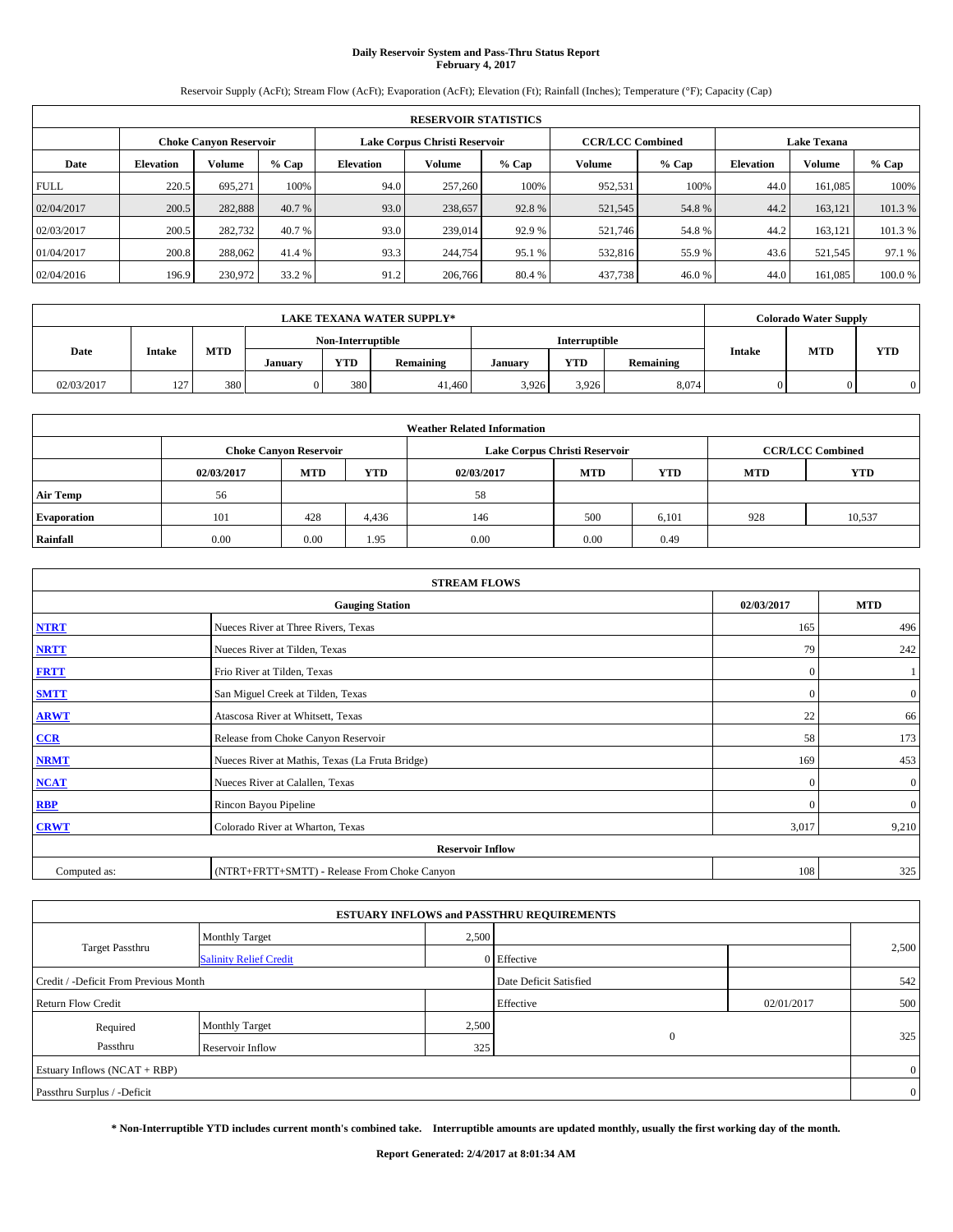# **Daily Reservoir System and Pass-Thru Status Report February 5, 2017**

Reservoir Supply (AcFt); Stream Flow (AcFt); Evaporation (AcFt); Elevation (Ft); Rainfall (Inches); Temperature (°F); Capacity (Cap)

| <b>RESERVOIR STATISTICS</b> |                  |                        |         |                  |                               |         |               |                         |                  |                    |         |
|-----------------------------|------------------|------------------------|---------|------------------|-------------------------------|---------|---------------|-------------------------|------------------|--------------------|---------|
|                             |                  | Choke Canvon Reservoir |         |                  | Lake Corpus Christi Reservoir |         |               | <b>CCR/LCC Combined</b> |                  | <b>Lake Texana</b> |         |
| Date                        | <b>Elevation</b> | Volume                 | $%$ Cap | <b>Elevation</b> | Volume                        | $%$ Cap | <b>Volume</b> | $%$ Cap                 | <b>Elevation</b> | <b>Volume</b>      | % Cap   |
| <b>FULL</b>                 | 220.5            | 695.271                | 100%    | 94.0             | 257,260                       | 100%    | 952,531       | 100%                    | 44.0             | 161.085            | 100%    |
| 02/05/2017                  | 200.5            | 283,980                | 40.8%   | 93.0             | 238,657                       | 92.8%   | 522,637       | 54.9%                   | 44.2             | 163,121            | 101.3%  |
| 02/04/2017                  | 200.5            | 282,888                | 40.7 %  | 93.0             | 238,657                       | 92.8%   | 521,545       | 54.8%                   | 44.2             | 163,121            | 101.3 % |
| 01/05/2017                  | 200.8            | 287,745                | 41.4 %  | 93.3             | 244,034                       | 94.9 %  | 531,779       | 55.8%                   | 43.6             | 522,637            | 97.1 %  |
| 02/05/2016                  | 196.9            | 231,373                | 33.3 %  | 91.1             | 206,594                       | 80.3%   | 437,967       | 46.0%                   | 43.9             | 160,156            | 99.4 %  |

| <b>LAKE TEXANA WATER SUPPLY*</b> |               |            |         |                   |           |                      |            |           |               | <b>Colorado Water Supply</b> |            |
|----------------------------------|---------------|------------|---------|-------------------|-----------|----------------------|------------|-----------|---------------|------------------------------|------------|
|                                  |               |            |         | Non-Interruptible |           | <b>Interruptible</b> |            |           |               |                              |            |
| Date                             | <b>Intake</b> | <b>MTD</b> | January | <b>YTD</b>        | Remaining | Januarv              | <b>YTD</b> | Remaining | <b>Intake</b> | <b>MTD</b>                   | <b>YTD</b> |
| 02/04/2017                       | 127           | 507        |         | 507               | 41,333    | 3.926                | 3.926      | 8.074     |               |                              | 0          |

| <b>Weather Related Information</b> |                   |                               |            |            |                               |                         |     |        |  |
|------------------------------------|-------------------|-------------------------------|------------|------------|-------------------------------|-------------------------|-----|--------|--|
|                                    |                   | <b>Choke Canyon Reservoir</b> |            |            | Lake Corpus Christi Reservoir | <b>CCR/LCC Combined</b> |     |        |  |
|                                    | 02/04/2017        | MTD                           | <b>YTD</b> | 02/04/2017 | <b>YTD</b>                    |                         |     |        |  |
| <b>Air Temp</b>                    | 57                |                               |            | 59         |                               |                         |     |        |  |
| <b>Evaporation</b>                 | $\mathbf{\Omega}$ | 437                           | 4,445      | 10         | 510                           | 6,111                   | 947 | 10,556 |  |
| <b>Rainfall</b>                    | 0.09              | 0.09                          | 2.04       | 0.11       | 0.11                          | 0.60                    |     |        |  |

| <b>STREAM FLOWS</b> |                                                 |              |                  |  |  |  |  |  |  |
|---------------------|-------------------------------------------------|--------------|------------------|--|--|--|--|--|--|
|                     | 02/04/2017                                      | <b>MTD</b>   |                  |  |  |  |  |  |  |
| <b>NTRT</b>         | Nueces River at Three Rivers, Texas             | 163          | 659              |  |  |  |  |  |  |
| <b>NRTT</b>         | Nueces River at Tilden, Texas                   | 75           | 318              |  |  |  |  |  |  |
| <b>FRTT</b>         | Frio River at Tilden, Texas                     | $\mathbf{0}$ |                  |  |  |  |  |  |  |
| <b>SMTT</b>         | San Miguel Creek at Tilden, Texas               | $\mathbf{0}$ | $\overline{0}$   |  |  |  |  |  |  |
| <b>ARWT</b>         | Atascosa River at Whitsett, Texas               | 20           | 85               |  |  |  |  |  |  |
| CCR                 | Release from Choke Canyon Reservoir             | 58           | 230              |  |  |  |  |  |  |
| <b>NRMT</b>         | Nueces River at Mathis, Texas (La Fruta Bridge) | 169          | 621              |  |  |  |  |  |  |
| <b>NCAT</b>         | Nueces River at Calallen, Texas                 | $\Omega$     | $\boldsymbol{0}$ |  |  |  |  |  |  |
| <b>RBP</b>          | Rincon Bayou Pipeline                           | $\Omega$     | $\mathbf{0}$     |  |  |  |  |  |  |
| <b>CRWT</b>         | Colorado River at Wharton, Texas                | 2,958        | 12,168           |  |  |  |  |  |  |
|                     |                                                 |              |                  |  |  |  |  |  |  |
| Computed as:        | (NTRT+FRTT+SMTT) - Release From Choke Canyon    | 106          | 430              |  |  |  |  |  |  |

| <b>ESTUARY INFLOWS and PASSTHRU REQUIREMENTS</b> |                               |       |                        |            |                |  |  |  |  |  |
|--------------------------------------------------|-------------------------------|-------|------------------------|------------|----------------|--|--|--|--|--|
|                                                  | Monthly Target                | 2,500 |                        |            |                |  |  |  |  |  |
| <b>Target Passthru</b>                           | <b>Salinity Relief Credit</b> |       | 0 Effective            |            | 2,500          |  |  |  |  |  |
| Credit / -Deficit From Previous Month            |                               |       | Date Deficit Satisfied |            | 542            |  |  |  |  |  |
| <b>Return Flow Credit</b>                        |                               |       | Effective              | 02/01/2017 | 500            |  |  |  |  |  |
| Required                                         | <b>Monthly Target</b>         | 2,500 |                        |            |                |  |  |  |  |  |
| Passthru                                         | Reservoir Inflow              | 430   | $\overline{0}$         |            | 430            |  |  |  |  |  |
| Estuary Inflows (NCAT + RBP)                     |                               |       |                        |            |                |  |  |  |  |  |
| Passthru Surplus / -Deficit                      |                               |       |                        |            | $\overline{0}$ |  |  |  |  |  |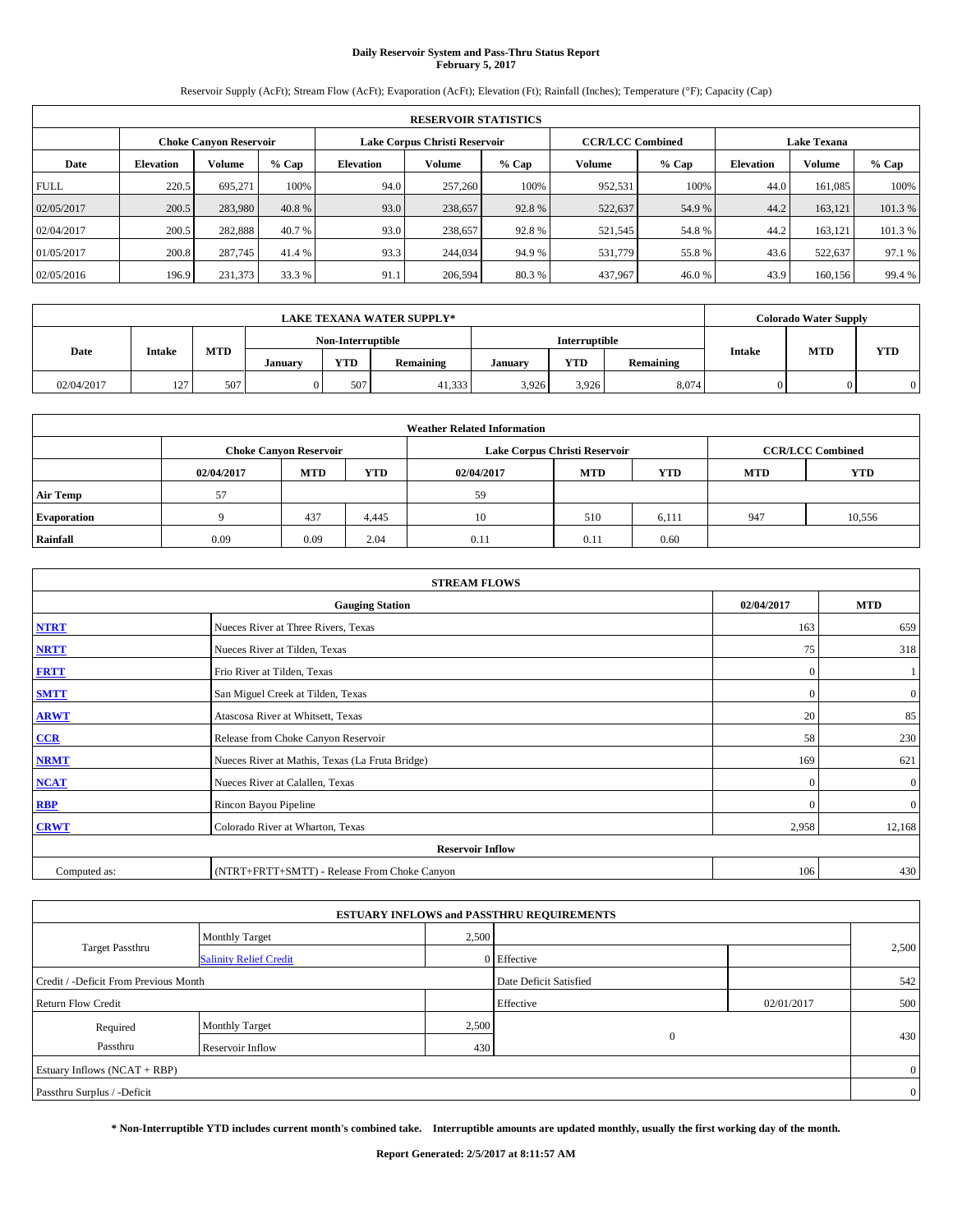# **Daily Reservoir System and Pass-Thru Status Report February 6, 2017**

Reservoir Supply (AcFt); Stream Flow (AcFt); Evaporation (AcFt); Elevation (Ft); Rainfall (Inches); Temperature (°F); Capacity (Cap)

|                                                         | <b>RESERVOIR STATISTICS</b> |         |         |                  |         |         |                         |         |                  |                    |         |
|---------------------------------------------------------|-----------------------------|---------|---------|------------------|---------|---------|-------------------------|---------|------------------|--------------------|---------|
| Lake Corpus Christi Reservoir<br>Choke Canvon Reservoir |                             |         |         |                  |         |         | <b>CCR/LCC Combined</b> |         |                  | <b>Lake Texana</b> |         |
| Date                                                    | <b>Elevation</b>            | Volume  | $%$ Cap | <b>Elevation</b> | Volume  | $%$ Cap | <b>Volume</b>           | $%$ Cap | <b>Elevation</b> | <b>Volume</b>      | % Cap   |
| <b>FULL</b>                                             | 220.5                       | 695.271 | 100%    | 94.0             | 257,260 | 100%    | 952,531                 | 100%    | 44.0             | 161.085            | 100%    |
| 02/06/2017                                              | 200.4                       | 282,419 | 40.6 %  | 93.0             | 238,657 | 92.8%   | 521,076                 | 54.7 %  | 44.2             | 163,121            | 101.3%  |
| 02/05/2017                                              | 200.5                       | 283,980 | 40.8%   | 93.0             | 238,657 | 92.8%   | 522,637                 | 54.9 %  | 44.2             | 163,121            | 101.3 % |
| 01/06/2017                                              | 200.7                       | 287.112 | 41.3 %  | 93.5             | 247,818 | 96.3%   | 534,930                 | 56.2 %  | 43.5             | 521,076            | 97.1 %  |
| 02/06/2016                                              | 196.9                       | 230,701 | 33.2 %  | 91.1             | 205,907 | 80.0%   | 436,608                 | 45.8%   | 43.8             | 159,229            | 98.8%   |

|            |               |            |                   |            | <b>LAKE TEXANA WATER SUPPLY*</b> |                      |            |           |               | Colorado Water Supply |            |
|------------|---------------|------------|-------------------|------------|----------------------------------|----------------------|------------|-----------|---------------|-----------------------|------------|
|            |               |            | Non-Interruptible |            |                                  | <b>Interruptible</b> |            |           |               |                       |            |
| Date       | <b>Intake</b> | <b>MTD</b> | Januarv           | <b>YTD</b> | Remaining                        | Januarv              | <b>YTD</b> | Remaining | <b>Intake</b> | <b>MTD</b>            | <b>YTD</b> |
| 02/05/2017 | 127           | 634        |                   | 634        | 41,206                           | 3,926                | 3,926      | 8,074     |               |                       |            |

| <b>Weather Related Information</b> |            |                                                                           |       |      |                               |       |       |                         |  |  |
|------------------------------------|------------|---------------------------------------------------------------------------|-------|------|-------------------------------|-------|-------|-------------------------|--|--|
|                                    |            | <b>Choke Canyon Reservoir</b>                                             |       |      | Lake Corpus Christi Reservoir |       |       | <b>CCR/LCC Combined</b> |  |  |
|                                    | 02/05/2017 | <b>MTD</b><br>YTD<br><b>MTD</b><br><b>YTD</b><br><b>MTD</b><br>02/05/2017 |       |      |                               |       |       | <b>YTD</b>              |  |  |
| Air Temp                           | 74         |                                                                           |       | 76   |                               |       |       |                         |  |  |
| <b>Evaporation</b>                 | 27         | 464                                                                       | 4.472 | 73   | 583                           | 6,184 | 1.047 | 10,656                  |  |  |
| Rainfall                           | 0.00       | 0.09                                                                      | 2.04  | 0.02 | 0.13                          | 0.62  |       |                         |  |  |

|              | <b>STREAM FLOWS</b>                                                                                                                                                                                                                                                                                                                                                                               |              |                  |  |  |
|--------------|---------------------------------------------------------------------------------------------------------------------------------------------------------------------------------------------------------------------------------------------------------------------------------------------------------------------------------------------------------------------------------------------------|--------------|------------------|--|--|
|              | <b>Gauging Station</b><br>Nueces River at Three Rivers, Texas<br>Nueces River at Tilden, Texas<br>Frio River at Tilden, Texas<br>San Miguel Creek at Tilden, Texas<br>Atascosa River at Whitsett, Texas<br>Release from Choke Canyon Reservoir<br>Nueces River at Mathis, Texas (La Fruta Bridge)<br>Nueces River at Calallen, Texas<br>Rincon Bayou Pipeline<br>Colorado River at Wharton, Texas |              |                  |  |  |
| <b>NTRT</b>  |                                                                                                                                                                                                                                                                                                                                                                                                   | 161          | 820              |  |  |
| <b>NRTT</b>  |                                                                                                                                                                                                                                                                                                                                                                                                   | 71           | 389              |  |  |
| <b>FRTT</b>  |                                                                                                                                                                                                                                                                                                                                                                                                   | $\mathbf{0}$ | $\boldsymbol{2}$ |  |  |
| <b>SMTT</b>  |                                                                                                                                                                                                                                                                                                                                                                                                   | $\mathbf{0}$ | $\mathbf{0}$     |  |  |
| <b>ARWT</b>  |                                                                                                                                                                                                                                                                                                                                                                                                   | 20           | 105              |  |  |
| $CCR$        |                                                                                                                                                                                                                                                                                                                                                                                                   | 58           | 288              |  |  |
| <b>NRMT</b>  |                                                                                                                                                                                                                                                                                                                                                                                                   | 143          | 764              |  |  |
| <b>NCAT</b>  |                                                                                                                                                                                                                                                                                                                                                                                                   | $\Omega$     | $\boldsymbol{0}$ |  |  |
| <b>RBP</b>   |                                                                                                                                                                                                                                                                                                                                                                                                   | $\Omega$     | $\mathbf{0}$     |  |  |
| <b>CRWT</b>  |                                                                                                                                                                                                                                                                                                                                                                                                   | 2,878        | 15,046           |  |  |
|              | <b>Reservoir Inflow</b>                                                                                                                                                                                                                                                                                                                                                                           |              |                  |  |  |
| Computed as: | (NTRT+FRTT+SMTT) - Release From Choke Canyon                                                                                                                                                                                                                                                                                                                                                      | 104          | 534              |  |  |

| <b>ESTUARY INFLOWS and PASSTHRU REQUIREMENTS</b> |                               |       |                        |            |       |  |  |  |  |  |
|--------------------------------------------------|-------------------------------|-------|------------------------|------------|-------|--|--|--|--|--|
|                                                  | Monthly Target                | 2,500 |                        |            |       |  |  |  |  |  |
| <b>Target Passthru</b>                           | <b>Salinity Relief Credit</b> |       | 0 Effective            |            | 2,500 |  |  |  |  |  |
| Credit / -Deficit From Previous Month            |                               |       | Date Deficit Satisfied |            | 542   |  |  |  |  |  |
| <b>Return Flow Credit</b>                        |                               |       | Effective              | 02/01/2017 | 500   |  |  |  |  |  |
| Required                                         | <b>Monthly Target</b>         | 2,500 |                        |            |       |  |  |  |  |  |
| Passthru                                         | Reservoir Inflow              | 534   | $\overline{0}$         |            | 534   |  |  |  |  |  |
| Estuary Inflows $(NCAT + RBP)$                   |                               |       |                        |            |       |  |  |  |  |  |
| Passthru Surplus / -Deficit                      |                               |       |                        |            | 508   |  |  |  |  |  |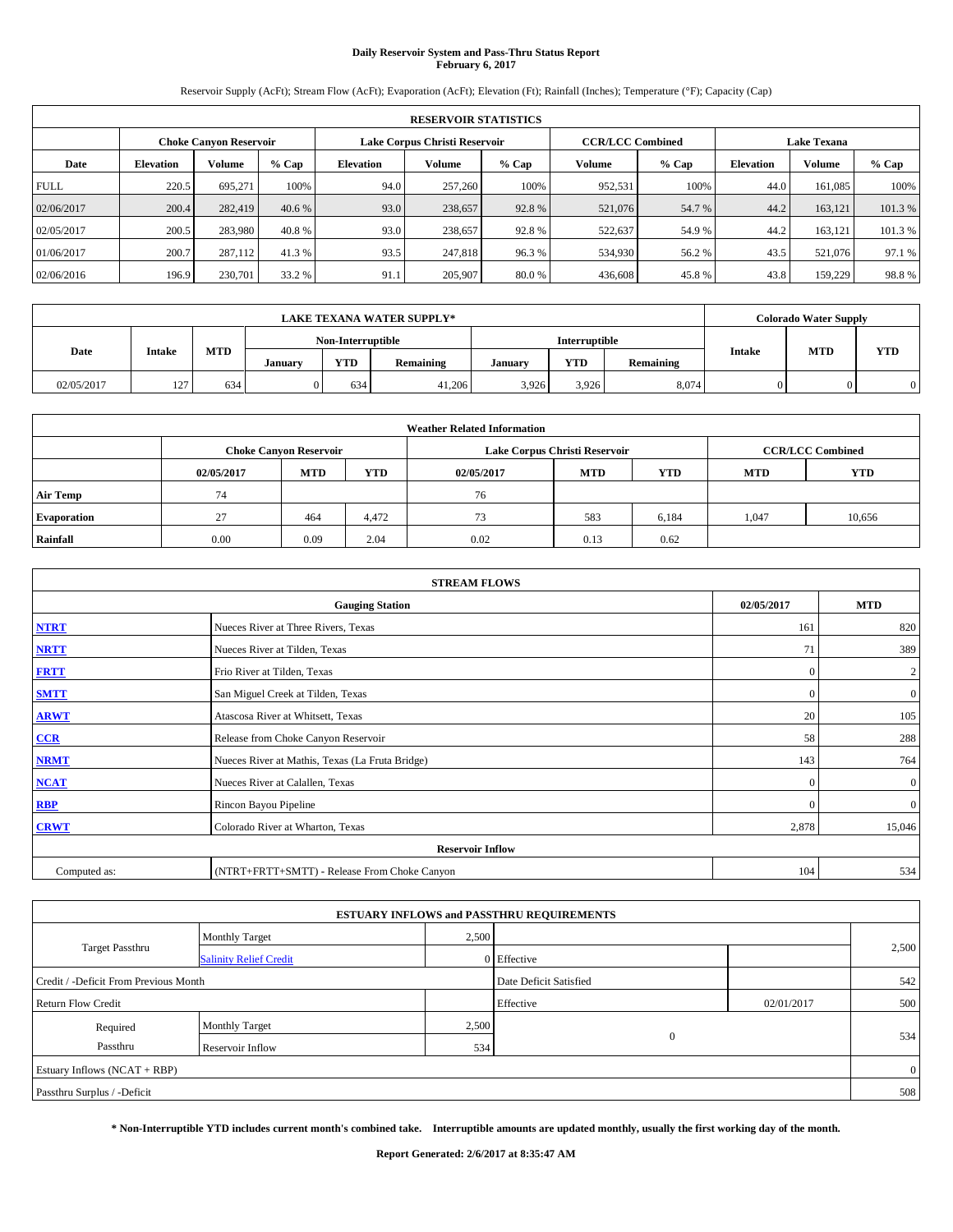# **Daily Reservoir System and Pass-Thru Status Report February 7, 2017**

Reservoir Supply (AcFt); Stream Flow (AcFt); Evaporation (AcFt); Elevation (Ft); Rainfall (Inches); Temperature (°F); Capacity (Cap)

|             | <b>RESERVOIR STATISTICS</b> |                               |         |                  |                               |         |                         |         |                    |               |         |  |
|-------------|-----------------------------|-------------------------------|---------|------------------|-------------------------------|---------|-------------------------|---------|--------------------|---------------|---------|--|
|             |                             | <b>Choke Canyon Reservoir</b> |         |                  | Lake Corpus Christi Reservoir |         | <b>CCR/LCC Combined</b> |         | <b>Lake Texana</b> |               |         |  |
| Date        | <b>Elevation</b>            | Volume                        | $%$ Cap | <b>Elevation</b> | Volume                        | $%$ Cap | Volume                  | $%$ Cap | <b>Elevation</b>   | <b>Volume</b> | % Cap   |  |
| <b>FULL</b> | 220.5                       | 695.271                       | 100%    | 94.0             | 257,260                       | 100%    | 952,531                 | 100%    | 44.0               | 161.085       | 100%    |  |
| 02/07/2017  | 200.5                       | 283,824                       | 40.8 %  | 93.0             | 238,836                       | 92.8%   | 522,660                 | 54.9 %  | 44.1               | 162,101       | 100.6%  |  |
| 02/06/2017  | 200.4                       | 282,419                       | 40.6 %  | 93.0             | 238,657                       | 92.8%   | 521,076                 | 54.7 %  | 44.2               | 163.121       | 101.3 % |  |
| 01/07/2017  | 200.8                       | 287,270                       | 41.3 %  | 93.3             | 245.114                       | 95.3 %  | 532,384                 | 55.9%   | 43.5               | 522,660       | 97.1 %  |  |
| 02/07/2016  | 196.9                       | 230,836                       | 33.2 %  | 91.1             | 205,393                       | 79.8%   | 436,229                 | 45.8%   | 43.8               | 159,229       | 98.8%   |  |

|            |               |     |                   |         | <b>LAKE TEXANA WATER SUPPLY*</b> |                      |         |            |           | Colorado Water Supply |            |
|------------|---------------|-----|-------------------|---------|----------------------------------|----------------------|---------|------------|-----------|-----------------------|------------|
| Date       |               |     | Non-Interruptible |         |                                  | <b>Interruptible</b> |         |            |           |                       |            |
|            | <b>Intake</b> |     | <b>MTD</b>        | January | <b>YTD</b>                       | Remaining            | Januarv | <b>YTD</b> | Remaining | <b>Intake</b>         | <b>MTD</b> |
| 02/06/2017 | 126           | 760 |                   | 760     | 41.080                           | 3.926                | 3.926   | 8.074      |           |                       | 0          |

| <b>Weather Related Information</b> |            |                                                                           |       |      |                               |       |      |                         |  |  |
|------------------------------------|------------|---------------------------------------------------------------------------|-------|------|-------------------------------|-------|------|-------------------------|--|--|
|                                    |            | <b>Choke Canyon Reservoir</b>                                             |       |      | Lake Corpus Christi Reservoir |       |      | <b>CCR/LCC Combined</b> |  |  |
|                                    | 02/06/2017 | <b>MTD</b><br>YTD<br><b>MTD</b><br><b>YTD</b><br><b>MTD</b><br>02/06/2017 |       |      |                               |       |      |                         |  |  |
| <b>Air Temp</b>                    | 83         |                                                                           |       | 82   |                               |       |      |                         |  |  |
| <b>Evaporation</b>                 | 164        | 628                                                                       | 4,636 | 187  | 770                           | 6,371 | .398 | 11,007                  |  |  |
| Rainfall                           | 0.00       | 0.09                                                                      | 2.04  | 0.00 | 0.13                          | 0.62  |      |                         |  |  |

|              | <b>STREAM FLOWS</b>                                                                                                                                                                                                                                    |              |                  |
|--------------|--------------------------------------------------------------------------------------------------------------------------------------------------------------------------------------------------------------------------------------------------------|--------------|------------------|
|              | <b>Gauging Station</b>                                                                                                                                                                                                                                 | 02/06/2017   | <b>MTD</b>       |
| <b>NTRT</b>  | Nueces River at Three Rivers, Texas                                                                                                                                                                                                                    | 159          | 979              |
| <b>NRTT</b>  | Nueces River at Tilden, Texas                                                                                                                                                                                                                          | 69           | 459              |
| <b>FRTT</b>  | Frio River at Tilden, Texas                                                                                                                                                                                                                            | $\mathbf{0}$ | $\boldsymbol{2}$ |
| <b>SMTT</b>  | San Miguel Creek at Tilden, Texas                                                                                                                                                                                                                      | $\mathbf{0}$ | $\mathbf{0}$     |
| <b>ARWT</b>  | Atascosa River at Whitsett, Texas<br>Release from Choke Canyon Reservoir<br>Nueces River at Mathis, Texas (La Fruta Bridge)<br>Nueces River at Calallen, Texas<br>Rincon Bayou Pipeline<br>Colorado River at Wharton, Texas<br><b>Reservoir Inflow</b> |              | 125              |
| $CCR$        |                                                                                                                                                                                                                                                        | 58           | 345              |
| <b>NRMT</b>  |                                                                                                                                                                                                                                                        | 123          | 887              |
| <b>NCAT</b>  |                                                                                                                                                                                                                                                        | $\Omega$     | $\boldsymbol{0}$ |
| <b>RBP</b>   |                                                                                                                                                                                                                                                        | $\Omega$     | $\mathbf{0}$     |
| <b>CRWT</b>  |                                                                                                                                                                                                                                                        | 2,779        | 17,825           |
|              |                                                                                                                                                                                                                                                        |              |                  |
| Computed as: | (NTRT+FRTT+SMTT) - Release From Choke Canyon                                                                                                                                                                                                           | 102          | 635              |

| <b>ESTUARY INFLOWS and PASSTHRU REQUIREMENTS</b> |                               |       |                        |            |       |  |  |  |  |  |
|--------------------------------------------------|-------------------------------|-------|------------------------|------------|-------|--|--|--|--|--|
|                                                  | Monthly Target                | 2,500 |                        |            |       |  |  |  |  |  |
| <b>Target Passthru</b>                           | <b>Salinity Relief Credit</b> |       | 0 Effective            |            | 2,500 |  |  |  |  |  |
| Credit / -Deficit From Previous Month            |                               |       | Date Deficit Satisfied |            | 542   |  |  |  |  |  |
| <b>Return Flow Credit</b>                        |                               |       | Effective              | 02/01/2017 | 500   |  |  |  |  |  |
| Required                                         | <b>Monthly Target</b>         | 2,500 |                        |            |       |  |  |  |  |  |
| Passthru                                         | Reservoir Inflow              | 635   | $\overline{0}$         |            | 635   |  |  |  |  |  |
| Estuary Inflows $(NCAT + RBP)$                   |                               |       |                        |            |       |  |  |  |  |  |
| Passthru Surplus / -Deficit                      |                               |       |                        |            | 407   |  |  |  |  |  |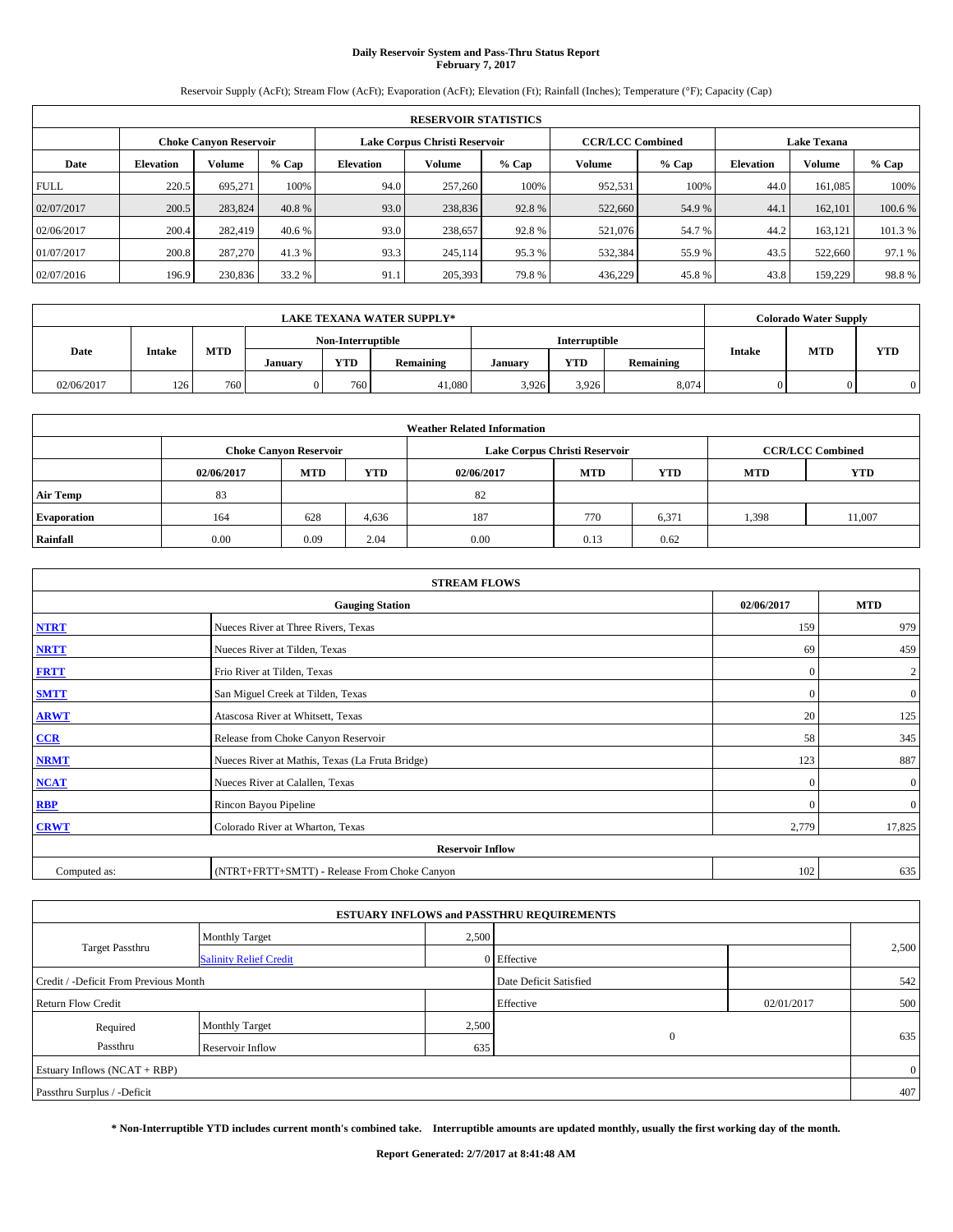# **Daily Reservoir System and Pass-Thru Status Report February 8, 2017**

Reservoir Supply (AcFt); Stream Flow (AcFt); Evaporation (AcFt); Elevation (Ft); Rainfall (Inches); Temperature (°F); Capacity (Cap)

|             | <b>RESERVOIR STATISTICS</b> |                               |         |                  |                               |         |                         |                    |                  |               |         |  |
|-------------|-----------------------------|-------------------------------|---------|------------------|-------------------------------|---------|-------------------------|--------------------|------------------|---------------|---------|--|
|             |                             | <b>Choke Canyon Reservoir</b> |         |                  | Lake Corpus Christi Reservoir |         | <b>CCR/LCC Combined</b> | <b>Lake Texana</b> |                  |               |         |  |
| Date        | <b>Elevation</b>            | Volume                        | $%$ Cap | <b>Elevation</b> | Volume                        | $%$ Cap | Volume                  | $%$ Cap            | <b>Elevation</b> | <b>Volume</b> | % Cap   |  |
| <b>FULL</b> | 220.5                       | 695.271                       | 100%    | 94.0             | 257,260                       | 100%    | 952,531                 | 100%               | 44.0             | 161.085       | 100%    |  |
| 02/08/2017  | 200.5                       | 283,824                       | 40.8 %  | 93.0             | 238,478                       | 92.7 %  | 522,302                 | 54.8%              | 44.1             | 162,101       | 100.6%  |  |
| 02/07/2017  | 200.5                       | 283,824                       | 40.8 %  | 93.0             | 238,836                       | 92.8%   | 522,660                 | 54.9 %             | 44.              | 162,101       | 100.6 % |  |
| 01/08/2017  | 200.8                       | 288,062                       | 41.4 %  | 93.2             | 242,776                       | 94.4 %  | 530,838                 | 55.7 %             | 43.5             | 522,302       | 97.1 %  |  |
| 02/08/2016  | 196.8                       | 229,888                       | 33.1 %  | 91.1             | 206,594                       | 80.3%   | 436,482                 | 45.8%              | 43.8             | 159,229       | 98.8%   |  |

|            | <b>LAKE TEXANA WATER SUPPLY*</b> |            |         |                   |           |         |                      |           |               | Colorado Water Supply |            |
|------------|----------------------------------|------------|---------|-------------------|-----------|---------|----------------------|-----------|---------------|-----------------------|------------|
|            |                                  |            |         | Non-Interruptible |           |         | <b>Interruptible</b> |           |               | <b>MTD</b>            |            |
| Date       | <b>Intake</b>                    | <b>MTD</b> | January | <b>YTD</b>        | Remaining | Januarv | <b>YTD</b>           | Remaining | <b>Intake</b> |                       | <b>YTD</b> |
| 02/07/2017 | 126                              | 886        |         | 886               | 40,954    | 3,926   | 3,926                | 8,074     |               |                       |            |

|                    | <b>Weather Related Information</b>                                                      |                               |       |      |                               |                         |      |            |  |  |  |  |
|--------------------|-----------------------------------------------------------------------------------------|-------------------------------|-------|------|-------------------------------|-------------------------|------|------------|--|--|--|--|
|                    |                                                                                         | <b>Choke Canyon Reservoir</b> |       |      | Lake Corpus Christi Reservoir | <b>CCR/LCC Combined</b> |      |            |  |  |  |  |
|                    | <b>MTD</b><br>YTD<br><b>MTD</b><br><b>YTD</b><br>02/07/2017<br><b>MTD</b><br>02/07/2017 |                               |       |      |                               |                         |      | <b>YTD</b> |  |  |  |  |
| Air Temp           | 85                                                                                      |                               |       | 82   |                               |                         |      |            |  |  |  |  |
| <b>Evaporation</b> | 118                                                                                     | 746                           | 4,754 | 125  | 895                           | 6,496                   | .641 | 11,250     |  |  |  |  |
| Rainfall           | 0.00                                                                                    | 0.09                          | 2.04  | 0.01 | 0.14                          | 0.63                    |      |            |  |  |  |  |

| <b>STREAM FLOWS</b> |                                                 |              |                  |  |  |  |  |  |
|---------------------|-------------------------------------------------|--------------|------------------|--|--|--|--|--|
|                     | <b>Gauging Station</b>                          | 02/07/2017   | <b>MTD</b>       |  |  |  |  |  |
| <b>NTRT</b>         | Nueces River at Three Rivers, Texas             | 157          | 1,135            |  |  |  |  |  |
| <b>NRTT</b>         | Nueces River at Tilden, Texas                   | 67           | 526              |  |  |  |  |  |
| <b>FRTT</b>         | Frio River at Tilden, Texas                     | $\mathbf{0}$ | $\boldsymbol{2}$ |  |  |  |  |  |
| <b>SMTT</b>         | San Miguel Creek at Tilden, Texas               | $\mathbf{0}$ | $\mathbf{0}$     |  |  |  |  |  |
| <b>ARWT</b>         | Atascosa River at Whitsett, Texas               | 22           | 147              |  |  |  |  |  |
| $CCR$               | Release from Choke Canyon Reservoir             | 58           | 403              |  |  |  |  |  |
| <b>NRMT</b>         | Nueces River at Mathis, Texas (La Fruta Bridge) | 105          | 993              |  |  |  |  |  |
| <b>NCAT</b>         | Nueces River at Calallen, Texas                 | $\Omega$     | $\boldsymbol{0}$ |  |  |  |  |  |
| <b>RBP</b>          | Rincon Bayou Pipeline                           | $\Omega$     | $\mathbf{0}$     |  |  |  |  |  |
| <b>CRWT</b>         | Colorado River at Wharton, Texas                | 2,878        | 20,704           |  |  |  |  |  |
|                     | <b>Reservoir Inflow</b>                         |              |                  |  |  |  |  |  |
| Computed as:        | (NTRT+FRTT+SMTT) - Release From Choke Canyon    |              |                  |  |  |  |  |  |

|                                       |                               |       | <b>ESTUARY INFLOWS and PASSTHRU REQUIREMENTS</b> |            |                |
|---------------------------------------|-------------------------------|-------|--------------------------------------------------|------------|----------------|
|                                       | Monthly Target                | 2,500 |                                                  |            |                |
| <b>Target Passthru</b>                | <b>Salinity Relief Credit</b> |       | 0 Effective                                      |            | 2,500          |
| Credit / -Deficit From Previous Month |                               |       | Date Deficit Satisfied                           |            | 542            |
| <b>Return Flow Credit</b>             |                               |       | Effective                                        | 02/01/2017 | 500            |
| Required                              | <b>Monthly Target</b>         | 2,500 |                                                  |            |                |
| Passthru                              | Reservoir Inflow              | 735   | $\overline{0}$                                   |            | 735            |
| Estuary Inflows (NCAT + RBP)          |                               |       |                                                  |            | $\overline{0}$ |
| Passthru Surplus / -Deficit           |                               |       |                                                  |            | 307            |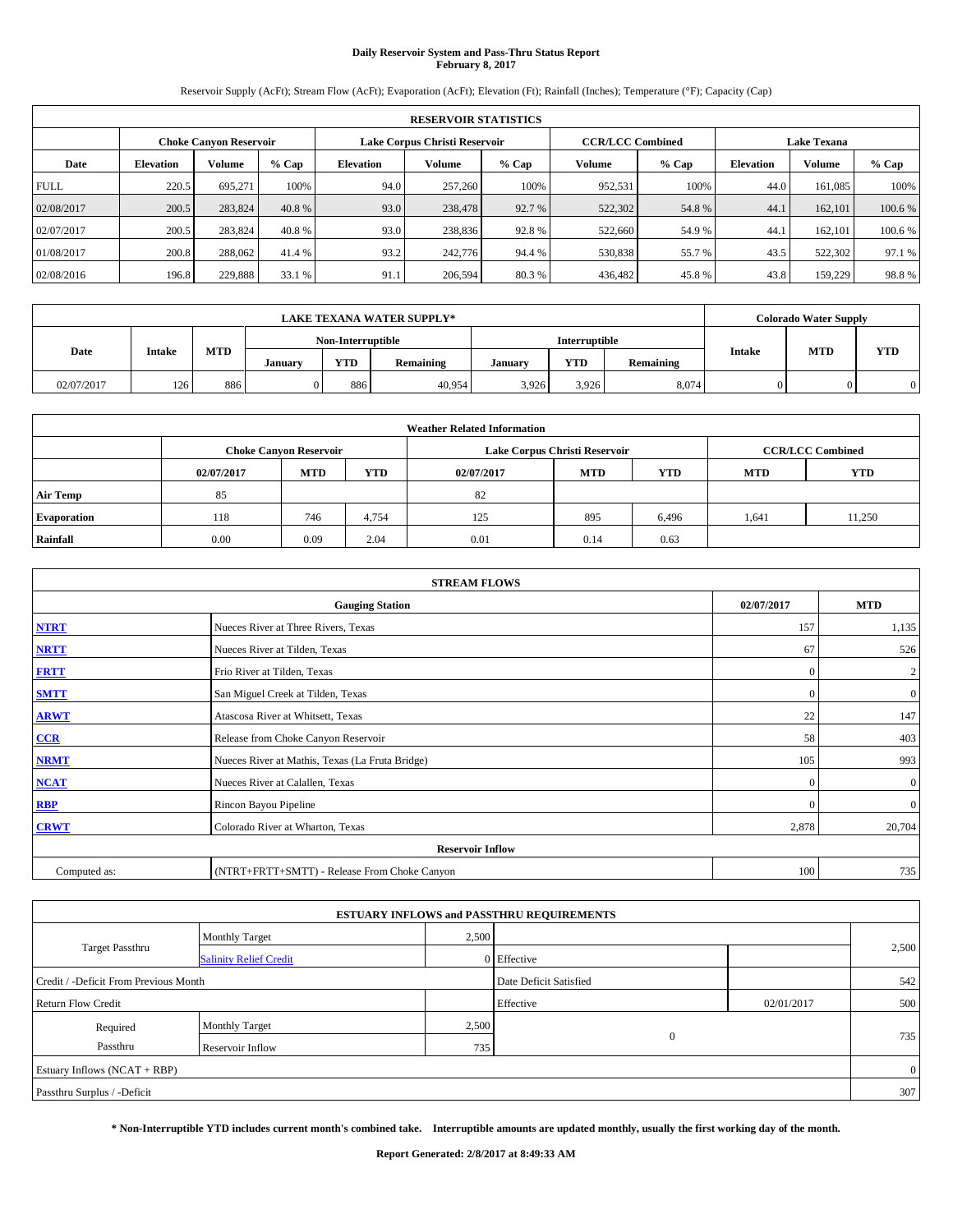# **Daily Reservoir System and Pass-Thru Status Report February 9, 2017**

Reservoir Supply (AcFt); Stream Flow (AcFt); Evaporation (AcFt); Elevation (Ft); Rainfall (Inches); Temperature (°F); Capacity (Cap)

|             | <b>RESERVOIR STATISTICS</b> |                        |         |                  |                               |         |                         |         |                    |               |         |  |  |
|-------------|-----------------------------|------------------------|---------|------------------|-------------------------------|---------|-------------------------|---------|--------------------|---------------|---------|--|--|
|             |                             | Choke Canvon Reservoir |         |                  | Lake Corpus Christi Reservoir |         | <b>CCR/LCC Combined</b> |         | <b>Lake Texana</b> |               |         |  |  |
| Date        | <b>Elevation</b>            | Volume                 | $%$ Cap | <b>Elevation</b> | Volume                        | $%$ Cap | <b>Volume</b>           | $%$ Cap | <b>Elevation</b>   | <b>Volume</b> | % Cap   |  |  |
| <b>FULL</b> | 220.5                       | 695.271                | 100%    | 94.0             | 257,260                       | 100%    | 952,531                 | 100%    | 44.0               | 161.085       | 100%    |  |  |
| 02/09/2017  | 200.4                       | 282,576                | 40.6 %  | 93.0             | 239,193                       | 93.0 %  | 521,769                 | 54.8%   | 44.                | 162,101       | 100.6 % |  |  |
| 02/08/2017  | 200.5                       | 283,824                | 40.8%   | 93.0             | 238,478                       | 92.7 %  | 522,302                 | 54.8%   | 44.                | 162,101       | 100.6 % |  |  |
| 01/09/2017  | 200.8                       | 287,428                | 41.3 %  | 93.2             | 242,417                       | 94.2 %  | 529,845                 | 55.6 %  | 43.5               | 521.769       | 97.1 %  |  |  |
| 02/09/2016  | 196.8                       | 229,888                | 33.1 %  | 91.1             | 205,221                       | 79.8%   | 435,109                 | 45.7%   | 43.8               | 159,229       | 98.8%   |  |  |

|            |        |            |         |                   | <b>LAKE TEXANA WATER SUPPLY*</b> |         |               |           |               | <b>Colorado Water Supply</b> |            |
|------------|--------|------------|---------|-------------------|----------------------------------|---------|---------------|-----------|---------------|------------------------------|------------|
|            |        |            |         | Non-Interruptible |                                  |         | Interruptible |           |               | <b>MTD</b>                   |            |
| Date       | Intake | <b>MTD</b> | January | <b>YTD</b>        | Remaining                        | January | YTD           | Remaining | <b>Intake</b> |                              | <b>YTD</b> |
| 02/08/2017 | 126    | 1,013      |         | 1.013             | 40,827                           | 3.926   | 3,926         | 8,074     |               |                              |            |

|                    | <b>Weather Related Information</b>                                                      |                               |       |      |                               |                         |       |            |  |  |  |  |
|--------------------|-----------------------------------------------------------------------------------------|-------------------------------|-------|------|-------------------------------|-------------------------|-------|------------|--|--|--|--|
|                    |                                                                                         | <b>Choke Canyon Reservoir</b> |       |      | Lake Corpus Christi Reservoir | <b>CCR/LCC Combined</b> |       |            |  |  |  |  |
|                    | <b>MTD</b><br>YTD<br><b>MTD</b><br><b>YTD</b><br><b>MTD</b><br>02/08/2017<br>02/08/2017 |                               |       |      |                               |                         |       | <b>YTD</b> |  |  |  |  |
| <b>Air Temp</b>    | 90                                                                                      |                               |       | 91   |                               |                         |       |            |  |  |  |  |
| <b>Evaporation</b> | 254                                                                                     | 1,000                         | 5,008 | 302  | 1,197                         | 6,798                   | 2.197 | 11,806     |  |  |  |  |
| Rainfall           | 0.00                                                                                    | 0.09                          | 2.04  | 0.00 | 0.14                          | 0.63                    |       |            |  |  |  |  |

| <b>STREAM FLOWS</b>     |                                                 |              |              |  |  |  |  |  |
|-------------------------|-------------------------------------------------|--------------|--------------|--|--|--|--|--|
|                         | <b>Gauging Station</b>                          | 02/08/2017   | <b>MTD</b>   |  |  |  |  |  |
| <b>NTRT</b>             | Nueces River at Three Rivers, Texas             | 155          | 1,290        |  |  |  |  |  |
| <b>NRTT</b>             | Nueces River at Tilden, Texas                   | 66           | 592          |  |  |  |  |  |
| <b>FRTT</b>             | Frio River at Tilden, Texas                     | $\mathbf{0}$ | 3            |  |  |  |  |  |
| <b>SMTT</b>             | San Miguel Creek at Tilden, Texas               | $\mathbf{0}$ | $\mathbf{0}$ |  |  |  |  |  |
| <b>ARWT</b>             | Atascosa River at Whitsett, Texas               | 22           | 169          |  |  |  |  |  |
| $CCR$                   | Release from Choke Canyon Reservoir             | 58           | 461          |  |  |  |  |  |
| <b>NRMT</b>             | Nueces River at Mathis, Texas (La Fruta Bridge) | 85           | 1,078        |  |  |  |  |  |
| <b>NCAT</b>             | Nueces River at Calallen, Texas                 | $\Omega$     | $\mathbf{0}$ |  |  |  |  |  |
| RBP                     | Rincon Bayou Pipeline                           | $\Omega$     | $\mathbf{0}$ |  |  |  |  |  |
| <b>CRWT</b>             | Colorado River at Wharton, Texas                | 3,513        | 24,217       |  |  |  |  |  |
| <b>Reservoir Inflow</b> |                                                 |              |              |  |  |  |  |  |
| Computed as:            | (NTRT+FRTT+SMTT) - Release From Choke Canyon    |              |              |  |  |  |  |  |

|                                       |                               |       | <b>ESTUARY INFLOWS and PASSTHRU REQUIREMENTS</b> |            |                |  |
|---------------------------------------|-------------------------------|-------|--------------------------------------------------|------------|----------------|--|
|                                       | Monthly Target                | 2,500 |                                                  |            |                |  |
| <b>Target Passthru</b>                | <b>Salinity Relief Credit</b> |       | 0 Effective                                      |            | 2,500          |  |
| Credit / -Deficit From Previous Month |                               |       | Date Deficit Satisfied                           |            | 542            |  |
| <b>Return Flow Credit</b>             |                               |       | Effective                                        | 02/01/2017 | 500            |  |
| Required                              | <b>Monthly Target</b>         | 2,500 |                                                  |            |                |  |
| Passthru                              | Reservoir Inflow              | 832   | $\overline{0}$                                   |            | 832            |  |
| Estuary Inflows $(NCAT + RBP)$        |                               |       |                                                  |            | $\overline{0}$ |  |
| Passthru Surplus / -Deficit           |                               |       |                                                  |            | 210            |  |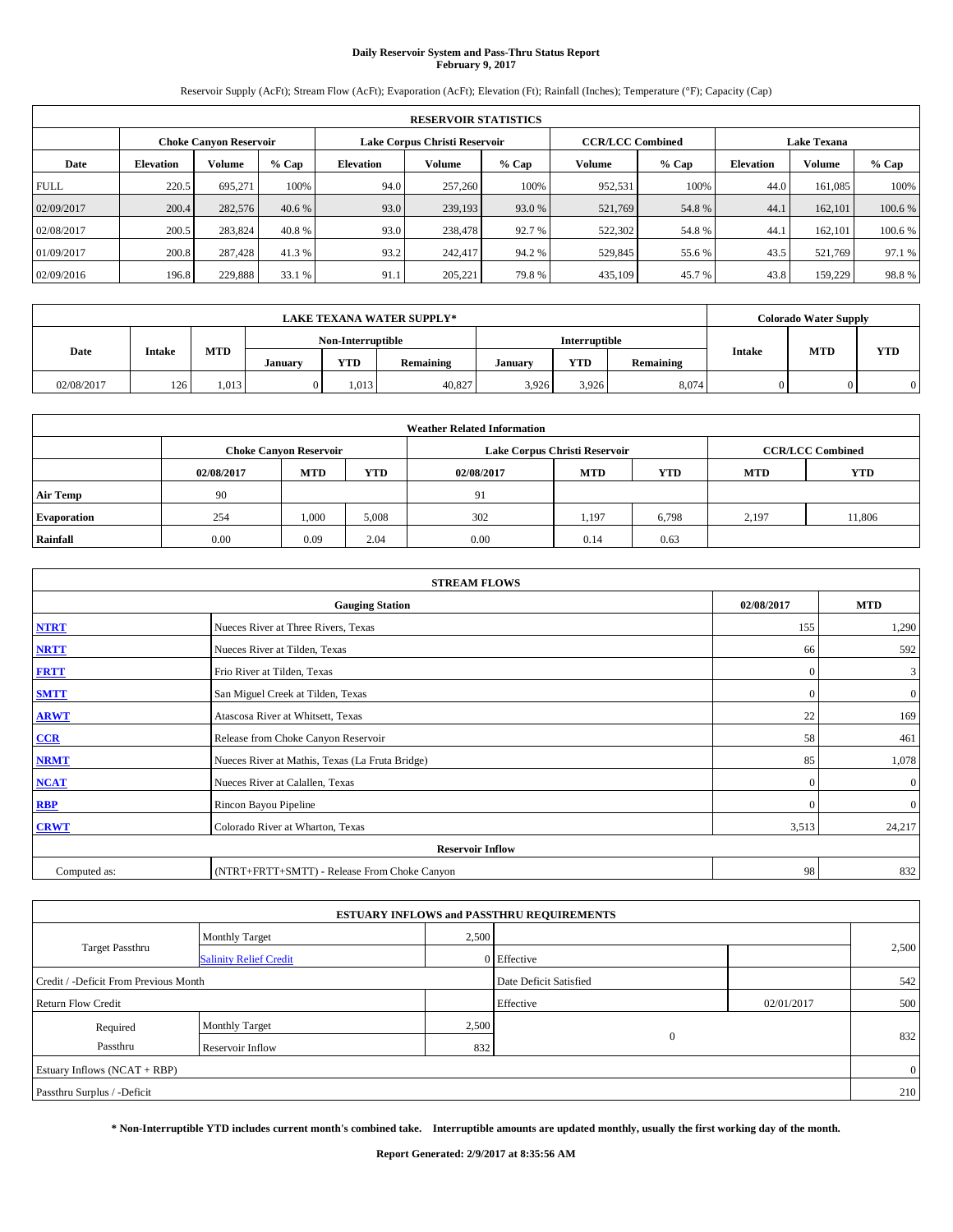## **Daily Reservoir System and Pass-Thru Status Report February 10, 2017**

Reservoir Supply (AcFt); Stream Flow (AcFt); Evaporation (AcFt); Elevation (Ft); Rainfall (Inches); Temperature (°F); Capacity (Cap)

|             | <b>RESERVOIR STATISTICS</b> |                               |         |                  |                               |         |                         |         |                    |               |         |  |  |
|-------------|-----------------------------|-------------------------------|---------|------------------|-------------------------------|---------|-------------------------|---------|--------------------|---------------|---------|--|--|
|             |                             | <b>Choke Canyon Reservoir</b> |         |                  | Lake Corpus Christi Reservoir |         | <b>CCR/LCC Combined</b> |         | <b>Lake Texana</b> |               |         |  |  |
| Date        | <b>Elevation</b>            | Volume                        | $%$ Cap | <b>Elevation</b> | Volume                        | $%$ Cap | Volume                  | $%$ Cap | <b>Elevation</b>   | <b>Volume</b> | % Cap   |  |  |
| <b>FULL</b> | 220.5                       | 695.271                       | 100%    | 94.0             | 257,260                       | 100%    | 952,531                 | 100%    | 44.0               | 161.085       | 100%    |  |  |
| 02/10/2017  | 200.5                       | 283,044                       | 40.7 %  | 92.9             | 238,121                       | 92.6 %  | 521,165                 | 54.7 %  | 44.1               | 162,101       | 100.6%  |  |  |
| 02/09/2017  | 200.4                       | 282,576                       | 40.6 %  | 93.0             | 239,193                       | 93.0 %  | 521,769                 | 54.8%   | 44.                | 162,101       | 100.6 % |  |  |
| 01/10/2017  | 200.7                       | 286,010                       | 41.1 %  | 93.1             | 241,162                       | 93.7 %  | 527,172                 | 55.3 %  | 43.4               | 521,165       | 96.6%   |  |  |
| 02/10/2016  | 196.8                       | 230,294                       | 33.1 %  | 91.0             | 204,879                       | 79.6 %  | 435,173                 | 45.7%   | 43.7               | 158,306       | 98.3%   |  |  |

|            |        |            |         |                   | <b>LAKE TEXANA WATER SUPPLY*</b> |         |               |           |               | <b>Colorado Water Supply</b> |            |
|------------|--------|------------|---------|-------------------|----------------------------------|---------|---------------|-----------|---------------|------------------------------|------------|
|            |        |            |         | Non-Interruptible |                                  |         | Interruptible |           |               | <b>MTD</b>                   |            |
| Date       | Intake | <b>MTD</b> | January | <b>YTD</b>        | Remaining                        | January | YTD           | Remaining | <b>Intake</b> |                              | <b>YTD</b> |
| 02/09/2017 | 126    | 1,139      |         | 1,139             | 40,701                           | 3.926   | 3,926         | 8,074     |               |                              |            |

|                    | <b>Weather Related Information</b>                                                             |                               |       |      |                               |                         |       |            |  |  |  |  |
|--------------------|------------------------------------------------------------------------------------------------|-------------------------------|-------|------|-------------------------------|-------------------------|-------|------------|--|--|--|--|
|                    |                                                                                                | <b>Choke Canyon Reservoir</b> |       |      | Lake Corpus Christi Reservoir | <b>CCR/LCC Combined</b> |       |            |  |  |  |  |
|                    | <b>YTD</b><br><b>YTD</b><br><b>MTD</b><br><b>MTD</b><br><b>MTD</b><br>02/09/2017<br>02/09/2017 |                               |       |      |                               |                         |       | <b>YTD</b> |  |  |  |  |
| <b>Air Temp</b>    | 74                                                                                             |                               |       | 74   |                               |                         |       |            |  |  |  |  |
| <b>Evaporation</b> | 200                                                                                            | 1,200                         | 5,208 | 281  | 1,478                         | 7,079                   | 2,678 | 12,287     |  |  |  |  |
| Rainfall           | 0.00                                                                                           | 0.09                          | 2.04  | 0.00 | 0.14                          | 0.63                    |       |            |  |  |  |  |

| <b>STREAM FLOWS</b> |                                                 |            |                |  |  |  |  |  |  |
|---------------------|-------------------------------------------------|------------|----------------|--|--|--|--|--|--|
|                     | <b>Gauging Station</b>                          | 02/09/2017 | <b>MTD</b>     |  |  |  |  |  |  |
| <b>NTRT</b>         | Nueces River at Three Rivers, Texas             | 151        | 1,441          |  |  |  |  |  |  |
| <b>NRTT</b>         | Nueces River at Tilden, Texas                   | 66         | 657            |  |  |  |  |  |  |
| <b>FRTT</b>         | Frio River at Tilden, Texas                     | $\theta$   | $\mathbf{3}$   |  |  |  |  |  |  |
| <b>SMTT</b>         | San Miguel Creek at Tilden, Texas               | $\Omega$   | $\overline{0}$ |  |  |  |  |  |  |
| <b>ARWT</b>         | Atascosa River at Whitsett, Texas               | 20         | 188            |  |  |  |  |  |  |
| CCR                 | Release from Choke Canyon Reservoir             | 58         | 518            |  |  |  |  |  |  |
| <b>NRMT</b>         | Nueces River at Mathis, Texas (La Fruta Bridge) | 91         | 1,169          |  |  |  |  |  |  |
| <b>NCAT</b>         | Nueces River at Calallen, Texas                 | $\Omega$   | $\overline{0}$ |  |  |  |  |  |  |
| RBP                 | Rincon Bayou Pipeline                           | $\Omega$   | $\overline{0}$ |  |  |  |  |  |  |
| <b>CRWT</b>         | Colorado River at Wharton, Texas                | 3,414      | 27,631         |  |  |  |  |  |  |
|                     | <b>Reservoir Inflow</b>                         |            |                |  |  |  |  |  |  |
| Computed as:        | (NTRT+FRTT+SMTT) - Release From Choke Canyon    | 94         | 926            |  |  |  |  |  |  |

| <b>ESTUARY INFLOWS and PASSTHRU REQUIREMENTS</b> |                               |       |                        |            |                |  |  |  |  |  |
|--------------------------------------------------|-------------------------------|-------|------------------------|------------|----------------|--|--|--|--|--|
|                                                  | <b>Monthly Target</b>         | 2,500 |                        |            |                |  |  |  |  |  |
| <b>Target Passthru</b>                           | <b>Salinity Relief Credit</b> |       | 0 Effective            |            | 2,500          |  |  |  |  |  |
| Credit / -Deficit From Previous Month            |                               |       | Date Deficit Satisfied |            | 542            |  |  |  |  |  |
| <b>Return Flow Credit</b>                        |                               |       | Effective              | 02/01/2017 | 500            |  |  |  |  |  |
| Required                                         | <b>Monthly Target</b>         | 2,500 |                        |            |                |  |  |  |  |  |
| Passthru                                         | Reservoir Inflow              | 926   | $\overline{0}$         |            | 926            |  |  |  |  |  |
| Estuary Inflows $(NCAT + RBP)$                   |                               |       |                        |            | $\overline{0}$ |  |  |  |  |  |
| Passthru Surplus / -Deficit                      |                               |       |                        |            | 116            |  |  |  |  |  |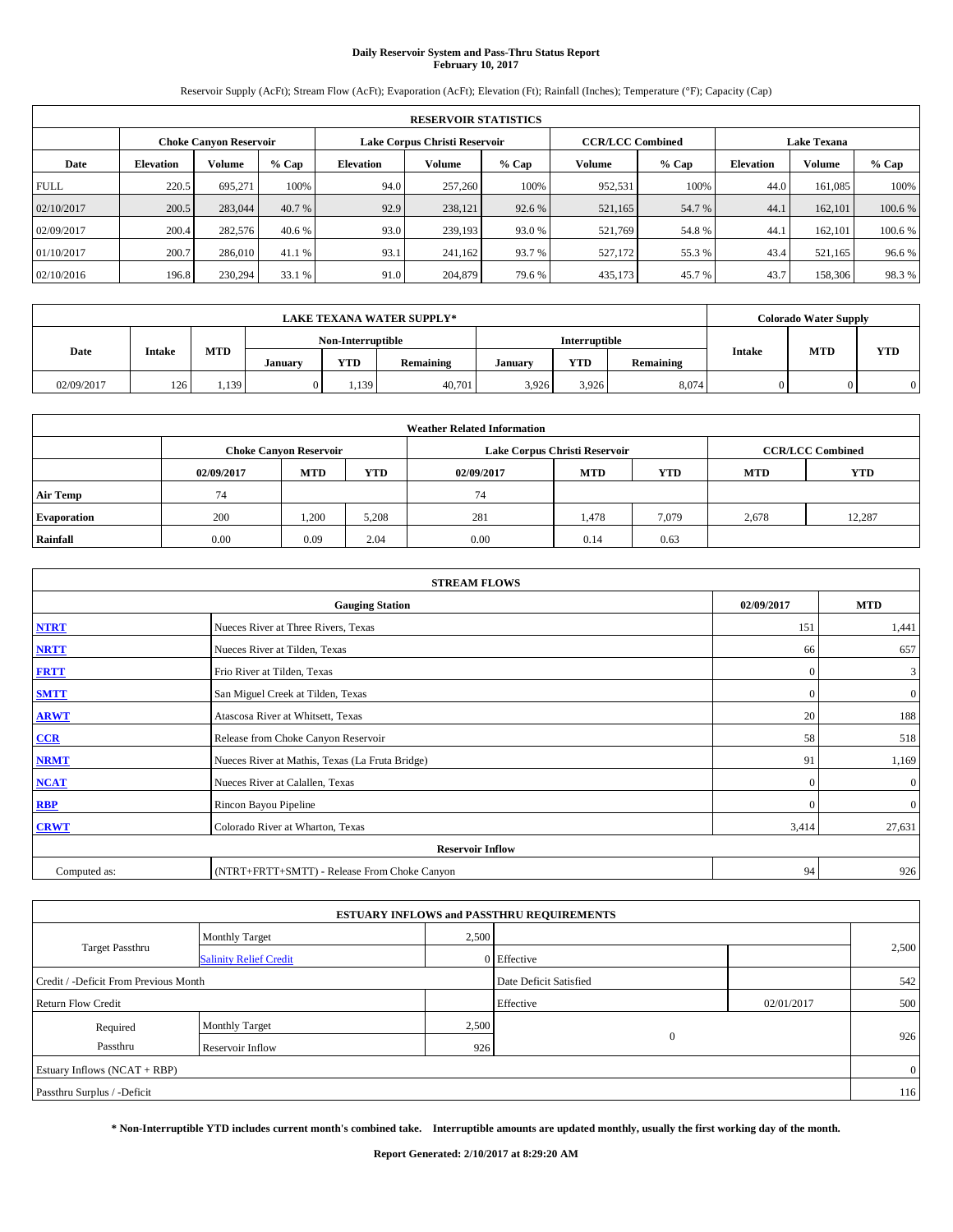## **Daily Reservoir System and Pass-Thru Status Report February 11, 2017**

Reservoir Supply (AcFt); Stream Flow (AcFt); Evaporation (AcFt); Elevation (Ft); Rainfall (Inches); Temperature (°F); Capacity (Cap)

|             | <b>RESERVOIR STATISTICS</b> |                               |         |                  |                               |         |                         |         |                  |                    |         |
|-------------|-----------------------------|-------------------------------|---------|------------------|-------------------------------|---------|-------------------------|---------|------------------|--------------------|---------|
|             |                             | <b>Choke Canyon Reservoir</b> |         |                  | Lake Corpus Christi Reservoir |         | <b>CCR/LCC Combined</b> |         |                  | <b>Lake Texana</b> |         |
| Date        | <b>Elevation</b>            | Volume                        | $%$ Cap | <b>Elevation</b> | Volume                        | $%$ Cap | Volume                  | $%$ Cap | <b>Elevation</b> | <b>Volume</b>      | % Cap   |
| <b>FULL</b> | 220.5                       | 695.271                       | 100%    | 94.0             | 257,260                       | 100%    | 952,531                 | 100%    | 44.0             | 161.085            | 100%    |
| 02/11/2017  | 200.4                       | 282,576                       | 40.6 %  | 92.9             | 237,764                       | 92.4 %  | 520,340                 | 54.6 %  | 44.0             | 161,085            | 100.0%  |
| 02/10/2017  | 200.5                       | 283,044                       | 40.7 %  | 92.9             | 238.121                       | 92.6 %  | 521,165                 | 54.7 %  | 44.              | 162,101            | 100.6 % |
| 01/11/2017  | 200.7                       | 286,166                       | 41.2 %  | 93.2             | 242,059                       | 94.1 %  | 528,225                 | 55.5 %  | 43.3             | 520,340            | 96.0%   |
| 02/11/2016  | 196.8                       | 229,752                       | 33.0 %  | 91.0             | 204,365                       | 79.4 %  | 434,117                 | 45.6 %  | 43.6             | 157,385            | 97.7 %  |

|            | <b>LAKE TEXANA WATER SUPPLY*</b> |            |         |                   |           |         | <b>Colorado Water Supply</b> |           |               |            |            |
|------------|----------------------------------|------------|---------|-------------------|-----------|---------|------------------------------|-----------|---------------|------------|------------|
|            |                                  |            |         | Non-Interruptible |           |         | Interruptible                |           |               |            |            |
| Date       | Intake                           | <b>MTD</b> | January | <b>YTD</b>        | Remaining | January | YTD                          | Remaining | <b>Intake</b> | <b>MTD</b> | <b>YTD</b> |
| 02/10/2017 | 126                              | 1,265      |         | 1.265             | 40,575    | 3.926   | 3,926                        | 8,074     |               |            |            |

| <b>Weather Related Information</b> |            |                               |            |            |                               |                         |            |            |  |  |  |
|------------------------------------|------------|-------------------------------|------------|------------|-------------------------------|-------------------------|------------|------------|--|--|--|
|                                    |            | <b>Choke Canyon Reservoir</b> |            |            | Lake Corpus Christi Reservoir | <b>CCR/LCC Combined</b> |            |            |  |  |  |
|                                    | 02/10/2017 | <b>MTD</b>                    | <b>YTD</b> | 02/10/2017 | <b>MTD</b>                    | <b>YTD</b>              | <b>MTD</b> | <b>YTD</b> |  |  |  |
| <b>Air Temp</b>                    | 82         |                               |            | 82         |                               |                         |            |            |  |  |  |
| <b>Evaporation</b>                 | 109        | 1,309                         | 5,317      | 104        | 1,582                         | 7,183                   | 2,891      | 12,500     |  |  |  |
| Rainfall                           | 0.00       | 0.09                          | 2.04       | 0.00       | 0.14                          | 0.63                    |            |            |  |  |  |

| <b>STREAM FLOWS</b> |                                                 |              |                |  |  |  |  |  |
|---------------------|-------------------------------------------------|--------------|----------------|--|--|--|--|--|
|                     | <b>Gauging Station</b>                          | 02/10/2017   | <b>MTD</b>     |  |  |  |  |  |
| <b>NTRT</b>         | Nueces River at Three Rivers, Texas             | 149          | 1,590          |  |  |  |  |  |
| <b>NRTT</b>         | Nueces River at Tilden, Texas                   | 66           | 723            |  |  |  |  |  |
| <b>FRTT</b>         | Frio River at Tilden, Texas                     | $\mathbf{0}$ | 3              |  |  |  |  |  |
| <b>SMTT</b>         | San Miguel Creek at Tilden, Texas               | $\mathbf{0}$ | $\overline{0}$ |  |  |  |  |  |
| <b>ARWT</b>         | Atascosa River at Whitsett, Texas               | 20           | 208            |  |  |  |  |  |
| CCR                 | Release from Choke Canyon Reservoir             | 58           | 576            |  |  |  |  |  |
| <b>NRMT</b>         | Nueces River at Mathis, Texas (La Fruta Bridge) | 115          | 1,284          |  |  |  |  |  |
| <b>NCAT</b>         | Nueces River at Calallen, Texas                 | $\mathbf{0}$ | $\mathbf{0}$   |  |  |  |  |  |
| <b>RBP</b>          | Rincon Bayou Pipeline                           | $\Omega$     | $\mathbf{0}$   |  |  |  |  |  |
| <b>CRWT</b>         | Colorado River at Wharton, Texas                | 2,978        | 30,609         |  |  |  |  |  |
|                     | <b>Reservoir Inflow</b>                         |              |                |  |  |  |  |  |
| Computed as:        | (NTRT+FRTT+SMTT) - Release From Choke Canyon    | 92           | 1,018          |  |  |  |  |  |

| <b>ESTUARY INFLOWS and PASSTHRU REQUIREMENTS</b> |                               |       |                        |            |                |  |  |  |  |  |
|--------------------------------------------------|-------------------------------|-------|------------------------|------------|----------------|--|--|--|--|--|
|                                                  | Monthly Target                | 2,500 |                        |            |                |  |  |  |  |  |
| <b>Target Passthru</b>                           | <b>Salinity Relief Credit</b> |       | 0 Effective            |            | 2,500          |  |  |  |  |  |
| Credit / -Deficit From Previous Month            |                               |       | Date Deficit Satisfied |            | 542            |  |  |  |  |  |
| <b>Return Flow Credit</b>                        |                               |       | Effective              | 02/01/2017 | 500            |  |  |  |  |  |
| Required                                         | Monthly Target                | 2,500 |                        |            |                |  |  |  |  |  |
| Passthru                                         | <b>Reservoir Inflow</b>       | 1,018 | $\mathbf{0}$           |            | 1,018          |  |  |  |  |  |
| Estuary Inflows $(NCAT + RBP)$                   |                               |       |                        |            | $\overline{0}$ |  |  |  |  |  |
| Passthru Surplus / -Deficit                      |                               |       |                        |            | 24             |  |  |  |  |  |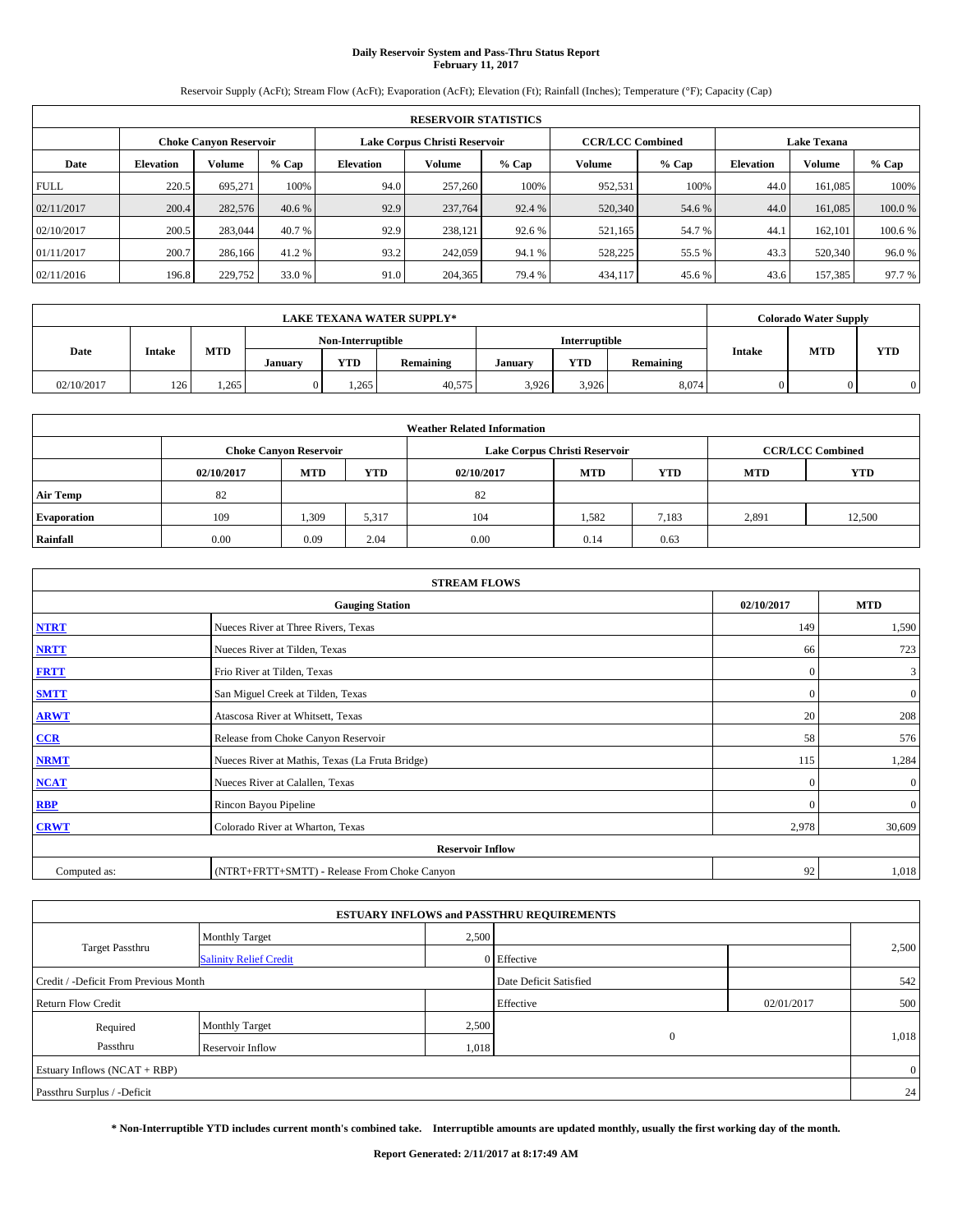## **Daily Reservoir System and Pass-Thru Status Report February 12, 2017**

Reservoir Supply (AcFt); Stream Flow (AcFt); Evaporation (AcFt); Elevation (Ft); Rainfall (Inches); Temperature (°F); Capacity (Cap)

|             | <b>RESERVOIR STATISTICS</b> |                               |         |                  |                               |         |                         |         |                  |                    |         |
|-------------|-----------------------------|-------------------------------|---------|------------------|-------------------------------|---------|-------------------------|---------|------------------|--------------------|---------|
|             |                             | <b>Choke Canyon Reservoir</b> |         |                  | Lake Corpus Christi Reservoir |         | <b>CCR/LCC Combined</b> |         |                  | <b>Lake Texana</b> |         |
| Date        | <b>Elevation</b>            | Volume                        | $%$ Cap | <b>Elevation</b> | <b>Volume</b>                 | $%$ Cap | Volume                  | $%$ Cap | <b>Elevation</b> | <b>Volume</b>      | % Cap   |
| <b>FULL</b> | 220.5                       | 695.271                       | 100%    | 94.0             | 257,260                       | 100%    | 952,531                 | 100%    | 44.0             | 161,085            | 100%    |
| 02/12/2017  | 200.4                       | 281.641                       | 40.5 %  | 92.9             | 237,586                       | 92.4 %  | 519,227                 | 54.5 %  | 44.0             | 161,085            | 100.0%  |
| 02/11/2017  | 200.4                       | 282,576                       | 40.6 %  | 92.9             | 237,764                       | 92.4 %  | 520,340                 | 54.6 %  | 44.0             | 161,085            | 100.0 % |
| 01/12/2017  | 200.7                       | 286,010                       | 41.1 %  | 93.2             | 242,059                       | 94.1 %  | 528,069                 | 55.4 %  | 43.3             | 519,227            | 96.0%   |
| 02/12/2016  | 196.9                       | 230,565                       | 33.2 %  | 91.0             | 204.194                       | 79.4 %  | 434,759                 | 45.6 %  | 43.6             | 157,385            | 97.7 %  |

| <b>LAKE TEXANA WATER SUPPLY*</b> |               |       |         |                   |           | <b>Colorado Water Supply</b> |               |           |               |            |            |  |  |
|----------------------------------|---------------|-------|---------|-------------------|-----------|------------------------------|---------------|-----------|---------------|------------|------------|--|--|
|                                  |               |       |         | Non-Interruptible |           |                              | Interruptible |           |               |            |            |  |  |
| Date                             | <b>Intake</b> | MTD   | January | <b>YTD</b>        | Remaining | January                      | YTD           | Remaining | <b>Intake</b> | <b>MTD</b> | <b>YTD</b> |  |  |
| 02/11/2017                       | 126           | 1,392 |         | 1.392             | 40,448    | 3,926                        | 3,926         | 8,074     |               |            | 0          |  |  |

| <b>Weather Related Information</b> |            |                               |            |            |                               |                         |            |            |  |  |  |
|------------------------------------|------------|-------------------------------|------------|------------|-------------------------------|-------------------------|------------|------------|--|--|--|
|                                    |            | <b>Choke Canyon Reservoir</b> |            |            | Lake Corpus Christi Reservoir | <b>CCR/LCC Combined</b> |            |            |  |  |  |
|                                    | 02/11/2017 | <b>MTD</b>                    | <b>YTD</b> | 02/11/2017 | <b>MTD</b>                    | <b>YTD</b>              | <b>MTD</b> | <b>YTD</b> |  |  |  |
| <b>Air Temp</b>                    | 92         |                               |            | 92         |                               |                         |            |            |  |  |  |
| <b>Evaporation</b>                 | 217        | 1,526                         | 5,534      | 281        | 1,863                         | 7,464                   | 3,389      | 12,998     |  |  |  |
| Rainfall                           | 0.00       | 0.09                          | 2.04       | 0.00       | 0.14                          | 0.63                    |            |            |  |  |  |

| <b>STREAM FLOWS</b> |                                                 |              |                  |  |  |  |  |  |  |
|---------------------|-------------------------------------------------|--------------|------------------|--|--|--|--|--|--|
|                     | <b>Gauging Station</b>                          | 02/11/2017   | <b>MTD</b>       |  |  |  |  |  |  |
| <b>NTRT</b>         | Nueces River at Three Rivers, Texas             | 149          | 1,739            |  |  |  |  |  |  |
| <b>NRTT</b>         | Nueces River at Tilden, Texas                   | 66           | 788              |  |  |  |  |  |  |
| <b>FRTT</b>         | Frio River at Tilden, Texas                     | $\mathbf{0}$ | 4                |  |  |  |  |  |  |
| <b>SMTT</b>         | San Miguel Creek at Tilden, Texas               | $\mathbf{0}$ | $\overline{0}$   |  |  |  |  |  |  |
| <b>ARWT</b>         | Atascosa River at Whitsett, Texas               | 20           | 228              |  |  |  |  |  |  |
| $CCR$               | Release from Choke Canyon Reservoir             | 58           | 633              |  |  |  |  |  |  |
| <b>NRMT</b>         | Nueces River at Mathis, Texas (La Fruta Bridge) | 141          | 1,425            |  |  |  |  |  |  |
| <b>NCAT</b>         | Nueces River at Calallen, Texas                 | $\Omega$     | $\boldsymbol{0}$ |  |  |  |  |  |  |
| <b>RBP</b>          | Rincon Bayou Pipeline                           | $\mathbf{0}$ | $\mathbf{0}$     |  |  |  |  |  |  |
| <b>CRWT</b>         | Colorado River at Wharton, Texas                | 2,799        | 33,408           |  |  |  |  |  |  |
|                     | <b>Reservoir Inflow</b>                         |              |                  |  |  |  |  |  |  |
| Computed as:        | (NTRT+FRTT+SMTT) - Release From Choke Canyon    | 92           | 1,109            |  |  |  |  |  |  |

|                                       |                               |       | <b>ESTUARY INFLOWS and PASSTHRU REQUIREMENTS</b> |            |                |
|---------------------------------------|-------------------------------|-------|--------------------------------------------------|------------|----------------|
|                                       | Monthly Target                | 2,500 |                                                  |            |                |
| <b>Target Passthru</b>                | <b>Salinity Relief Credit</b> |       | 0 Effective                                      |            | 2,500          |
| Credit / -Deficit From Previous Month |                               |       | Date Deficit Satisfied                           |            | 542            |
| <b>Return Flow Credit</b>             |                               |       | Effective                                        | 02/01/2017 | 500            |
| Required                              | Monthly Target                | 2,500 |                                                  |            |                |
| Passthru                              | <b>Reservoir Inflow</b>       | 1,109 | $\mathbf{0}$                                     |            | 1,109          |
| Estuary Inflows $(NCAT + RBP)$        |                               |       |                                                  |            | $\overline{0}$ |
| Passthru Surplus / -Deficit           |                               |       |                                                  |            | $-67$          |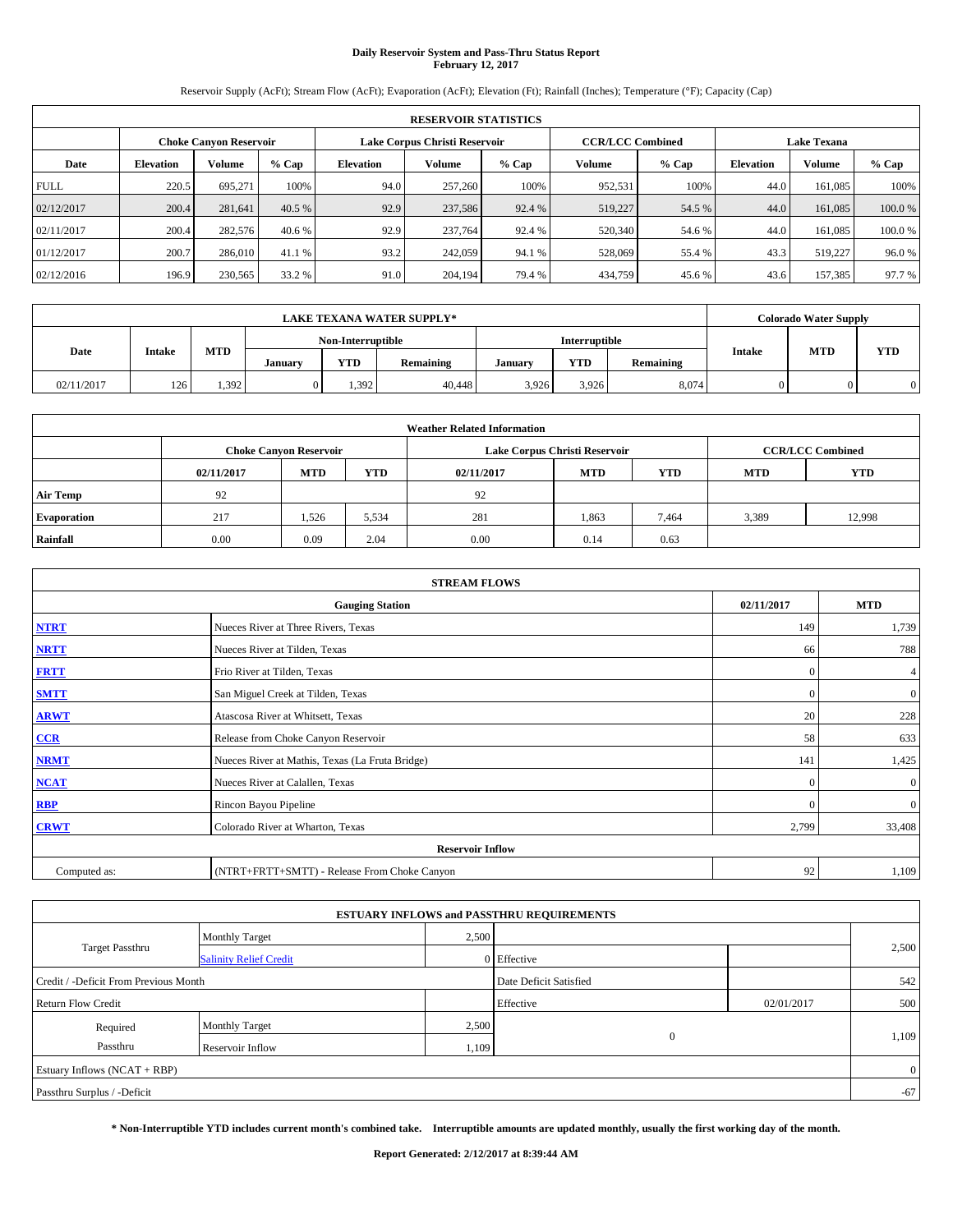## **Daily Reservoir System and Pass-Thru Status Report February 13, 2017**

Reservoir Supply (AcFt); Stream Flow (AcFt); Evaporation (AcFt); Elevation (Ft); Rainfall (Inches); Temperature (°F); Capacity (Cap)

|             | <b>RESERVOIR STATISTICS</b> |                        |         |                                                          |         |         |         |         |                    |               |        |
|-------------|-----------------------------|------------------------|---------|----------------------------------------------------------|---------|---------|---------|---------|--------------------|---------------|--------|
|             |                             | Choke Canvon Reservoir |         | <b>CCR/LCC Combined</b><br>Lake Corpus Christi Reservoir |         |         |         |         | <b>Lake Texana</b> |               |        |
| Date        | <b>Elevation</b>            | Volume                 | $%$ Cap | <b>Elevation</b>                                         | Volume  | $%$ Cap | Volume  | $%$ Cap | <b>Elevation</b>   | <b>Volume</b> | % Cap  |
| <b>FULL</b> | 220.5                       | 695.271                | 100%    | 94.0                                                     | 257,260 | 100%    | 952,531 | 100%    | 44.0               | 161.085       | 100%   |
| 02/13/2017  | 200.4                       | 281,487                | 40.5 %  | 92.9                                                     | 237,586 | 92.4 %  | 519,073 | 54.5 %  | 44.0               | 161,085       | 100.0% |
| 02/12/2017  | 200.4                       | 281.641                | 40.5 %  | 92.9                                                     | 237,586 | 92.4 %  | 519,227 | 54.5 %  | 44.0               | 161.085       | 100.0% |
| 01/13/2017  | 200.7                       | 285,854                | 41.1 %  | 93.1                                                     | 241,700 | 94.0 %  | 527,554 | 55.4 %  | 43.3               | 519,073       | 96.0%  |
| 02/13/2016  | 196.9                       | 230,430                | 33.1 %  | 91.0                                                     | 204,194 | 79.4 %  | 434,624 | 45.6 %  | 43.6               | 157,385       | 97.7 % |

|            | <b>LAKE TEXANA WATER SUPPLY*</b> |            |         |                   |           |         |               |           |               | <b>Colorado Water Supply</b> |            |  |
|------------|----------------------------------|------------|---------|-------------------|-----------|---------|---------------|-----------|---------------|------------------------------|------------|--|
| Date       |                                  |            |         | Non-Interruptible |           |         | Interruptible |           |               | <b>MTD</b>                   |            |  |
|            | Intake                           | <b>MTD</b> | January | <b>YTD</b>        | Remaining | January | YTD           | Remaining | <b>Intake</b> |                              | <b>YTD</b> |  |
| 02/12/2017 | 126                              | 1,518      |         | .518              | 40,322    | 3.926   | 3,926         | 8,074     |               |                              |            |  |

| <b>Weather Related Information</b> |                                                                                                |                               |       |      |                               |                         |       |            |  |  |
|------------------------------------|------------------------------------------------------------------------------------------------|-------------------------------|-------|------|-------------------------------|-------------------------|-------|------------|--|--|
|                                    |                                                                                                | <b>Choke Canyon Reservoir</b> |       |      | Lake Corpus Christi Reservoir | <b>CCR/LCC Combined</b> |       |            |  |  |
|                                    | <b>MTD</b><br><b>YTD</b><br><b>YTD</b><br><b>MTD</b><br><b>MTD</b><br>02/12/2017<br>02/12/2017 |                               |       |      |                               |                         |       | <b>YTD</b> |  |  |
| <b>Air Temp</b>                    | 87                                                                                             |                               |       | 84   |                               |                         |       |            |  |  |
| <b>Evaporation</b>                 | 181                                                                                            | 1,707                         | 5,715 | 229  | 2,092                         | 7,693                   | 3,799 | 13,408     |  |  |
| Rainfall                           | 0.00                                                                                           | 0.09                          | 2.04  | 0.00 | 0.14                          | 0.63                    |       |            |  |  |

|              | <b>STREAM FLOWS</b>                             |              |              |  |  |  |  |  |  |  |
|--------------|-------------------------------------------------|--------------|--------------|--|--|--|--|--|--|--|
|              | <b>Gauging Station</b>                          | 02/12/2017   | <b>MTD</b>   |  |  |  |  |  |  |  |
| <b>NTRT</b>  | Nueces River at Three Rivers, Texas             | 147          | 1,886        |  |  |  |  |  |  |  |
| <b>NRTT</b>  | Nueces River at Tilden, Texas                   | 64           | 852          |  |  |  |  |  |  |  |
| <b>FRTT</b>  | Frio River at Tilden, Texas                     | $\mathbf{0}$ | 4            |  |  |  |  |  |  |  |
| <b>SMTT</b>  | San Miguel Creek at Tilden, Texas               | $\mathbf{0}$ | $\mathbf{0}$ |  |  |  |  |  |  |  |
| <b>ARWT</b>  | Atascosa River at Whitsett, Texas               | 20           | 248          |  |  |  |  |  |  |  |
| $CCR$        | Release from Choke Canyon Reservoir             | 58           | 691          |  |  |  |  |  |  |  |
| <b>NRMT</b>  | Nueces River at Mathis, Texas (La Fruta Bridge) | 224          | 1,650        |  |  |  |  |  |  |  |
| <b>NCAT</b>  | Nueces River at Calallen, Texas                 | $\Omega$     | $\mathbf{0}$ |  |  |  |  |  |  |  |
| RBP          | Rincon Bayou Pipeline                           | $\Omega$     | $\mathbf{0}$ |  |  |  |  |  |  |  |
| <b>CRWT</b>  | Colorado River at Wharton, Texas                | 2,561        | 35,968       |  |  |  |  |  |  |  |
|              | <b>Reservoir Inflow</b>                         |              |              |  |  |  |  |  |  |  |
| Computed as: | (NTRT+FRTT+SMTT) - Release From Choke Canyon    | 90           | 1,199        |  |  |  |  |  |  |  |

| <b>ESTUARY INFLOWS and PASSTHRU REQUIREMENTS</b> |                               |       |                        |            |                |  |  |  |  |  |
|--------------------------------------------------|-------------------------------|-------|------------------------|------------|----------------|--|--|--|--|--|
|                                                  | Monthly Target                | 2,500 |                        |            |                |  |  |  |  |  |
| <b>Target Passthru</b>                           | <b>Salinity Relief Credit</b> |       | 0 Effective            |            | 2,500          |  |  |  |  |  |
| Credit / -Deficit From Previous Month            |                               |       | Date Deficit Satisfied |            | 542            |  |  |  |  |  |
| <b>Return Flow Credit</b>                        |                               |       | Effective              | 02/01/2017 | 500            |  |  |  |  |  |
| Required                                         | <b>Monthly Target</b>         | 2,500 |                        |            |                |  |  |  |  |  |
| Passthru                                         | Reservoir Inflow              | 1,199 | $\theta$               |            | 1,199          |  |  |  |  |  |
| Estuary Inflows (NCAT + RBP)                     |                               |       |                        |            | $\overline{0}$ |  |  |  |  |  |
| Passthru Surplus / -Deficit                      |                               |       |                        |            | $-157$         |  |  |  |  |  |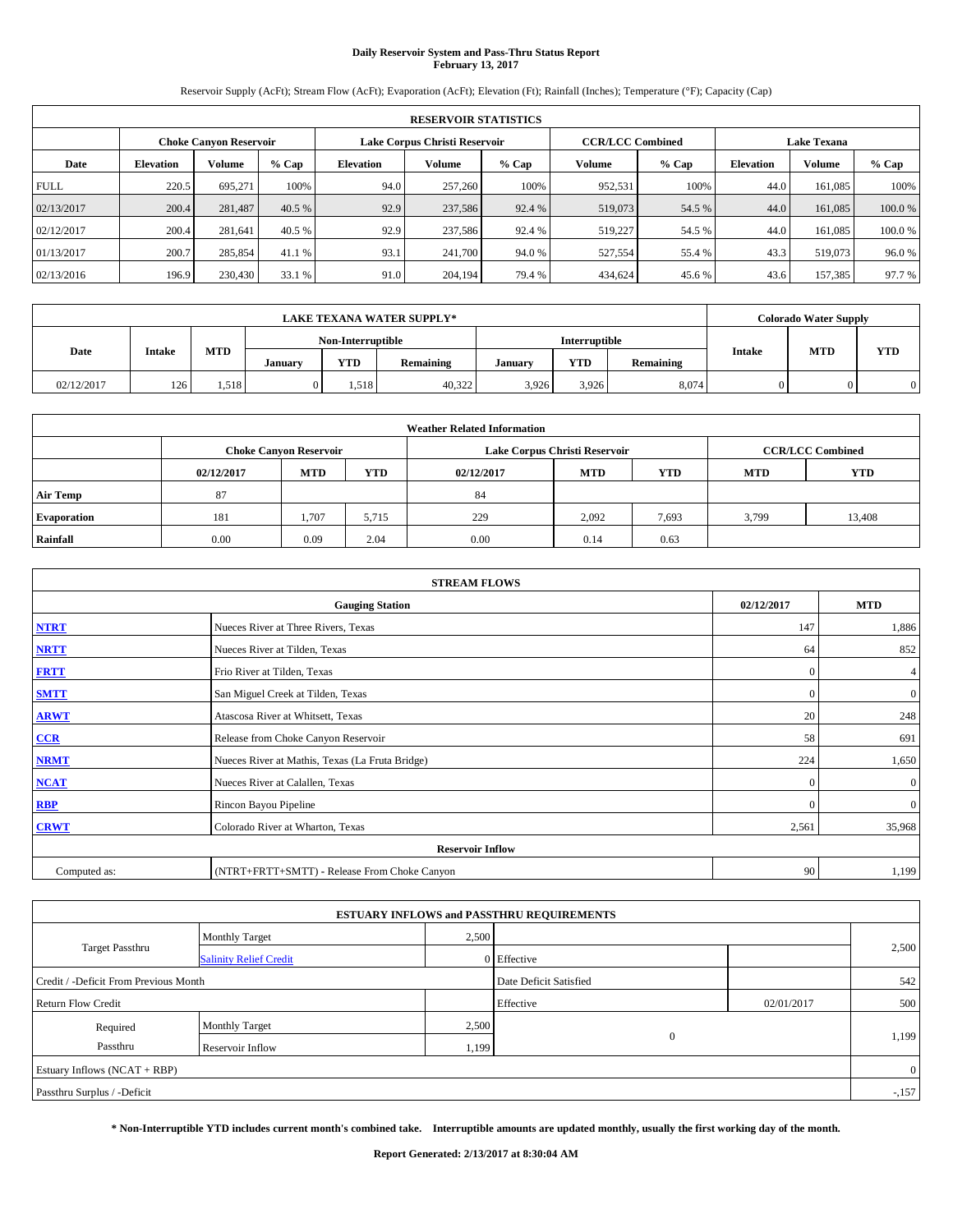## **Daily Reservoir System and Pass-Thru Status Report February 14, 2017**

Reservoir Supply (AcFt); Stream Flow (AcFt); Evaporation (AcFt); Elevation (Ft); Rainfall (Inches); Temperature (°F); Capacity (Cap)

|             | <b>RESERVOIR STATISTICS</b> |                               |         |                               |         |         |         |                         |                    |               |        |  |
|-------------|-----------------------------|-------------------------------|---------|-------------------------------|---------|---------|---------|-------------------------|--------------------|---------------|--------|--|
|             |                             | <b>Choke Canyon Reservoir</b> |         | Lake Corpus Christi Reservoir |         |         |         | <b>CCR/LCC Combined</b> | <b>Lake Texana</b> |               |        |  |
| Date        | <b>Elevation</b>            | Volume                        | $%$ Cap | <b>Elevation</b>              | Volume  | $%$ Cap | Volume  | $%$ Cap                 | <b>Elevation</b>   | <b>Volume</b> | % Cap  |  |
| <b>FULL</b> | 220.5                       | 695.271                       | 100%    | 94.0                          | 257,260 | 100%    | 952,531 | 100%                    | 44.0               | 161.085       | 100%   |  |
| 02/14/2017  | 200.4                       | 282,263                       | 40.6 %  | 93.1                          | 240,625 | 93.5 %  | 522,888 | 54.9 %                  | 44.0               | 161,085       | 100.0% |  |
| 02/13/2017  | 200.4                       | 281.487                       | 40.5 %  | 92.9                          | 237,586 | 92.4 %  | 519,073 | 54.5 %                  | 44.0               | 161.085       | 100.0% |  |
| 01/14/2017  | 200.7                       | 285,698                       | 41.1 %  | 93.1                          | 241,700 | 94.0 %  | 527,398 | 55.4 %                  | 43.3               | 522.888       | 96.0%  |  |
| 02/14/2016  | 196.8                       | 230,159                       | 33.1 %  | 91.0                          | 203,680 | 79.2 %  | 433,839 | 45.5 %                  | 43.6               | 157,385       | 97.7 % |  |

|            | <b>LAKE TEXANA WATER SUPPLY*</b> |            |         |                   |           |         |               |           |               | <b>Colorado Water Supply</b> |            |  |
|------------|----------------------------------|------------|---------|-------------------|-----------|---------|---------------|-----------|---------------|------------------------------|------------|--|
| Date       |                                  |            |         | Non-Interruptible |           |         | Interruptible |           |               | <b>MTD</b>                   |            |  |
|            | Intake                           | <b>MTD</b> | January | <b>YTD</b>        | Remaining | January | YTD           | Remaining | <b>Intake</b> |                              | <b>YTD</b> |  |
| 02/13/2017 | 126                              | 1.644      |         | .644              | 40,196    | 3.926   | 3,926         | 8,074     |               |                              |            |  |

| <b>Weather Related Information</b> |                                                                                                |                               |       |      |                               |                         |       |            |  |  |
|------------------------------------|------------------------------------------------------------------------------------------------|-------------------------------|-------|------|-------------------------------|-------------------------|-------|------------|--|--|
|                                    |                                                                                                | <b>Choke Canyon Reservoir</b> |       |      | Lake Corpus Christi Reservoir | <b>CCR/LCC Combined</b> |       |            |  |  |
|                                    | <b>MTD</b><br><b>YTD</b><br><b>YTD</b><br><b>MTD</b><br><b>MTD</b><br>02/13/2017<br>02/13/2017 |                               |       |      |                               |                         |       | <b>YTD</b> |  |  |
| Air Temp                           | 82                                                                                             |                               |       | 81   |                               |                         |       |            |  |  |
| <b>Evaporation</b>                 | 190                                                                                            | 1,897                         | 5,905 | 282  | 2,374                         | 7,975                   | 4.271 | 13,880     |  |  |
| Rainfall                           | 0.18                                                                                           | 0.27                          | 2.22  | 0.30 | 0.44                          | 0.93                    |       |            |  |  |

| <b>STREAM FLOWS</b> |                                                 |              |                |  |  |  |  |  |  |
|---------------------|-------------------------------------------------|--------------|----------------|--|--|--|--|--|--|
|                     | <b>Gauging Station</b>                          | 02/13/2017   | <b>MTD</b>     |  |  |  |  |  |  |
| <b>NTRT</b>         | Nueces River at Three Rivers, Texas             | 147          | 2,033          |  |  |  |  |  |  |
| <b>NRTT</b>         | Nueces River at Tilden, Texas                   | 62           | 913            |  |  |  |  |  |  |
| <b>FRTT</b>         | Frio River at Tilden, Texas                     | $\mathbf{0}$ | 4              |  |  |  |  |  |  |
| <b>SMTT</b>         | San Miguel Creek at Tilden, Texas               | $\mathbf{0}$ | $\mathbf{0}$   |  |  |  |  |  |  |
| <b>ARWT</b>         | Atascosa River at Whitsett, Texas               | 19           | 267            |  |  |  |  |  |  |
| CCR                 | Release from Choke Canyon Reservoir             | 58           | 748            |  |  |  |  |  |  |
| <b>NRMT</b>         | Nueces River at Mathis, Texas (La Fruta Bridge) | 264          | 1,914          |  |  |  |  |  |  |
| <b>NCAT</b>         | Nueces River at Calallen, Texas                 | $\mathbf{0}$ | $\overline{0}$ |  |  |  |  |  |  |
| <b>RBP</b>          | Rincon Bayou Pipeline                           | $\Omega$     | $\mathbf{0}$   |  |  |  |  |  |  |
| <b>CRWT</b>         | Colorado River at Wharton, Texas                | 2,501        | 38,469         |  |  |  |  |  |  |
|                     | <b>Reservoir Inflow</b>                         |              |                |  |  |  |  |  |  |
| Computed as:        | (NTRT+FRTT+SMTT) - Release From Choke Canyon    | 90           | 1,289          |  |  |  |  |  |  |

| <b>ESTUARY INFLOWS and PASSTHRU REQUIREMENTS</b> |                               |       |                        |            |                |  |  |  |  |  |
|--------------------------------------------------|-------------------------------|-------|------------------------|------------|----------------|--|--|--|--|--|
|                                                  | Monthly Target                | 2,500 |                        |            |                |  |  |  |  |  |
| <b>Target Passthru</b>                           | <b>Salinity Relief Credit</b> |       | 0 Effective            |            | 2,500          |  |  |  |  |  |
| Credit / -Deficit From Previous Month            |                               |       | Date Deficit Satisfied |            | 542            |  |  |  |  |  |
| <b>Return Flow Credit</b>                        |                               |       | Effective              | 02/01/2017 | 500            |  |  |  |  |  |
| Required                                         | <b>Monthly Target</b>         | 2,500 |                        |            |                |  |  |  |  |  |
| Passthru                                         | Reservoir Inflow              | 1,289 | $\theta$               |            | 1,289          |  |  |  |  |  |
| Estuary Inflows (NCAT + RBP)                     |                               |       |                        |            | $\overline{0}$ |  |  |  |  |  |
| Passthru Surplus / -Deficit                      |                               |       |                        |            | $-.247$        |  |  |  |  |  |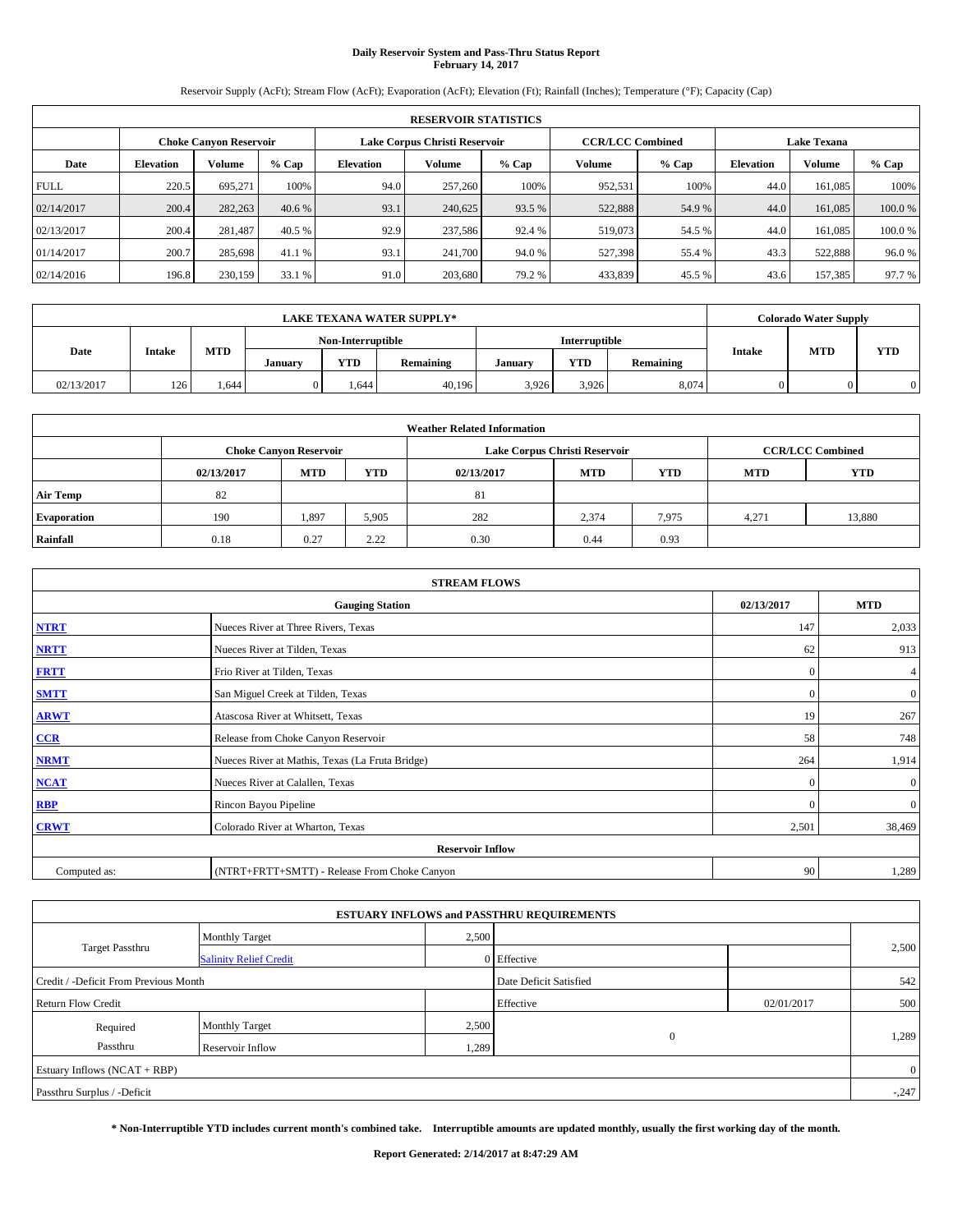## **Daily Reservoir System and Pass-Thru Status Report February 15, 2017**

Reservoir Supply (AcFt); Stream Flow (AcFt); Evaporation (AcFt); Elevation (Ft); Rainfall (Inches); Temperature (°F); Capacity (Cap)

|             | <b>RESERVOIR STATISTICS</b> |                               |         |                  |                               |         |                         |         |                    |               |        |  |
|-------------|-----------------------------|-------------------------------|---------|------------------|-------------------------------|---------|-------------------------|---------|--------------------|---------------|--------|--|
|             |                             | <b>Choke Canyon Reservoir</b> |         |                  | Lake Corpus Christi Reservoir |         | <b>CCR/LCC Combined</b> |         | <b>Lake Texana</b> |               |        |  |
| Date        | <b>Elevation</b>            | Volume                        | $%$ Cap | <b>Elevation</b> | Volume                        | $%$ Cap | Volume                  | $%$ Cap | <b>Elevation</b>   | <b>Volume</b> | % Cap  |  |
| <b>FULL</b> | 220.5                       | 695.271                       | 100%    | 94.0             | 257,260                       | 100%    | 952,531                 | 100%    | 44.0               | 161.085       | 100%   |  |
| 02/15/2017  | 200.4                       | 281.641                       | 40.5 %  | 93.0             | 238,657                       | 92.8%   | 520,298                 | 54.6 %  | 44.1               | 162,101       | 100.6% |  |
| 02/14/2017  | 200.4                       | 282,263                       | 40.6 %  | 93.1             | 240,625                       | 93.5 %  | 522,888                 | 54.9 %  | 44.0               | 161.085       | 100.0% |  |
| 01/15/2017  | 200.7                       | 285,854                       | 41.1 %  | 93.1             | 241,700                       | 94.0 %  | 527,554                 | 55.4 %  | 43.3               | 520,298       | 96.0%  |  |
| 02/15/2016  | 196.8                       | 229,486                       | 33.0 %  | 91.0             | 203,852                       | 79.2 %  | 433,338                 | 45.5 %  | 43.6               | 157,385       | 97.7 % |  |

|            | <b>LAKE TEXANA WATER SUPPLY*</b> |            |         |                   |           |         |               |           |               | <b>Colorado Water Supply</b> |            |  |
|------------|----------------------------------|------------|---------|-------------------|-----------|---------|---------------|-----------|---------------|------------------------------|------------|--|
| Date       |                                  |            |         | Non-Interruptible |           |         | Interruptible |           |               | <b>MTD</b>                   |            |  |
|            | Intake                           | <b>MTD</b> | January | <b>YTD</b>        | Remaining | January | YTD           | Remaining | <b>Intake</b> |                              | <b>YTD</b> |  |
| 02/14/2017 | 126                              | .,769      |         | .,769             | 40,071    | 3.926   | 3,926         | 8,074     |               |                              |            |  |

| <b>Weather Related Information</b> |            |                               |       |            |                               |                         |       |        |  |
|------------------------------------|------------|-------------------------------|-------|------------|-------------------------------|-------------------------|-------|--------|--|
|                                    |            | <b>Choke Canyon Reservoir</b> |       |            | Lake Corpus Christi Reservoir | <b>CCR/LCC Combined</b> |       |        |  |
|                                    | 02/14/2017 | <b>MTD</b>                    | YTD   | 02/14/2017 | <b>YTD</b>                    |                         |       |        |  |
| <b>Air Temp</b>                    | 68         |                               |       | 67         |                               |                         |       |        |  |
| <b>Evaporation</b>                 | 190        | 2,087                         | 6,095 | 260        | 2,634                         | 8,235                   | 4.721 | 14,330 |  |
| Rainfall                           | 0.00       | 0.27                          | 2.22  | 0.00       | 0.44                          | 0.93                    |       |        |  |

| <b>STREAM FLOWS</b> |                                                 |              |                |  |  |  |  |  |
|---------------------|-------------------------------------------------|--------------|----------------|--|--|--|--|--|
|                     | 02/14/2017                                      | <b>MTD</b>   |                |  |  |  |  |  |
| <b>NTRT</b>         | Nueces River at Three Rivers, Texas             | 147          | 2,180          |  |  |  |  |  |
| <b>NRTT</b>         | Nueces River at Tilden, Texas                   | 60           | 973            |  |  |  |  |  |
| <b>FRTT</b>         | Frio River at Tilden, Texas                     | $\mathbf{0}$ | 5              |  |  |  |  |  |
| <b>SMTT</b>         | San Miguel Creek at Tilden, Texas               | $\mathbf{0}$ | $\overline{0}$ |  |  |  |  |  |
| <b>ARWT</b>         | Atascosa River at Whitsett, Texas               | 20           | 287            |  |  |  |  |  |
| $CCR$               | Release from Choke Canyon Reservoir             | 58           | 806            |  |  |  |  |  |
| <b>NRMT</b>         | Nueces River at Mathis, Texas (La Fruta Bridge) | 270          | 2,184          |  |  |  |  |  |
| <b>NCAT</b>         | Nueces River at Calallen, Texas                 | 60           | 60             |  |  |  |  |  |
| RBP                 | Rincon Bayou Pipeline                           | $\mathbf{0}$ | $\mathbf{0}$   |  |  |  |  |  |
| <b>CRWT</b>         | Colorado River at Wharton, Texas                | 3,236        | 41,705         |  |  |  |  |  |
|                     | <b>Reservoir Inflow</b>                         |              |                |  |  |  |  |  |
| Computed as:        | (NTRT+FRTT+SMTT) - Release From Choke Canyon    | 90           | 1,378          |  |  |  |  |  |

|                                       |                               |       | <b>ESTUARY INFLOWS and PASSTHRU REQUIREMENTS</b> |            |         |
|---------------------------------------|-------------------------------|-------|--------------------------------------------------|------------|---------|
|                                       | <b>Monthly Target</b>         | 2,500 |                                                  |            |         |
| <b>Target Passthru</b>                | <b>Salinity Relief Credit</b> |       | 0 Effective                                      |            | 2,500   |
| Credit / -Deficit From Previous Month |                               |       | Date Deficit Satisfied                           |            | 542     |
| <b>Return Flow Credit</b>             |                               |       | Effective                                        | 02/01/2017 | 500     |
| Required                              | <b>Monthly Target</b>         | 2,500 |                                                  |            |         |
| Passthru                              | Reservoir Inflow              | 1,378 | $\theta$                                         |            | 1,378   |
| Estuary Inflows $(NCAT + RBP)$        |                               |       |                                                  |            | 60      |
| Passthru Surplus / -Deficit           |                               |       |                                                  |            | $-.277$ |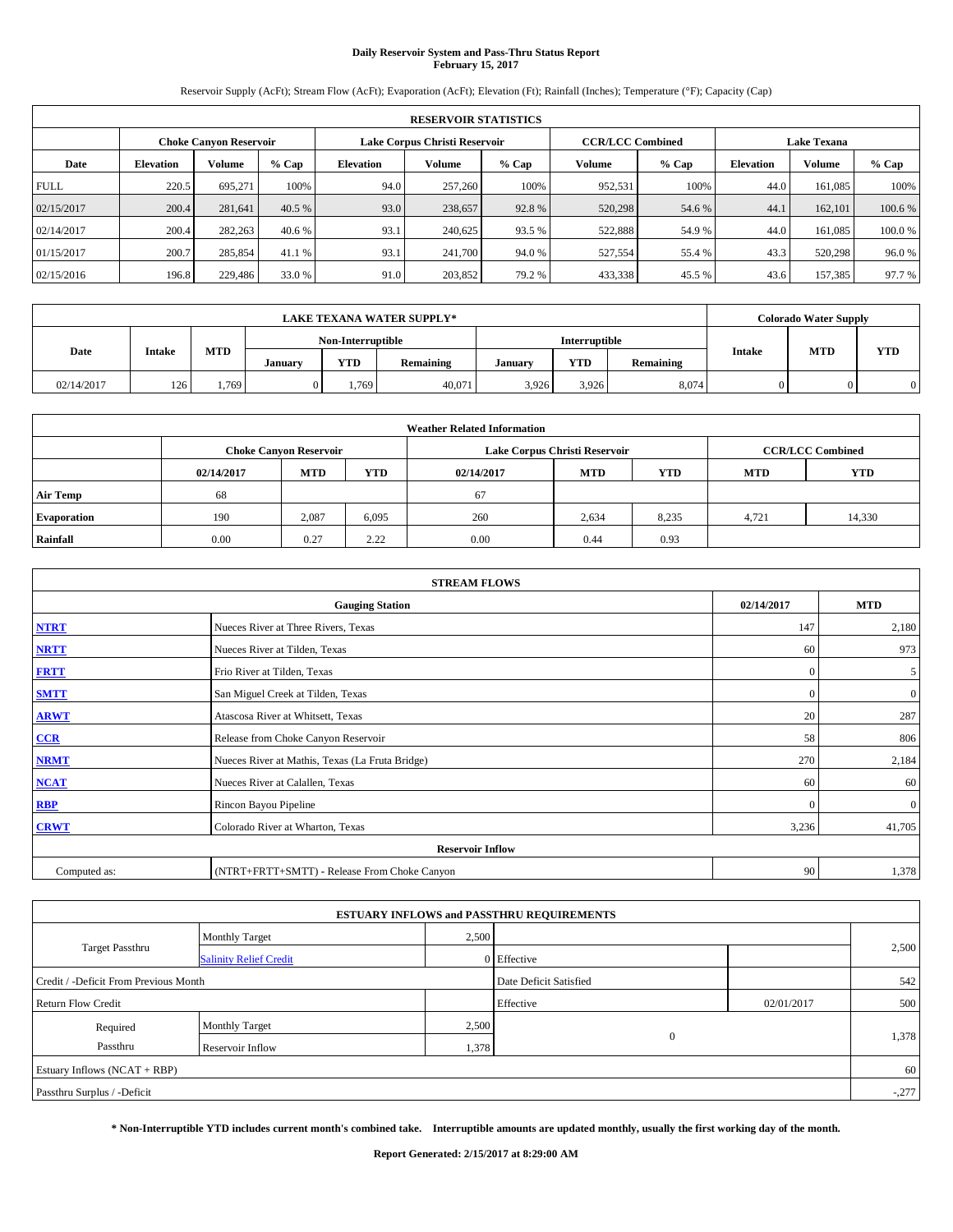## **Daily Reservoir System and Pass-Thru Status Report February 16, 2017**

Reservoir Supply (AcFt); Stream Flow (AcFt); Evaporation (AcFt); Elevation (Ft); Rainfall (Inches); Temperature (°F); Capacity (Cap)

|             | <b>RESERVOIR STATISTICS</b> |                               |         |                  |                               |         |                         |         |                  |                    |         |  |
|-------------|-----------------------------|-------------------------------|---------|------------------|-------------------------------|---------|-------------------------|---------|------------------|--------------------|---------|--|
|             |                             | <b>Choke Canyon Reservoir</b> |         |                  | Lake Corpus Christi Reservoir |         | <b>CCR/LCC Combined</b> |         |                  | <b>Lake Texana</b> |         |  |
| Date        | <b>Elevation</b>            | Volume                        | $%$ Cap | <b>Elevation</b> | Volume                        | $%$ Cap | Volume                  | $%$ Cap | <b>Elevation</b> | <b>Volume</b>      | % Cap   |  |
| <b>FULL</b> | 220.5                       | 695.271                       | 100%    | 94.0             | 257,260                       | 100%    | 952,531                 | 100%    | 44.0             | 161.085            | 100%    |  |
| 02/16/2017  | 200.5                       | 282,732                       | 40.7 %  | 92.9             | 236,872                       | 92.1 %  | 519,604                 | 54.5 %  | 44.1             | 162,101            | 100.6%  |  |
| 02/15/2017  | 200.4                       | 281.641                       | 40.5 %  | 93.0             | 238,657                       | 92.8%   | 520,298                 | 54.6 %  | 44.              | 162,101            | 100.6 % |  |
| 01/16/2017  | 200.7                       | 286,636                       | 41.2 %  | 93.1             | 241,162                       | 93.7 %  | 527,798                 | 55.4 %  | 43.3             | 519,604            | 96.0%   |  |
| 02/16/2016  | 196.8                       | 229,752                       | 33.0 %  | 91.0             | 203,852                       | 79.2 %  | 433,604                 | 45.5 %  | 43.4             | 155,551            | 96.6%   |  |

| <b>LAKE TEXANA WATER SUPPLY*</b> |        |            |         |                   |           |         |               |           |               | <b>Colorado Water Supply</b> |            |
|----------------------------------|--------|------------|---------|-------------------|-----------|---------|---------------|-----------|---------------|------------------------------|------------|
|                                  |        |            |         | Non-Interruptible |           |         | Interruptible |           |               |                              |            |
| Date                             | Intake | <b>MTD</b> | January | <b>YTD</b>        | Remaining | January | YTD           | Remaining | <b>Intake</b> | <b>MTD</b>                   | <b>YTD</b> |
| 02/15/2017                       | 124    | 1,894      |         | 1.894             | 39.946    | 3,926   | 3,926         | 8,074     |               |                              |            |

| <b>Weather Related Information</b> |            |                               |       |            |                                        |                         |       |        |  |  |  |
|------------------------------------|------------|-------------------------------|-------|------------|----------------------------------------|-------------------------|-------|--------|--|--|--|
|                                    |            | <b>Choke Canyon Reservoir</b> |       |            | Lake Corpus Christi Reservoir          | <b>CCR/LCC Combined</b> |       |        |  |  |  |
|                                    | 02/15/2017 | <b>MTD</b>                    | YTD   | 02/15/2017 | <b>MTD</b><br><b>YTD</b><br><b>MTD</b> |                         |       |        |  |  |  |
| Air Temp                           | 65         |                               |       | 64         |                                        |                         |       |        |  |  |  |
| <b>Evaporation</b>                 | 136        | 2,223                         | 6.231 | 249        | 2,883                                  | 8,484                   | 5,106 | 14,715 |  |  |  |
| Rainfall                           | 0.00       | 0.27                          | 2.22  | 0.00       | 0.44                                   | 0.93                    |       |        |  |  |  |

| <b>STREAM FLOWS</b> |                                                 |              |                |  |  |  |  |  |  |
|---------------------|-------------------------------------------------|--------------|----------------|--|--|--|--|--|--|
|                     | 02/15/2017                                      | <b>MTD</b>   |                |  |  |  |  |  |  |
| <b>NTRT</b>         | Nueces River at Three Rivers, Texas             | 127          | 2,307          |  |  |  |  |  |  |
| <b>NRTT</b>         | Nueces River at Tilden, Texas                   | 60           | 1,032          |  |  |  |  |  |  |
| <b>FRTT</b>         | Frio River at Tilden, Texas                     | $\mathbf{0}$ | 5 <sup>5</sup> |  |  |  |  |  |  |
| <b>SMTT</b>         | San Miguel Creek at Tilden, Texas               | $\Omega$     | $\overline{0}$ |  |  |  |  |  |  |
| <b>ARWT</b>         | Atascosa River at Whitsett, Texas               | 20           | 306            |  |  |  |  |  |  |
| CCR                 | Release from Choke Canyon Reservoir             | 58           | 863            |  |  |  |  |  |  |
| <b>NRMT</b>         | Nueces River at Mathis, Texas (La Fruta Bridge) | 208          | 2,392          |  |  |  |  |  |  |
| <b>NCAT</b>         | Nueces River at Calallen, Texas                 | 81           | 141            |  |  |  |  |  |  |
| RBP                 | Rincon Bayou Pipeline                           | 72           | 72             |  |  |  |  |  |  |
| <b>CRWT</b>         | Colorado River at Wharton, Texas                | 3,275        | 44,980         |  |  |  |  |  |  |
|                     | <b>Reservoir Inflow</b>                         |              |                |  |  |  |  |  |  |
| Computed as:        | (NTRT+FRTT+SMTT) - Release From Choke Canyon    | 70           | 1,448          |  |  |  |  |  |  |

|                                       |                               |       | <b>ESTUARY INFLOWS and PASSTHRU REQUIREMENTS</b> |            |        |
|---------------------------------------|-------------------------------|-------|--------------------------------------------------|------------|--------|
|                                       | <b>Monthly Target</b>         | 2,500 |                                                  |            |        |
| <b>Target Passthru</b>                | <b>Salinity Relief Credit</b> |       | 0 Effective                                      |            | 2,500  |
| Credit / -Deficit From Previous Month |                               |       | Date Deficit Satisfied                           |            | 542    |
| <b>Return Flow Credit</b>             |                               |       | Effective                                        | 02/01/2017 | 500    |
| Required                              | <b>Monthly Target</b>         | 2,500 |                                                  |            |        |
| Passthru                              | Reservoir Inflow              | 1,448 | $\theta$                                         |            | 1,448  |
| Estuary Inflows (NCAT + RBP)          |                               |       |                                                  |            | 213    |
| Passthru Surplus / -Deficit           |                               |       |                                                  |            | $-193$ |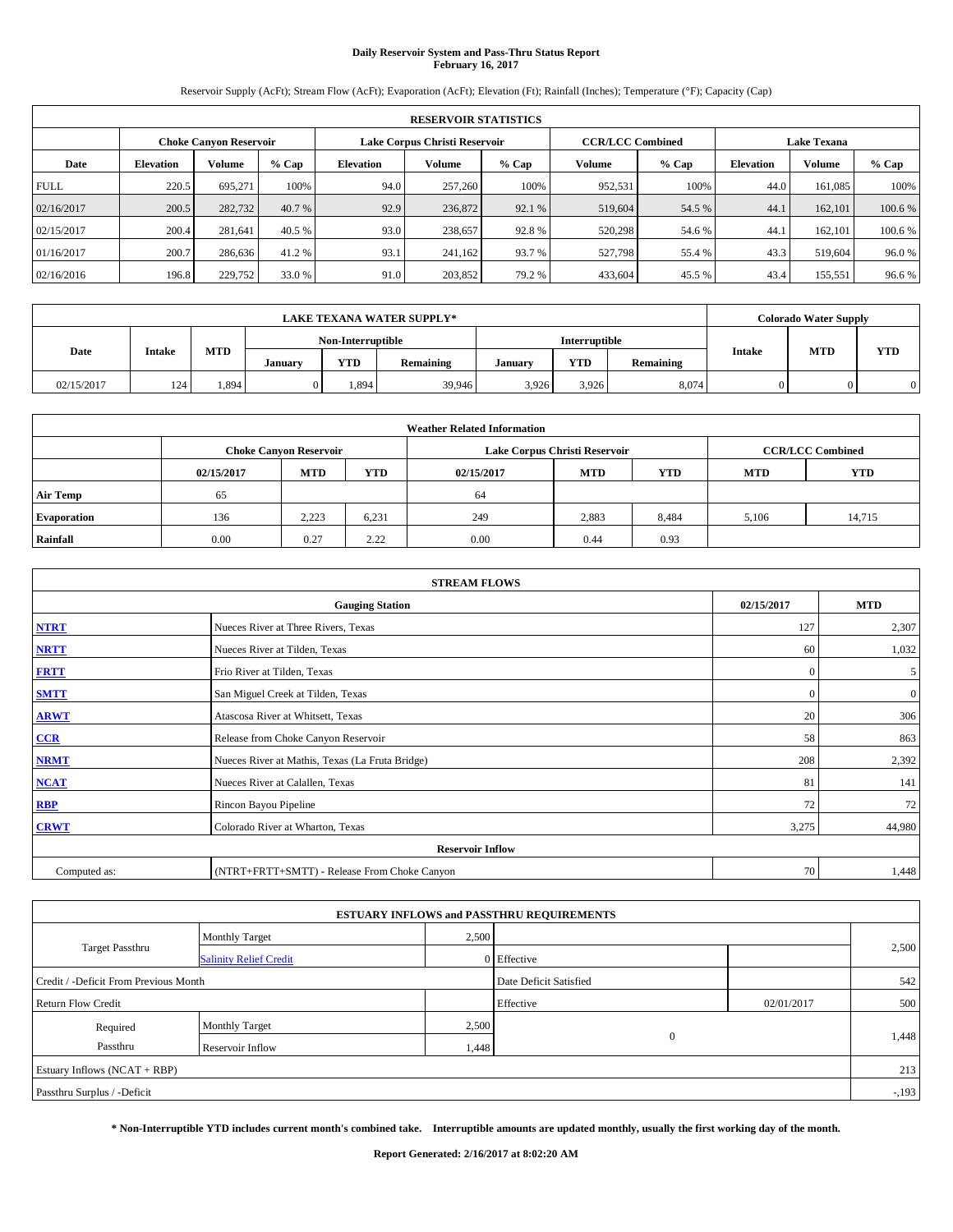## **Daily Reservoir System and Pass-Thru Status Report February 17, 2017**

Reservoir Supply (AcFt); Stream Flow (AcFt); Evaporation (AcFt); Elevation (Ft); Rainfall (Inches); Temperature (°F); Capacity (Cap)

| <b>RESERVOIR STATISTICS</b> |                  |                        |         |                               |         |         |                         |         |                  |                    |         |  |
|-----------------------------|------------------|------------------------|---------|-------------------------------|---------|---------|-------------------------|---------|------------------|--------------------|---------|--|
|                             |                  | Choke Canvon Reservoir |         | Lake Corpus Christi Reservoir |         |         | <b>CCR/LCC Combined</b> |         |                  | <b>Lake Texana</b> |         |  |
| Date                        | <b>Elevation</b> | Volume                 | $%$ Cap | <b>Elevation</b>              | Volume  | $%$ Cap | Volume                  | $%$ Cap | <b>Elevation</b> | <b>Volume</b>      | % Cap   |  |
| <b>FULL</b>                 | 220.5            | 695.271                | 100%    | 94.0                          | 257,260 | 100%    | 952,531                 | 100%    | 44.0             | 161.085            | 100%    |  |
| 02/17/2017                  | 200.4            | 282,107                | 40.6 %  | 92.9                          | 236,694 | 92.0 %  | 518,801                 | 54.5 %  | 44.2             | 163,121            | 101.3%  |  |
| 02/16/2017                  | 200.5            | 282,732                | 40.7 %  | 92.9                          | 236,872 | 92.1 %  | 519,604                 | 54.5 %  | 44.              | 162,101            | 100.6 % |  |
| 01/17/2017                  | 200.7            | 286,953                | 41.3 %  | 93.1                          | 241.521 | 93.9 %  | 528,474                 | 55.5 %  | 43.3             | 518,801            | 96.0%   |  |
| 02/17/2016                  | 196.8            | 229,619                | 33.0 %  | 91.0                          | 203,509 | 79.1 %  | 433,128                 | 45.5 %  | 43.5             | 156,467            | 97.1 %  |  |

| <b>LAKE TEXANA WATER SUPPLY*</b> |        |            |         |                   |           |         |               |           |               | <b>Colorado Water Supply</b> |            |
|----------------------------------|--------|------------|---------|-------------------|-----------|---------|---------------|-----------|---------------|------------------------------|------------|
|                                  |        |            |         | Non-Interruptible |           |         | Interruptible |           |               |                              |            |
| Date                             | Intake | <b>MTD</b> | January | <b>YTD</b>        | Remaining | January | YTD           | Remaining | <b>Intake</b> | <b>MTD</b>                   | <b>YTD</b> |
| 02/16/2017                       | 127    | 2,021      |         | 2.021             | 39,819    | 3.926   | 3,926         | 8,074     |               |                              |            |

| <b>Weather Related Information</b> |            |                               |       |            |                               |                         |       |        |  |
|------------------------------------|------------|-------------------------------|-------|------------|-------------------------------|-------------------------|-------|--------|--|
|                                    |            | <b>Choke Canyon Reservoir</b> |       |            | Lake Corpus Christi Reservoir | <b>CCR/LCC Combined</b> |       |        |  |
|                                    | 02/16/2017 | <b>MTD</b>                    | YTD   | 02/16/2017 | <b>YTD</b>                    |                         |       |        |  |
| <b>Air Temp</b>                    | 71         |                               |       | 71         |                               |                         |       |        |  |
| <b>Evaporation</b>                 | 172        | 2,395                         | 6,403 | 177        | 3,060                         | 8,661                   | 5,455 | 15,064 |  |
| Rainfall                           | 0.02       | 0.29                          | 2.24  | 0.01       | 0.45                          | 0.94                    |       |        |  |

| <b>STREAM FLOWS</b> |                                                 |                          |                |  |  |  |  |  |
|---------------------|-------------------------------------------------|--------------------------|----------------|--|--|--|--|--|
|                     | 02/16/2017                                      | <b>MTD</b>               |                |  |  |  |  |  |
| <b>NTRT</b>         | Nueces River at Three Rivers, Texas             | 123                      | 2,430          |  |  |  |  |  |
| <b>NRTT</b>         | Nueces River at Tilden, Texas                   | 60                       | 1,092          |  |  |  |  |  |
| <b>FRTT</b>         | Frio River at Tilden, Texas                     | $\mathbf{0}$             | 6              |  |  |  |  |  |
| <b>SMTT</b>         | San Miguel Creek at Tilden, Texas               | $\mathbf{0}$             | $\overline{0}$ |  |  |  |  |  |
| <b>ARWT</b>         | Atascosa River at Whitsett, Texas               | 19                       | 325            |  |  |  |  |  |
| CCR                 | Release from Choke Canyon Reservoir             | 58                       | 921            |  |  |  |  |  |
| <b>NRMT</b>         | Nueces River at Mathis, Texas (La Fruta Bridge) | 185                      | 2,577          |  |  |  |  |  |
| <b>NCAT</b>         | Nueces River at Calallen, Texas                 | $\overline{\phantom{0}}$ | 146            |  |  |  |  |  |
| <b>RBP</b>          | Rincon Bayou Pipeline                           | 108                      | 181            |  |  |  |  |  |
| <b>CRWT</b>         | Colorado River at Wharton, Texas                | 3,057                    | 48,037         |  |  |  |  |  |
|                     |                                                 |                          |                |  |  |  |  |  |
| Computed as:        | (NTRT+FRTT+SMTT) - Release From Choke Canyon    | 66                       | 1,514          |  |  |  |  |  |

| <b>ESTUARY INFLOWS and PASSTHRU REQUIREMENTS</b> |                               |       |                        |            |        |  |  |  |  |  |
|--------------------------------------------------|-------------------------------|-------|------------------------|------------|--------|--|--|--|--|--|
|                                                  | Monthly Target                | 2,500 |                        |            |        |  |  |  |  |  |
| <b>Target Passthru</b>                           | <b>Salinity Relief Credit</b> |       | 0 Effective            |            | 2,500  |  |  |  |  |  |
| Credit / -Deficit From Previous Month            |                               |       | Date Deficit Satisfied |            | 542    |  |  |  |  |  |
| <b>Return Flow Credit</b>                        |                               |       | Effective              | 02/01/2017 | 500    |  |  |  |  |  |
| Required                                         | <b>Monthly Target</b>         | 2,500 |                        |            |        |  |  |  |  |  |
| Passthru                                         | Reservoir Inflow              | 1,514 | $\theta$               |            | 1,514  |  |  |  |  |  |
| Estuary Inflows (NCAT + RBP)                     |                               |       |                        |            |        |  |  |  |  |  |
| Passthru Surplus / -Deficit                      |                               |       |                        |            | $-145$ |  |  |  |  |  |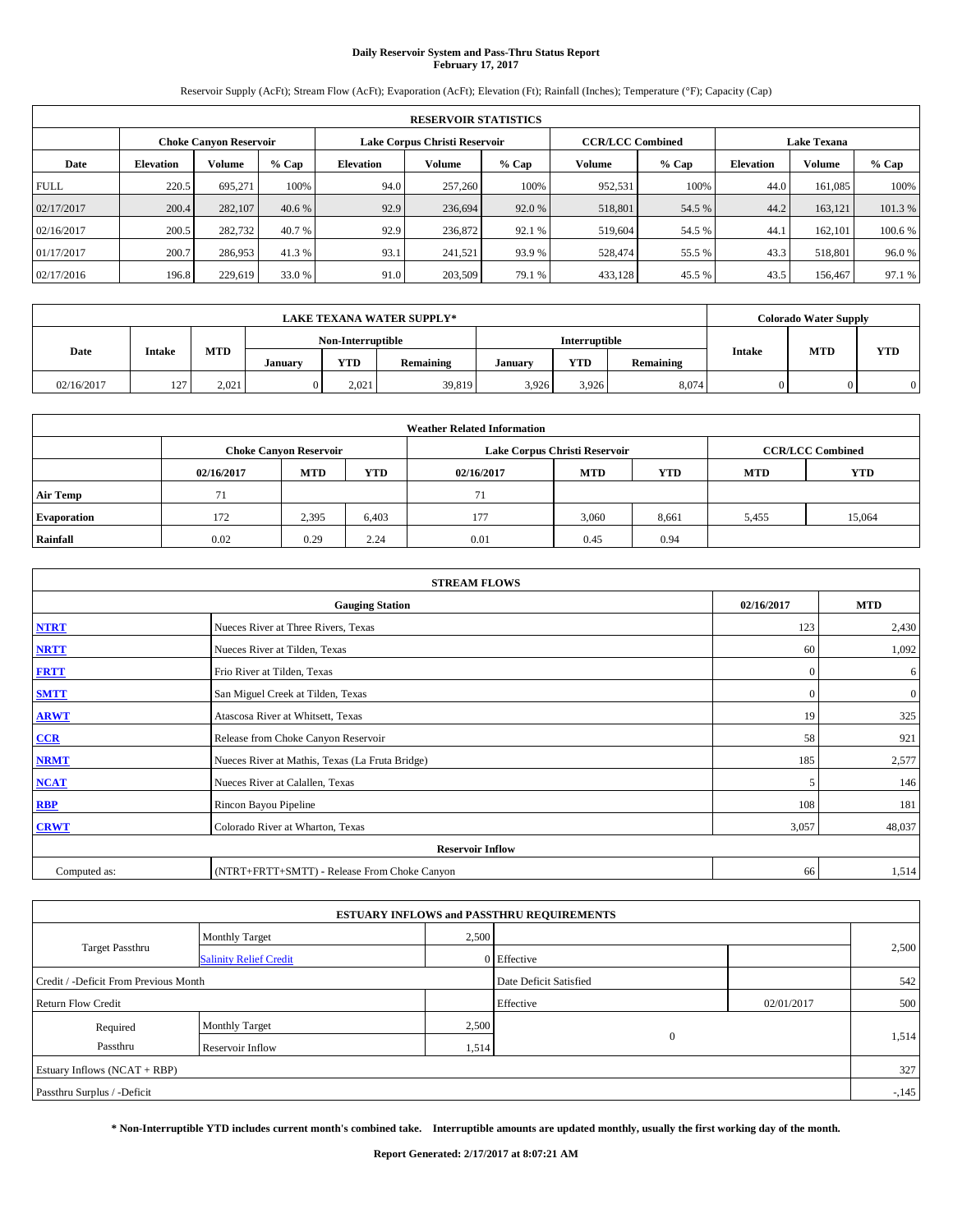## **Daily Reservoir System and Pass-Thru Status Report February 18, 2017**

Reservoir Supply (AcFt); Stream Flow (AcFt); Evaporation (AcFt); Elevation (Ft); Rainfall (Inches); Temperature (°F); Capacity (Cap)

|             | <b>RESERVOIR STATISTICS</b> |                               |         |                  |                               |         |                         |         |                  |                    |         |
|-------------|-----------------------------|-------------------------------|---------|------------------|-------------------------------|---------|-------------------------|---------|------------------|--------------------|---------|
|             |                             | <b>Choke Canyon Reservoir</b> |         |                  | Lake Corpus Christi Reservoir |         | <b>CCR/LCC Combined</b> |         |                  | <b>Lake Texana</b> |         |
| Date        | <b>Elevation</b>            | Volume                        | $%$ Cap | <b>Elevation</b> | Volume                        | $%$ Cap | Volume                  | $%$ Cap | <b>Elevation</b> | <b>Volume</b>      | % Cap   |
| <b>FULL</b> | 220.5                       | 695.271                       | 100%    | 94.0             | 257,260                       | 100%    | 952,531                 | 100%    | 44.0             | 161.085            | 100%    |
| 02/18/2017  | 200.4                       | 281,951                       | 40.6 %  | 92.8             | 235,803                       | 91.7 %  | 517,754                 | 54.4 %  | 44.1             | 162,101            | 100.6%  |
| 02/17/2017  | 200.4                       | 282,107                       | 40.6 %  | 92.9             | 236,694                       | 92.0 %  | 518,801                 | 54.5 %  | 44.2             | 163.121            | 101.3 % |
| 01/18/2017  | 200.7                       | 287.112                       | 41.3 %  | 93.2             | 243,136                       | 94.5 %  | 530,248                 | 55.7 %  | 43.3             | 517.754            | 96.0%   |
| 02/18/2016  | 196.7                       | 228,288                       | 32.8 %  | 90.9             | 202,655                       | 78.8%   | 430,943                 | 45.2%   | 43.4             | 155,551            | 96.6%   |

|            |        |            |         |                   | <b>LAKE TEXANA WATER SUPPLY*</b> |               |       |           |               | <b>Colorado Water Supply</b> |            |
|------------|--------|------------|---------|-------------------|----------------------------------|---------------|-------|-----------|---------------|------------------------------|------------|
|            |        |            |         | Non-Interruptible |                                  | Interruptible |       |           |               |                              |            |
| Date       | Intake | <b>MTD</b> | January | <b>YTD</b>        | Remaining                        | January       | YTD   | Remaining | <b>Intake</b> | <b>MTD</b>                   | <b>YTD</b> |
| 02/17/2017 | 127    | 2,148      |         | 2.148             | 39,692                           | 3.926         | 3,926 | 8,074     |               |                              |            |

| <b>Weather Related Information</b> |            |                                                                           |       |      |                               |       |                         |        |  |  |
|------------------------------------|------------|---------------------------------------------------------------------------|-------|------|-------------------------------|-------|-------------------------|--------|--|--|
|                                    |            | <b>Choke Canyon Reservoir</b>                                             |       |      | Lake Corpus Christi Reservoir |       | <b>CCR/LCC Combined</b> |        |  |  |
|                                    | 02/17/2017 | <b>MTD</b><br>YTD<br><b>MTD</b><br><b>YTD</b><br><b>MTD</b><br>02/17/2017 |       |      |                               |       |                         |        |  |  |
| <b>Air Temp</b>                    | 81         |                                                                           |       | 82   |                               |       |                         |        |  |  |
| <b>Evaporation</b>                 | 145        | 2,540                                                                     | 6,548 | 166  | 3,226                         | 8,827 | 5,766                   | 15,375 |  |  |
| Rainfall                           | 0.00       | 0.29                                                                      | 2.24  | 0.00 | 0.45                          | 0.94  |                         |        |  |  |

|              | <b>STREAM FLOWS</b>                             |              |                  |
|--------------|-------------------------------------------------|--------------|------------------|
|              | <b>Gauging Station</b>                          | 02/17/2017   | <b>MTD</b>       |
| <b>NTRT</b>  | Nueces River at Three Rivers, Texas             | 125          | 2,555            |
| <b>NRTT</b>  | Nueces River at Tilden, Texas                   | 52           | 1,143            |
| <b>FRTT</b>  | Frio River at Tilden, Texas                     | $\mathbf{0}$ | 6                |
| <b>SMTT</b>  | San Miguel Creek at Tilden, Texas               |              | $\boldsymbol{2}$ |
| <b>ARWT</b>  | Atascosa River at Whitsett, Texas               | 19           | 344              |
| $CCR$        | Release from Choke Canyon Reservoir             | 58           | 979              |
| <b>NRMT</b>  | Nueces River at Mathis, Texas (La Fruta Bridge) | 202          | 2,779            |
| <b>NCAT</b>  | Nueces River at Calallen, Texas                 | $\Omega$     | 146              |
| <b>RBP</b>   | Rincon Bayou Pipeline                           | 38           | 219              |
| <b>CRWT</b>  | Colorado River at Wharton, Texas                | 3,136        | 51,173           |
|              | <b>Reservoir Inflow</b>                         |              |                  |
| Computed as: | (NTRT+FRTT+SMTT) - Release From Choke Canyon    | -69          | 1,584            |

| <b>ESTUARY INFLOWS and PASSTHRU REQUIREMENTS</b> |                               |       |                        |            |        |  |  |  |  |  |
|--------------------------------------------------|-------------------------------|-------|------------------------|------------|--------|--|--|--|--|--|
|                                                  | Monthly Target                | 2,500 |                        |            |        |  |  |  |  |  |
| <b>Target Passthru</b>                           | <b>Salinity Relief Credit</b> |       | 0 Effective            |            | 2,500  |  |  |  |  |  |
| Credit / -Deficit From Previous Month            |                               |       | Date Deficit Satisfied |            | 542    |  |  |  |  |  |
| <b>Return Flow Credit</b>                        |                               |       | Effective              | 02/01/2017 | 500    |  |  |  |  |  |
| Required                                         | <b>Monthly Target</b>         | 2,500 |                        |            |        |  |  |  |  |  |
| Passthru                                         | Reservoir Inflow              | 1,584 | $\theta$               |            | 1,584  |  |  |  |  |  |
| Estuary Inflows (NCAT + RBP)                     |                               |       |                        |            |        |  |  |  |  |  |
| Passthru Surplus / -Deficit                      |                               |       |                        |            | $-176$ |  |  |  |  |  |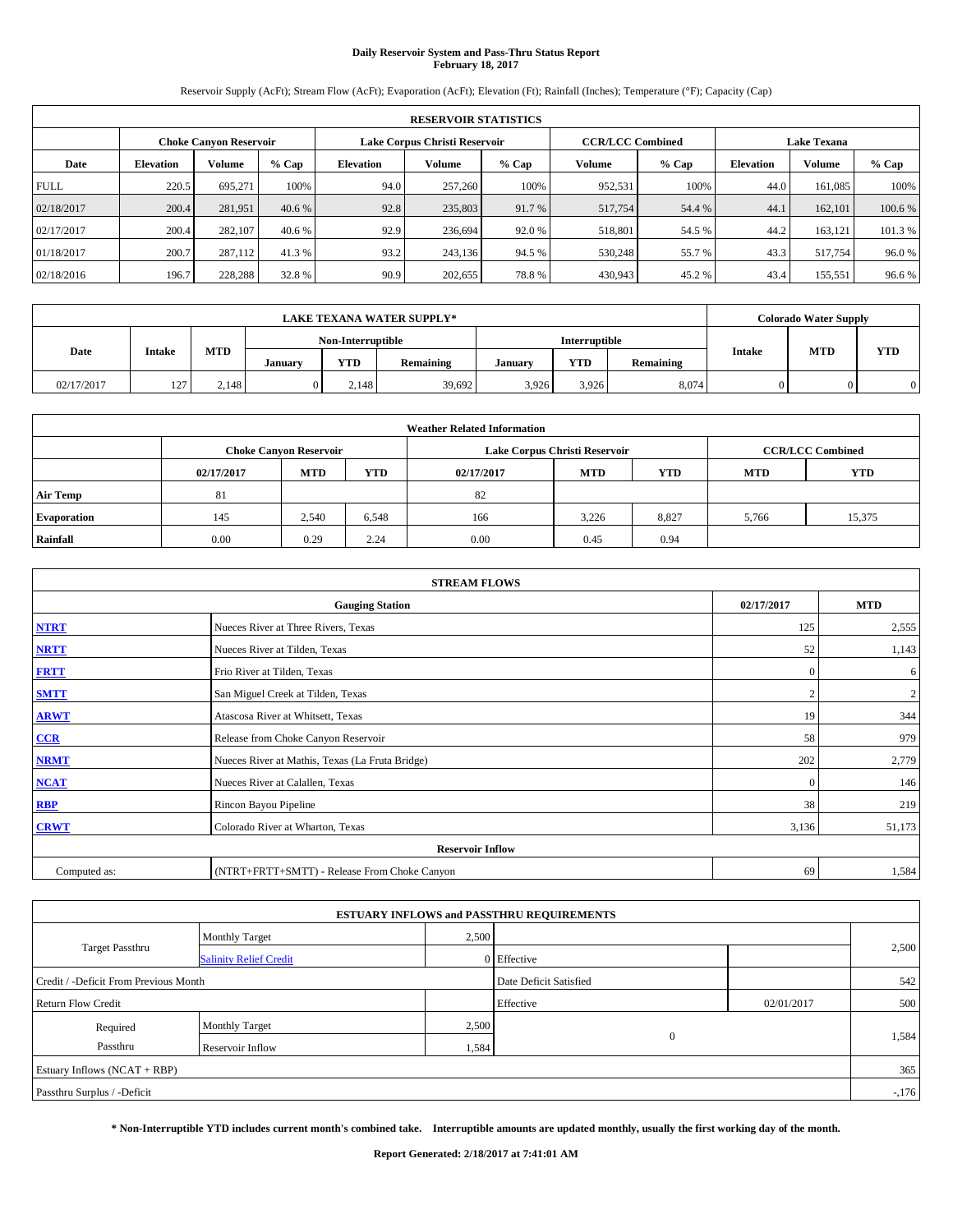## **Daily Reservoir System and Pass-Thru Status Report February 19, 2017**

Reservoir Supply (AcFt); Stream Flow (AcFt); Evaporation (AcFt); Elevation (Ft); Rainfall (Inches); Temperature (°F); Capacity (Cap)

|             | <b>RESERVOIR STATISTICS</b> |                        |         |                  |                               |         |                         |         |                  |                    |         |
|-------------|-----------------------------|------------------------|---------|------------------|-------------------------------|---------|-------------------------|---------|------------------|--------------------|---------|
|             |                             | Choke Canvon Reservoir |         |                  | Lake Corpus Christi Reservoir |         | <b>CCR/LCC Combined</b> |         |                  | <b>Lake Texana</b> |         |
| Date        | <b>Elevation</b>            | Volume                 | $%$ Cap | <b>Elevation</b> | Volume                        | $%$ Cap | Volume                  | $%$ Cap | <b>Elevation</b> | <b>Volume</b>      | % Cap   |
| <b>FULL</b> | 220.5                       | 695.271                | 100%    | 94.0             | 257,260                       | 100%    | 952,531                 | 100%    | 44.0             | 161.085            | 100%    |
| 02/19/2017  | 200.3                       | 280,565                | 40.4 %  | 92.8             | 235,625                       | 91.6 %  | 516,190                 | 54.2 %  | 44.1             | 162,101            | 100.6 % |
| 02/18/2017  | 200.4                       | 281,951                | 40.6 %  | 92.8             | 235,803                       | 91.7 %  | 517,754                 | 54.4 %  | 44.              | 162,101            | 100.6 % |
| 01/19/2017  | 200.8                       | 287.428                | 41.3 %  | 93.2             | 242,238                       | 94.2 %  | 529,666                 | 55.6 %  | 43.4             | 516,190            | 96.6%   |
| 02/19/2016  | 196.7                       | 228,421                | 32.9 %  | 90.9             | 201,972                       | 78.5 %  | 430,393                 | 45.2 %  | 43.4             | 155,551            | 96.6%   |

|            |        |            |         |                   | <b>LAKE TEXANA WATER SUPPLY*</b> |         |               |           |               | <b>Colorado Water Supply</b> |            |
|------------|--------|------------|---------|-------------------|----------------------------------|---------|---------------|-----------|---------------|------------------------------|------------|
|            |        |            |         | Non-Interruptible |                                  |         | Interruptible |           |               |                              |            |
| Date       | Intake | <b>MTD</b> | January | <b>YTD</b>        | Remaining                        | January | YTD           | Remaining | <b>Intake</b> | <b>MTD</b>                   | <b>YTD</b> |
| 02/18/2017 |        | 2.148      |         | 2.148             | 39,692                           | 3.926   | 3,926         | 8,074     |               |                              |            |

| <b>Weather Related Information</b> |            |                                                                                  |       |      |                               |       |                         |        |  |  |
|------------------------------------|------------|----------------------------------------------------------------------------------|-------|------|-------------------------------|-------|-------------------------|--------|--|--|
|                                    |            | <b>Choke Canyon Reservoir</b>                                                    |       |      | Lake Corpus Christi Reservoir |       | <b>CCR/LCC Combined</b> |        |  |  |
|                                    | 02/18/2017 | <b>MTD</b><br><b>YTD</b><br><b>YTD</b><br><b>MTD</b><br><b>MTD</b><br>02/18/2017 |       |      |                               |       |                         |        |  |  |
| <b>Air Temp</b>                    | 89         |                                                                                  |       | 87   |                               |       |                         |        |  |  |
| <b>Evaporation</b>                 | 208        | 2.748                                                                            | 6,756 | 197  | 3,423                         | 9,024 | 6.171                   | 15,780 |  |  |
| Rainfall                           | 0.00       | 0.29                                                                             | 2.24  | 0.00 | 0.45                          | 0.94  |                         |        |  |  |

|              | <b>STREAM FLOWS</b>                             |              |            |  |  |  |  |  |  |  |  |
|--------------|-------------------------------------------------|--------------|------------|--|--|--|--|--|--|--|--|
|              | <b>Gauging Station</b>                          | 02/18/2017   | <b>MTD</b> |  |  |  |  |  |  |  |  |
| <b>NTRT</b>  | Nueces River at Three Rivers, Texas             | 125          | 2,680      |  |  |  |  |  |  |  |  |
| <b>NRTT</b>  | Nueces River at Tilden, Texas                   | 52           | 1,195      |  |  |  |  |  |  |  |  |
| <b>FRTT</b>  | Frio River at Tilden, Texas                     | $\mathbf{0}$ | 6          |  |  |  |  |  |  |  |  |
| <b>SMTT</b>  | San Miguel Creek at Tilden, Texas               |              | 3          |  |  |  |  |  |  |  |  |
| <b>ARWT</b>  | Atascosa River at Whitsett, Texas               | 20           | 364        |  |  |  |  |  |  |  |  |
| $CCR$        | Release from Choke Canyon Reservoir             | 58           | 1,036      |  |  |  |  |  |  |  |  |
| <b>NRMT</b>  | Nueces River at Mathis, Texas (La Fruta Bridge) | 200          | 2,979      |  |  |  |  |  |  |  |  |
| <b>NCAT</b>  | Nueces River at Calallen, Texas                 | 3            | 149        |  |  |  |  |  |  |  |  |
| RBP          | Rincon Bayou Pipeline                           | 58           | 277        |  |  |  |  |  |  |  |  |
| <b>CRWT</b>  | Colorado River at Wharton, Texas                | 3,831        | 55,004     |  |  |  |  |  |  |  |  |
|              | <b>Reservoir Inflow</b>                         |              |            |  |  |  |  |  |  |  |  |
| Computed as: | (NTRT+FRTT+SMTT) - Release From Choke Canyon    | 69           | 1,653      |  |  |  |  |  |  |  |  |

|                                       |                               |       | <b>ESTUARY INFLOWS and PASSTHRU REQUIREMENTS</b> |            |        |
|---------------------------------------|-------------------------------|-------|--------------------------------------------------|------------|--------|
|                                       | Monthly Target                | 2,500 |                                                  |            |        |
| <b>Target Passthru</b>                | <b>Salinity Relief Credit</b> |       | 0 Effective                                      |            | 2,500  |
| Credit / -Deficit From Previous Month |                               |       | Date Deficit Satisfied                           |            | 542    |
| <b>Return Flow Credit</b>             |                               |       | Effective                                        | 02/01/2017 | 500    |
| Required                              | Monthly Target                | 2,500 |                                                  |            |        |
| Passthru                              | <b>Reservoir Inflow</b>       | 1,653 | $\mathbf{0}$                                     |            | 1,653  |
| Estuary Inflows $(NCAT + RBP)$        |                               |       |                                                  |            | 426    |
| Passthru Surplus / -Deficit           |                               |       |                                                  |            | $-184$ |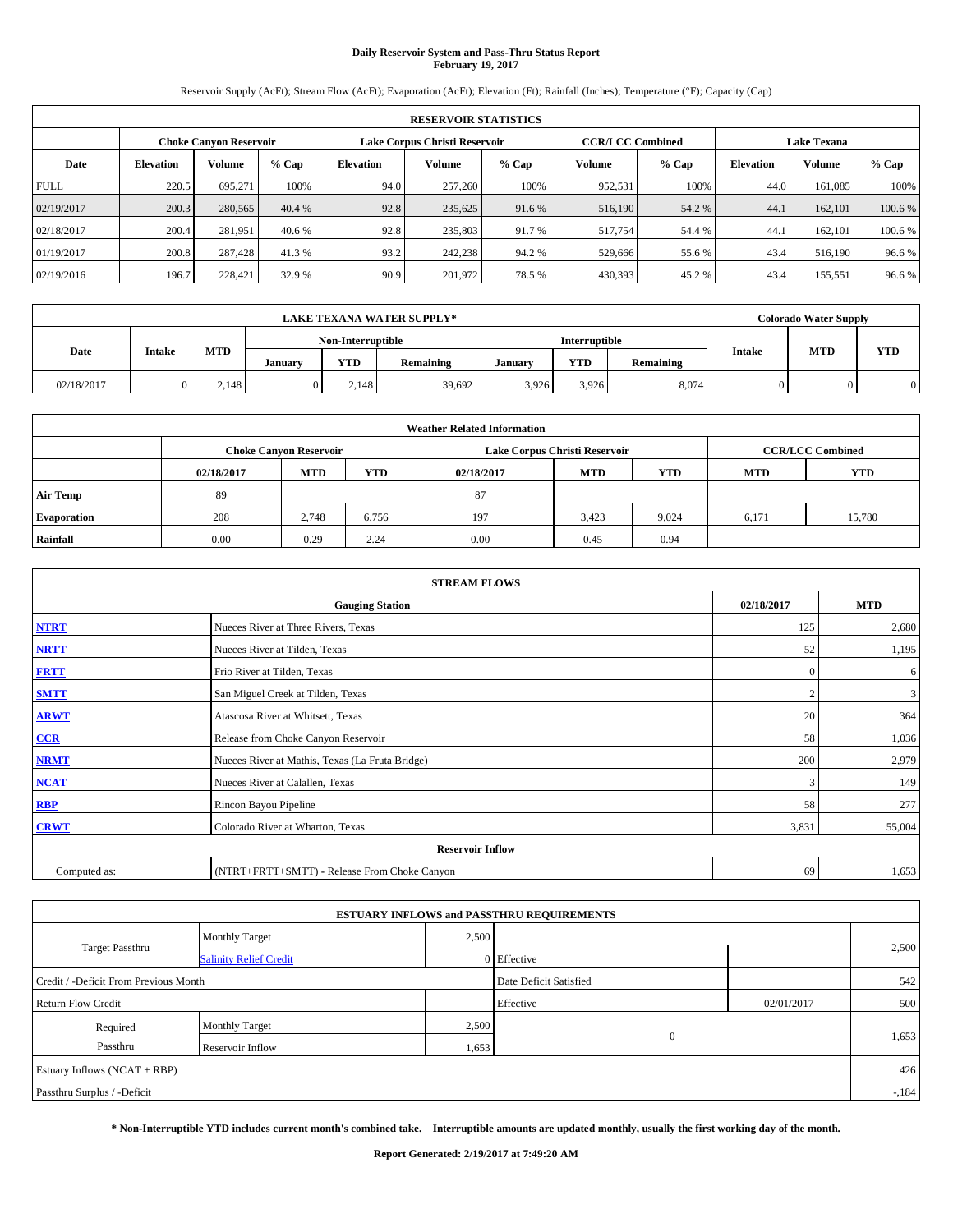## **Daily Reservoir System and Pass-Thru Status Report February 20, 2017**

Reservoir Supply (AcFt); Stream Flow (AcFt); Evaporation (AcFt); Elevation (Ft); Rainfall (Inches); Temperature (°F); Capacity (Cap)

|             | <b>RESERVOIR STATISTICS</b> |                               |         |                  |                               |         |                                               |         |                  |               |         |
|-------------|-----------------------------|-------------------------------|---------|------------------|-------------------------------|---------|-----------------------------------------------|---------|------------------|---------------|---------|
|             |                             | <b>Choke Canyon Reservoir</b> |         |                  | Lake Corpus Christi Reservoir |         | <b>CCR/LCC Combined</b><br><b>Lake Texana</b> |         |                  |               |         |
| Date        | <b>Elevation</b>            | Volume                        | $%$ Cap | <b>Elevation</b> | Volume                        | $%$ Cap | Volume                                        | $%$ Cap | <b>Elevation</b> | <b>Volume</b> | $%$ Cap |
| <b>FULL</b> | 220.5                       | 695.271                       | 100%    | 94.0             | 257,260                       | 100%    | 952,531                                       | 100%    | 44.0             | 161.085       | 100%    |
| 02/20/2017  | 200.5                       | 283,044                       | 40.7 %  | 92.8             | 236,337                       | 91.9 %  | 519,381                                       | 54.5 %  | 44.1             | 162,101       | 100.6%  |
| 02/19/2017  | 200.3                       | 280,565                       | 40.4 %  | 92.8             | 235.625                       | 91.6 %  | 516,190                                       | 54.2 %  | 44.              | 162,101       | 100.6%  |
| 01/20/2017  | 200.7                       | 286,953                       | 41.3 %  | 93.2             | 241,879                       | 94.0%   | 528,832                                       | 55.5 %  | 44.2             | 519.381       | 101.3 % |
| 02/20/2016  | 196.7                       | 228,021                       | 32.8 %  | 90.9             | 201.460                       | 78.3%   | 429,481                                       | 45.1 %  | 43.4             | 155,551       | 96.6%   |

|            |        |            |         |                   | <b>LAKE TEXANA WATER SUPPLY*</b> |         |               |           |               | <b>Colorado Water Supply</b> |            |
|------------|--------|------------|---------|-------------------|----------------------------------|---------|---------------|-----------|---------------|------------------------------|------------|
|            |        |            |         | Non-Interruptible |                                  |         | Interruptible |           |               | <b>MTD</b>                   |            |
| Date       | Intake | <b>MTD</b> | January | <b>YTD</b>        | Remaining                        | January | YTD           | Remaining | <b>Intake</b> |                              | <b>YTD</b> |
| 02/19/2017 | 127    | 2,401      |         | 2.401             | 39,439                           | 3.926   | 3,926         | 8,074     |               |                              |            |

|                    | <b>Weather Related Information</b> |                                                                           |       |      |                               |                         |       |        |  |  |  |  |
|--------------------|------------------------------------|---------------------------------------------------------------------------|-------|------|-------------------------------|-------------------------|-------|--------|--|--|--|--|
|                    |                                    | <b>Choke Canyon Reservoir</b>                                             |       |      | Lake Corpus Christi Reservoir | <b>CCR/LCC Combined</b> |       |        |  |  |  |  |
|                    | 02/19/2017                         | <b>MTD</b><br>YTD<br><b>MTD</b><br><b>YTD</b><br><b>MTD</b><br>02/19/2017 |       |      |                               |                         |       |        |  |  |  |  |
| <b>Air Temp</b>    | 81                                 |                                                                           |       | 82   |                               |                         |       |        |  |  |  |  |
| <b>Evaporation</b> | 263                                | 3,011                                                                     | 7,019 | 208  | 3,631                         | 9,232                   | 6,642 | 16,251 |  |  |  |  |
| Rainfall           | 1.51                               | 1.80                                                                      | 3.75  | 0.31 | 0.76                          | 1.25                    |       |        |  |  |  |  |

| <b>STREAM FLOWS</b> |                                                 |              |            |  |  |  |  |  |
|---------------------|-------------------------------------------------|--------------|------------|--|--|--|--|--|
|                     | <b>Gauging Station</b>                          | 02/19/2017   | <b>MTD</b> |  |  |  |  |  |
| <b>NTRT</b>         | Nueces River at Three Rivers, Texas             | 125          | 2,805      |  |  |  |  |  |
| <b>NRTT</b>         | Nueces River at Tilden, Texas                   | 54           | 1,249      |  |  |  |  |  |
| <b>FRTT</b>         | Frio River at Tilden, Texas                     | $\mathbf{0}$ | 6          |  |  |  |  |  |
| <b>SMTT</b>         | San Miguel Creek at Tilden, Texas               |              | 5          |  |  |  |  |  |
| <b>ARWT</b>         | Atascosa River at Whitsett, Texas               | 22           | 386        |  |  |  |  |  |
| $CCR$               | Release from Choke Canyon Reservoir             | 58           | 1,094      |  |  |  |  |  |
| <b>NRMT</b>         | Nueces River at Mathis, Texas (La Fruta Bridge) | 197          | 3,176      |  |  |  |  |  |
| <b>NCAT</b>         | Nueces River at Calallen, Texas                 | $\Omega$     | 149        |  |  |  |  |  |
| <b>RBP</b>          | Rincon Bayou Pipeline                           | 108          | 385        |  |  |  |  |  |
| <b>CRWT</b>         | Colorado River at Wharton, Texas                | 4,248        | 59,252     |  |  |  |  |  |
|                     | <b>Reservoir Inflow</b>                         |              |            |  |  |  |  |  |
| Computed as:        | (NTRT+FRTT+SMTT) - Release From Choke Canyon    | 69           | 1,722      |  |  |  |  |  |

|                                       |                               |       | <b>ESTUARY INFLOWS and PASSTHRU REQUIREMENTS</b> |            |        |
|---------------------------------------|-------------------------------|-------|--------------------------------------------------|------------|--------|
|                                       | Monthly Target                | 2,500 |                                                  |            |        |
| <b>Target Passthru</b>                | <b>Salinity Relief Credit</b> |       | 0 Effective                                      |            | 2,500  |
| Credit / -Deficit From Previous Month |                               |       | Date Deficit Satisfied                           |            | 542    |
| <b>Return Flow Credit</b>             |                               |       | Effective                                        | 02/01/2017 | 500    |
| Required                              | <b>Monthly Target</b>         | 2,500 |                                                  |            |        |
| Passthru                              | Reservoir Inflow              | 1,722 | $\theta$                                         |            | 1,722  |
| Estuary Inflows (NCAT + RBP)          |                               |       |                                                  |            | 534    |
| Passthru Surplus / -Deficit           |                               |       |                                                  |            | $-146$ |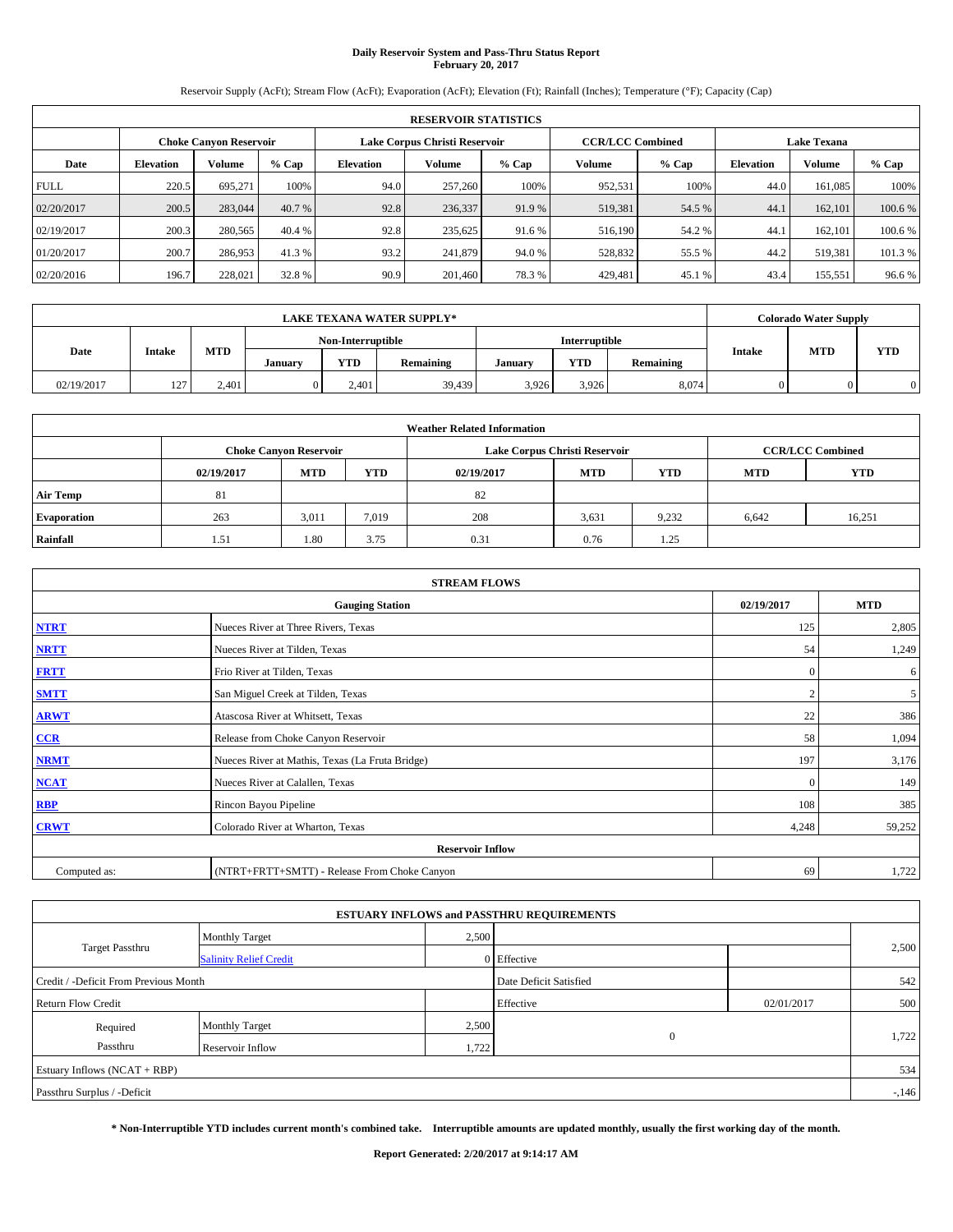## **Daily Reservoir System and Pass-Thru Status Report February 21, 2017**

Reservoir Supply (AcFt); Stream Flow (AcFt); Evaporation (AcFt); Elevation (Ft); Rainfall (Inches); Temperature (°F); Capacity (Cap)

|             | <b>RESERVOIR STATISTICS</b> |                               |         |                               |         |         |                         |         |                    |               |        |  |  |
|-------------|-----------------------------|-------------------------------|---------|-------------------------------|---------|---------|-------------------------|---------|--------------------|---------------|--------|--|--|
|             |                             | <b>Choke Canyon Reservoir</b> |         | Lake Corpus Christi Reservoir |         |         | <b>CCR/LCC Combined</b> |         | <b>Lake Texana</b> |               |        |  |  |
| Date        | <b>Elevation</b>            | Volume                        | $%$ Cap | <b>Elevation</b>              | Volume  | $%$ Cap | Volume                  | $%$ Cap | <b>Elevation</b>   | <b>Volume</b> | % Cap  |  |  |
| <b>FULL</b> | 220.5                       | 695.271                       | 100%    | 94.0                          | 257,260 | 100%    | 952,531                 | 100%    | 44.0               | 161.085       | 100%   |  |  |
| 02/21/2017  | 200.5                       | 282,732                       | 40.7 %  | 92.9                          | 236,872 | 92.1 %  | 519,604                 | 54.5 %  | 44.4               | 162,101       | 100.6% |  |  |
| 02/20/2017  | 200.5                       | 283,044                       | 40.7 %  | 92.8                          | 236,337 | 91.9 %  | 519.381                 | 54.5 %  | 44.                | 162,101       | 100.6% |  |  |
| 01/21/2017  | 200.7                       | 286,478                       | 41.2 %  | 93.2                          | 241,879 | 94.0%   | 528,357                 | 55.5 %  | 44.1               | 519,604       | 100.6% |  |  |
| 02/21/2016  | 196.8                       | 229,087                       | 32.9 %  | 90.9                          | 201,972 | 78.5 %  | 431,059                 | 45.3 %  | 43.4               | 155,551       | 96.6%  |  |  |

|            |               |       |         |                   | <b>LAKE TEXANA WATER SUPPLY*</b> |         |               |           |               | <b>Colorado Water Supply</b> |            |
|------------|---------------|-------|---------|-------------------|----------------------------------|---------|---------------|-----------|---------------|------------------------------|------------|
|            |               |       |         | Non-Interruptible |                                  |         | Interruptible |           |               | <b>MTD</b>                   |            |
| Date       | <b>Intake</b> | MTD   | January | <b>YTD</b>        | Remaining                        | January | YTD           | Remaining | <b>Intake</b> |                              | <b>YTD</b> |
| 02/20/2017 | 127           | 2,528 |         | 2.528             | 39,312                           | 3.926   | 3,926         | 8,074     |               |                              | 0          |

|                    | <b>Weather Related Information</b>                                                             |                               |       |      |                               |                         |       |            |  |  |  |  |
|--------------------|------------------------------------------------------------------------------------------------|-------------------------------|-------|------|-------------------------------|-------------------------|-------|------------|--|--|--|--|
|                    |                                                                                                | <b>Choke Canyon Reservoir</b> |       |      | Lake Corpus Christi Reservoir | <b>CCR/LCC Combined</b> |       |            |  |  |  |  |
|                    | <b>MTD</b><br><b>YTD</b><br><b>YTD</b><br><b>MTD</b><br><b>MTD</b><br>02/20/2017<br>02/20/2017 |                               |       |      |                               |                         |       | <b>YTD</b> |  |  |  |  |
| <b>Air Temp</b>    | 72                                                                                             |                               |       | 71   |                               |                         |       |            |  |  |  |  |
| <b>Evaporation</b> | 109                                                                                            | 3.120                         | 7.128 | 104  | 3,735                         | 9,336                   | 6,855 | 16,464     |  |  |  |  |
| Rainfall           | 0.00                                                                                           | 1.80                          | 3.75  | 0.12 | 0.88                          | 1.37                    |       |            |  |  |  |  |

| <b>STREAM FLOWS</b> |                                                 |            |                |  |  |  |  |  |
|---------------------|-------------------------------------------------|------------|----------------|--|--|--|--|--|
|                     | <b>Gauging Station</b>                          | 02/20/2017 | <b>MTD</b>     |  |  |  |  |  |
| <b>NTRT</b>         | Nueces River at Three Rivers, Texas             | 165        | 2,970          |  |  |  |  |  |
| <b>NRTT</b>         | Nueces River at Tilden, Texas                   | 64         | 1,312          |  |  |  |  |  |
| <b>FRTT</b>         | Frio River at Tilden, Texas                     |            | $7\phantom{.}$ |  |  |  |  |  |
| <b>SMTT</b>         | San Miguel Creek at Tilden, Texas               |            | 9              |  |  |  |  |  |
| <b>ARWT</b>         | Atascosa River at Whitsett, Texas               | 26         | 412            |  |  |  |  |  |
| CCR                 | Release from Choke Canyon Reservoir             | 58         | 1,151          |  |  |  |  |  |
| <b>NRMT</b>         | Nueces River at Mathis, Texas (La Fruta Bridge) | 202        | 3,378          |  |  |  |  |  |
| <b>NCAT</b>         | Nueces River at Calallen, Texas                 |            | 150            |  |  |  |  |  |
| <b>RBP</b>          | Rincon Bayou Pipeline                           | 108        | 493            |  |  |  |  |  |
| <b>CRWT</b>         | Colorado River at Wharton, Texas                | 5,419      | 64,671         |  |  |  |  |  |
|                     | <b>Reservoir Inflow</b>                         |            |                |  |  |  |  |  |
| Computed as:        | (NTRT+FRTT+SMTT) - Release From Choke Canyon    |            |                |  |  |  |  |  |

|                                       |                               |       | <b>ESTUARY INFLOWS and PASSTHRU REQUIREMENTS</b> |            |        |
|---------------------------------------|-------------------------------|-------|--------------------------------------------------|------------|--------|
|                                       | Monthly Target                | 2,500 |                                                  |            |        |
| <b>Target Passthru</b>                | <b>Salinity Relief Credit</b> |       | 0 Effective                                      |            | 2,500  |
| Credit / -Deficit From Previous Month |                               |       | Date Deficit Satisfied                           |            | 542    |
| <b>Return Flow Credit</b>             |                               |       | Effective                                        | 02/01/2017 | 500    |
| Required                              | Monthly Target                | 2,500 |                                                  |            |        |
| Passthru                              | Reservoir Inflow              | 1,834 | $\mathbf{0}$                                     |            | 1,834  |
| Estuary Inflows (NCAT + RBP)          |                               |       |                                                  |            | 644    |
| Passthru Surplus / -Deficit           |                               |       |                                                  |            | $-148$ |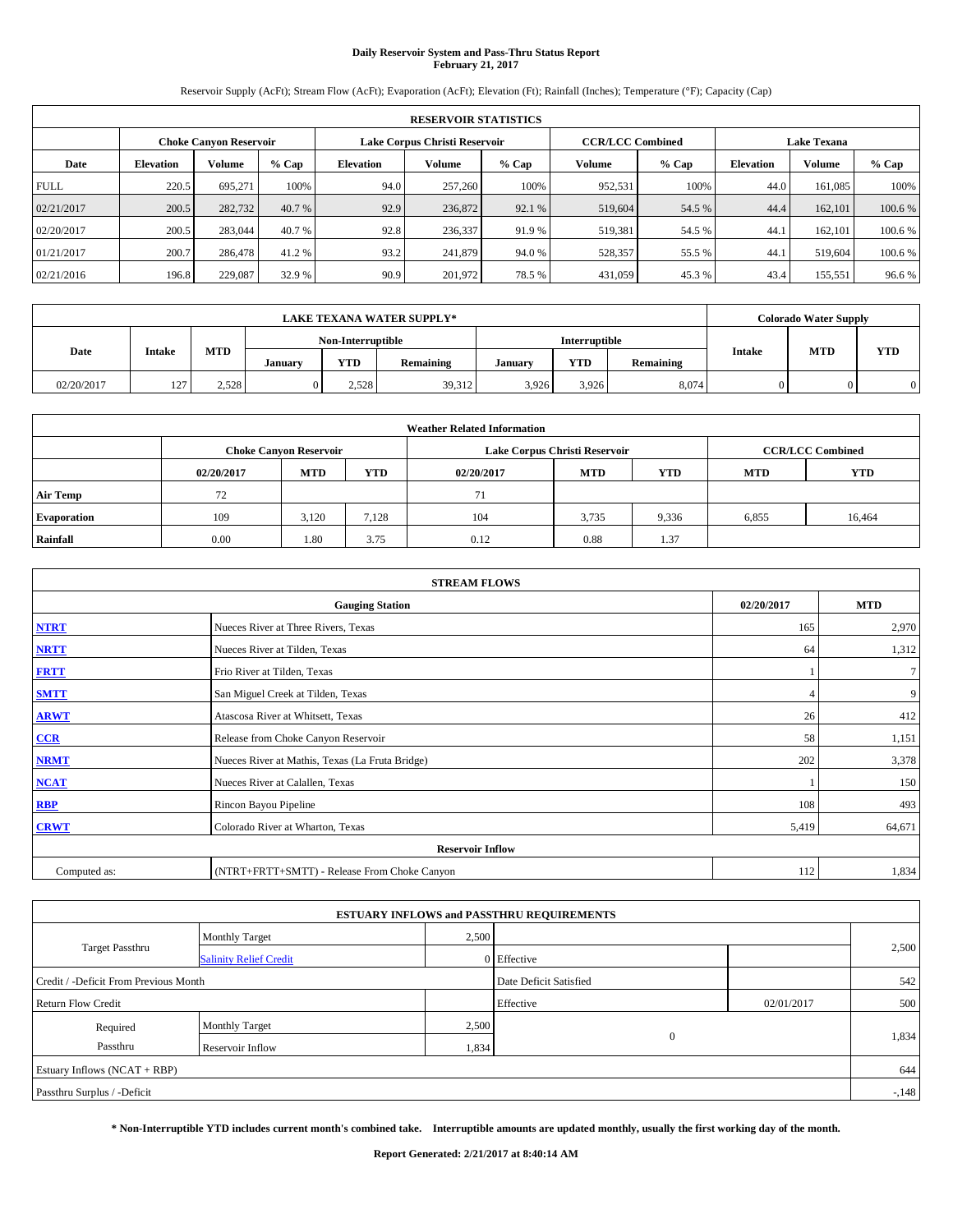## **Daily Reservoir System and Pass-Thru Status Report February 22, 2017**

Reservoir Supply (AcFt); Stream Flow (AcFt); Evaporation (AcFt); Elevation (Ft); Rainfall (Inches); Temperature (°F); Capacity (Cap)

|             | <b>RESERVOIR STATISTICS</b>                             |         |         |                  |         |         |         |                         |                    |               |         |  |  |
|-------------|---------------------------------------------------------|---------|---------|------------------|---------|---------|---------|-------------------------|--------------------|---------------|---------|--|--|
|             | Lake Corpus Christi Reservoir<br>Choke Canvon Reservoir |         |         |                  |         |         |         | <b>CCR/LCC Combined</b> | <b>Lake Texana</b> |               |         |  |  |
| Date        | <b>Elevation</b>                                        | Volume  | $%$ Cap | <b>Elevation</b> | Volume  | $%$ Cap | Volume  | $%$ Cap                 | <b>Elevation</b>   | <b>Volume</b> | % Cap   |  |  |
| <b>FULL</b> | 220.5                                                   | 695.271 | 100%    | 94.0             | 257,260 | 100%    | 952,531 | 100%                    | 44.0               | 161.085       | 100%    |  |  |
| 02/22/2017  | 200.5                                                   | 283,200 | 40.7 %  | 92.8             | 236,515 | 91.9 %  | 519,715 | 54.6 %                  | 44.1               | 162,101       | 100.6 % |  |  |
| 02/21/2017  | 200.5                                                   | 282,732 | 40.7 %  | 92.9             | 236,872 | 92.1 %  | 519,604 | 54.5 %                  | 44.4               | 162,101       | 100.6 % |  |  |
| 01/22/2017  | 200.8                                                   | 287.428 | 41.3 %  | 93.2             | 243.495 | 94.6 %  | 530,923 | 55.7 %                  | 44.1               | 519,715       | 100.6 % |  |  |
| 02/22/2016  | 196.7                                                   | 228,953 | 32.9 %  | 90.9             | 201,972 | 78.5 %  | 430,925 | 45.2 %                  | 43.4               | 155,551       | 96.6%   |  |  |

|            | <b>LAKE TEXANA WATER SUPPLY*</b> |            |         |                   |           |         |               |           |               | <b>Colorado Water Supply</b> |            |
|------------|----------------------------------|------------|---------|-------------------|-----------|---------|---------------|-----------|---------------|------------------------------|------------|
|            |                                  |            |         | Non-Interruptible |           |         | Interruptible |           |               | <b>MTD</b>                   |            |
| Date       | Intake                           | <b>MTD</b> | January | <b>YTD</b>        | Remaining | January | YTD           | Remaining | <b>Intake</b> |                              | <b>YTD</b> |
| 02/21/2017 | 127                              | 2,655      |         | 2.655             | 39,185    | 3.926   | 3,926         | 8,074     |               |                              |            |

|                    | <b>Weather Related Information</b>                                                             |                               |       |      |                               |                         |       |            |  |  |  |  |
|--------------------|------------------------------------------------------------------------------------------------|-------------------------------|-------|------|-------------------------------|-------------------------|-------|------------|--|--|--|--|
|                    |                                                                                                | <b>Choke Canyon Reservoir</b> |       |      | Lake Corpus Christi Reservoir | <b>CCR/LCC Combined</b> |       |            |  |  |  |  |
|                    | <b>MTD</b><br><b>YTD</b><br><b>YTD</b><br><b>MTD</b><br><b>MTD</b><br>02/21/2017<br>02/21/2017 |                               |       |      |                               |                         |       | <b>YTD</b> |  |  |  |  |
| Air Temp           | 83                                                                                             |                               |       | 85   |                               |                         |       |            |  |  |  |  |
| <b>Evaporation</b> | 172                                                                                            | 3.292                         | 7,300 | 343  | 4,078                         | 9,679                   | 7,370 | 16,979     |  |  |  |  |
| Rainfall           | 0.00                                                                                           | 1.80                          | 3.75  | 0.00 | 0.88                          | 1.37                    |       |            |  |  |  |  |

| <b>STREAM FLOWS</b> |                                                 |              |                 |  |  |  |  |  |  |
|---------------------|-------------------------------------------------|--------------|-----------------|--|--|--|--|--|--|
|                     | <b>Gauging Station</b>                          |              |                 |  |  |  |  |  |  |
| <b>NTRT</b>         | Nueces River at Three Rivers, Texas             |              |                 |  |  |  |  |  |  |
| <b>NRTT</b>         | Nueces River at Tilden, Texas                   | 64           | 1,376           |  |  |  |  |  |  |
| <b>FRTT</b>         | Frio River at Tilden, Texas                     | $\mathbf{0}$ | $7\overline{ }$ |  |  |  |  |  |  |
| <b>SMTT</b>         | San Miguel Creek at Tilden, Texas               | 9            | 18              |  |  |  |  |  |  |
| <b>ARWT</b>         | Atascosa River at Whitsett, Texas               | 32           | 444             |  |  |  |  |  |  |
| CCR                 | Release from Choke Canyon Reservoir             | 58           | 1,209           |  |  |  |  |  |  |
| <b>NRMT</b>         | Nueces River at Mathis, Texas (La Fruta Bridge) | 204          | 3,583           |  |  |  |  |  |  |
| <b>NCAT</b>         | Nueces River at Calallen, Texas                 | $\Omega$     | 150             |  |  |  |  |  |  |
| RBP                 | Rincon Bayou Pipeline                           | 106          | 599             |  |  |  |  |  |  |
| <b>CRWT</b>         | Colorado River at Wharton, Texas                | 18,381       | 83,052          |  |  |  |  |  |  |
|                     | <b>Reservoir Inflow</b>                         |              |                 |  |  |  |  |  |  |
| Computed as:        | (NTRT+FRTT+SMTT) - Release From Choke Canyon    | 102          | 1,936           |  |  |  |  |  |  |

|                                       |                               |                        | <b>ESTUARY INFLOWS and PASSTHRU REQUIREMENTS</b> |            |        |  |
|---------------------------------------|-------------------------------|------------------------|--------------------------------------------------|------------|--------|--|
|                                       | <b>Monthly Target</b>         | 2,500                  |                                                  |            |        |  |
| <b>Target Passthru</b>                | <b>Salinity Relief Credit</b> |                        | 0 Effective                                      |            | 2,500  |  |
| Credit / -Deficit From Previous Month |                               | Date Deficit Satisfied |                                                  | 542        |        |  |
| <b>Return Flow Credit</b>             |                               |                        | Effective                                        | 02/01/2017 | 500    |  |
| Required                              | <b>Monthly Target</b>         | 2,500                  |                                                  |            |        |  |
| Passthru                              | Reservoir Inflow              | 1,936                  | $\mathbf{0}$                                     |            | 1,936  |  |
| Estuary Inflows (NCAT + RBP)          |                               |                        |                                                  |            | 749    |  |
| Passthru Surplus / -Deficit           |                               |                        |                                                  |            | $-145$ |  |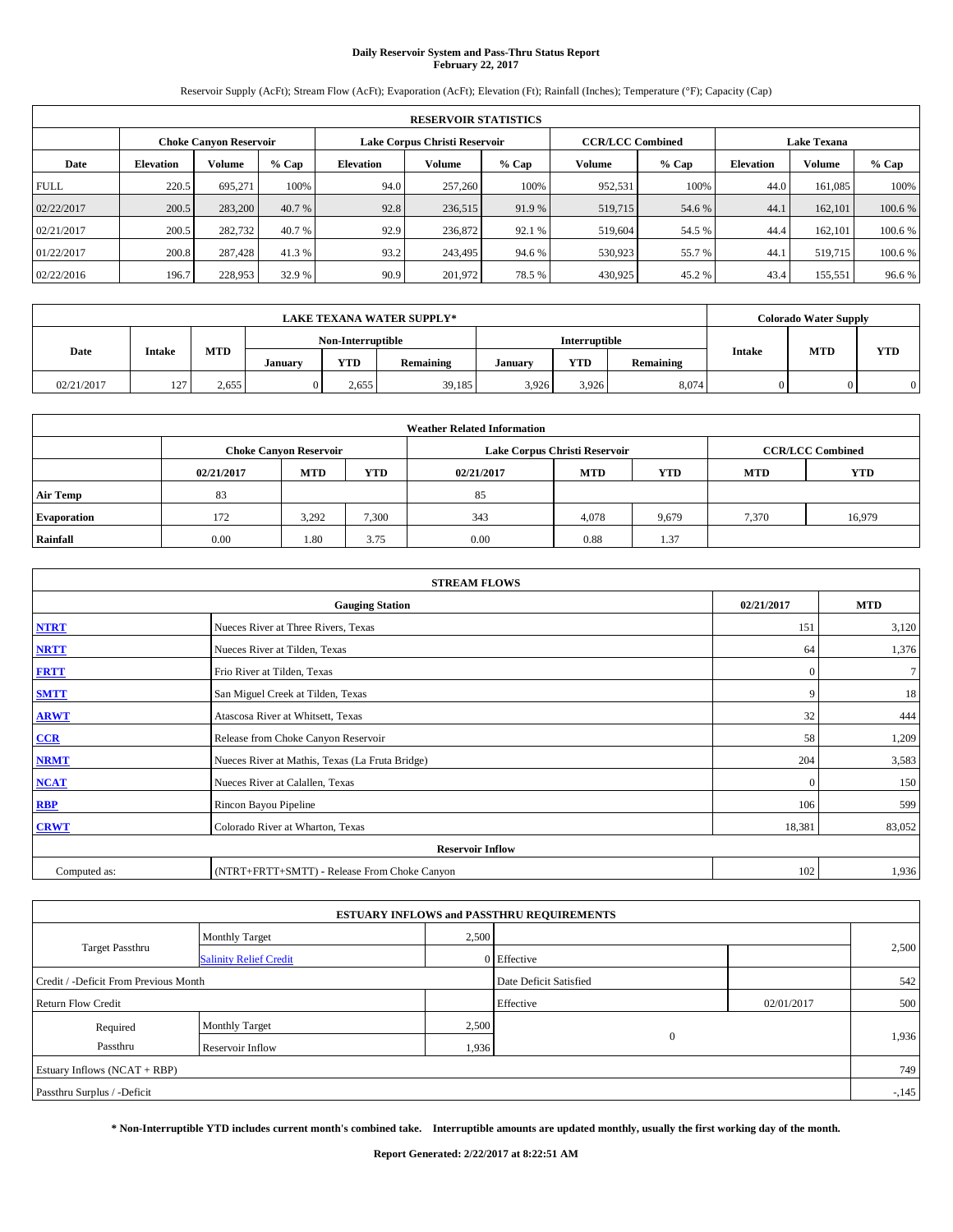## **Daily Reservoir System and Pass-Thru Status Report February 23, 2017**

Reservoir Supply (AcFt); Stream Flow (AcFt); Evaporation (AcFt); Elevation (Ft); Rainfall (Inches); Temperature (°F); Capacity (Cap)

|             | <b>RESERVOIR STATISTICS</b> |                        |         |                  |                               |         |                         |         |                  |                    |         |  |
|-------------|-----------------------------|------------------------|---------|------------------|-------------------------------|---------|-------------------------|---------|------------------|--------------------|---------|--|
|             |                             | Choke Canvon Reservoir |         |                  | Lake Corpus Christi Reservoir |         | <b>CCR/LCC Combined</b> |         |                  | <b>Lake Texana</b> |         |  |
| Date        | <b>Elevation</b>            | Volume                 | $%$ Cap | <b>Elevation</b> | Volume                        | $%$ Cap | Volume                  | $%$ Cap | <b>Elevation</b> | <b>Volume</b>      | % Cap   |  |
| <b>FULL</b> | 220.5                       | 695.271                | 100%    | 94.0             | 257,260                       | 100%    | 952,531                 | 100%    | 44.0             | 161.085            | 100%    |  |
| 02/23/2017  | 200.5                       | 283,200                | 40.7 %  | 92.8             | 235,981                       | 91.7 %  | 519,181                 | 54.5 %  | 44.1             | 162,101            | 100.6 % |  |
| 02/22/2017  | 200.5                       | 283,200                | 40.7 %  | 92.8             | 236,515                       | 91.9 %  | 519,715                 | 54.6 %  | 44.              | 162,101            | 100.6 % |  |
| 01/23/2017  | 200.7                       | 285,854                | 41.1 %  | 93.1             | 241,162                       | 93.7 %  | 527,016                 | 55.3 %  | 44.2             | 519.181            | 101.3 % |  |
| 02/23/2016  | 197.0                       | 232,172                | 33.4 %  | 91.0             | 204,023                       | 79.3 %  | 436,195                 | 45.8%   | 43.3             | 154,639            | 96.0%   |  |

| <b>LAKE TEXANA WATER SUPPLY*</b> |        |            |                   |            |           |               | <b>Colorado Water Supply</b> |           |               |            |            |
|----------------------------------|--------|------------|-------------------|------------|-----------|---------------|------------------------------|-----------|---------------|------------|------------|
|                                  |        |            | Non-Interruptible |            |           | Interruptible |                              |           |               |            |            |
| Date                             | Intake | <b>MTD</b> | January           | <b>YTD</b> | Remaining | January       | YTD                          | Remaining | <b>Intake</b> | <b>MTD</b> | <b>YTD</b> |
| 02/22/2017                       | 127    | 2,781      |                   | 2.781      | 39,059    | 3.926         | 3,926                        | 8,074     |               |            |            |

| <b>Weather Related Information</b> |            |                               |            |            |                               |                         |            |            |  |  |
|------------------------------------|------------|-------------------------------|------------|------------|-------------------------------|-------------------------|------------|------------|--|--|
|                                    |            | <b>Choke Canyon Reservoir</b> |            |            | Lake Corpus Christi Reservoir | <b>CCR/LCC Combined</b> |            |            |  |  |
|                                    | 02/22/2017 | <b>MTD</b>                    | <b>YTD</b> | 02/22/2017 | <b>MTD</b>                    | <b>YTD</b>              | <b>MTD</b> | <b>YTD</b> |  |  |
| <b>Air Temp</b>                    | 89         |                               |            | 89         |                               |                         |            |            |  |  |
| <b>Evaporation</b>                 | 182        | 3.474                         | 7,482      | 228        | 4,306                         | 9,907                   | 7,780      | 17,389     |  |  |
| Rainfall                           | 0.00       | 1.80                          | 3.75       | 0.00       | 0.88                          | 1.37                    |            |            |  |  |

| <b>STREAM FLOWS</b> |                                                 |              |         |  |  |  |  |  |  |
|---------------------|-------------------------------------------------|--------------|---------|--|--|--|--|--|--|
|                     | <b>Gauging Station</b>                          |              |         |  |  |  |  |  |  |
| <b>NTRT</b>         | Nueces River at Three Rivers, Texas             |              |         |  |  |  |  |  |  |
| <b>NRTT</b>         | Nueces River at Tilden, Texas                   | 64           | 1,439   |  |  |  |  |  |  |
| <b>FRTT</b>         | Frio River at Tilden, Texas                     | $\mathbf{0}$ | $\tau$  |  |  |  |  |  |  |
| <b>SMTT</b>         | San Miguel Creek at Tilden, Texas               | 10           | 28      |  |  |  |  |  |  |
| <b>ARWT</b>         | Atascosa River at Whitsett, Texas               | 97           | 541     |  |  |  |  |  |  |
| $CCR$               | Release from Choke Canyon Reservoir             | 58           | 1,266   |  |  |  |  |  |  |
| <b>NRMT</b>         | Nueces River at Mathis, Texas (La Fruta Bridge) | 202          | 3,785   |  |  |  |  |  |  |
| <b>NCAT</b>         | Nueces River at Calallen, Texas                 | $\bigcap$    | 152     |  |  |  |  |  |  |
| RBP                 | Rincon Bayou Pipeline                           | 102          | 701     |  |  |  |  |  |  |
| <b>CRWT</b>         | Colorado River at Wharton, Texas                | 26,996       | 110,048 |  |  |  |  |  |  |
|                     |                                                 |              |         |  |  |  |  |  |  |
| Computed as:        | (NTRT+FRTT+SMTT) - Release From Choke Canyon    | 104          | 2,040   |  |  |  |  |  |  |

| <b>ESTUARY INFLOWS and PASSTHRU REQUIREMENTS</b> |                               |                        |                |            |        |  |  |  |  |  |
|--------------------------------------------------|-------------------------------|------------------------|----------------|------------|--------|--|--|--|--|--|
|                                                  | <b>Monthly Target</b>         | 2,500                  |                |            |        |  |  |  |  |  |
| <b>Target Passthru</b>                           | <b>Salinity Relief Credit</b> |                        | 0 Effective    |            | 2,500  |  |  |  |  |  |
| Credit / -Deficit From Previous Month            |                               | Date Deficit Satisfied |                | 542        |        |  |  |  |  |  |
| <b>Return Flow Credit</b>                        |                               |                        | Effective      | 02/01/2017 | 500    |  |  |  |  |  |
| Required                                         | <b>Monthly Target</b>         | 2,500                  |                |            |        |  |  |  |  |  |
| Passthru                                         | Reservoir Inflow              | 2,040                  | $\overline{0}$ |            | 2,040  |  |  |  |  |  |
| Estuary Inflows $(NCAT + RBP)$                   |                               |                        |                |            | 854    |  |  |  |  |  |
| Passthru Surplus / -Deficit                      |                               |                        |                |            | $-144$ |  |  |  |  |  |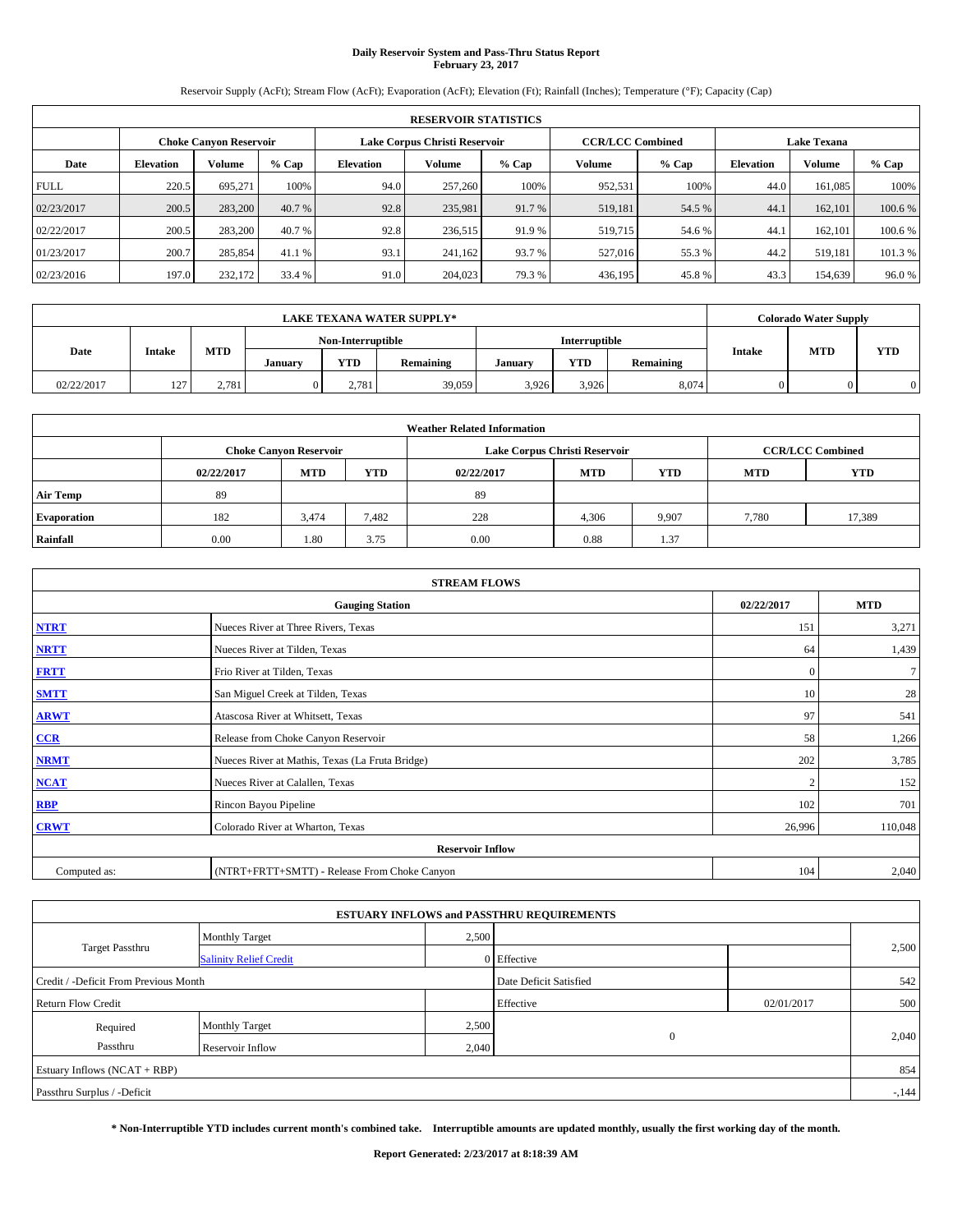## **Daily Reservoir System and Pass-Thru Status Report February 24, 2017**

Reservoir Supply (AcFt); Stream Flow (AcFt); Evaporation (AcFt); Elevation (Ft); Rainfall (Inches); Temperature (°F); Capacity (Cap)

|             | <b>RESERVOIR STATISTICS</b> |                        |         |                  |                               |         |                         |         |                  |                    |         |  |
|-------------|-----------------------------|------------------------|---------|------------------|-------------------------------|---------|-------------------------|---------|------------------|--------------------|---------|--|
|             |                             | Choke Canvon Reservoir |         |                  | Lake Corpus Christi Reservoir |         | <b>CCR/LCC Combined</b> |         |                  | <b>Lake Texana</b> |         |  |
| Date        | <b>Elevation</b>            | Volume                 | $%$ Cap | <b>Elevation</b> | Volume                        | $%$ Cap | Volume                  | $%$ Cap | <b>Elevation</b> | <b>Volume</b>      | % Cap   |  |
| <b>FULL</b> | 220.5                       | 695.271                | 100%    | 94.0             | 257,260                       | 100%    | 952,531                 | 100%    | 44.0             | 161.085            | 100%    |  |
| 02/24/2017  | 200.4                       | 281.641                | 40.5 %  | 92.9             | 236,694                       | 92.0 %  | 518,335                 | 54.4 %  | 44.1             | 162,101            | 100.6 % |  |
| 02/23/2017  | 200.5                       | 283,200                | 40.7 %  | 92.8             | 235,981                       | 91.7 %  | 519,181                 | 54.5 %  | 44.              | 162,101            | 100.6 % |  |
| 01/24/2017  | 200.7                       | 286,478                | 41.2 %  | 93.1             | 240,266                       | 93.4 %  | 526,744                 | 55.3 %  | 44.1             | 518,335            | 100.6 % |  |
| 02/24/2016  | 197.4                       | 237,202                | 34.1 %  | 90.9             | 203,167                       | 79.0%   | 440,369                 | 46.2%   | 43.5             | 156,462            | 97.1 %  |  |

| <b>LAKE TEXANA WATER SUPPLY*</b> |        |            |                   |            |           |               | <b>Colorado Water Supply</b> |           |               |            |            |
|----------------------------------|--------|------------|-------------------|------------|-----------|---------------|------------------------------|-----------|---------------|------------|------------|
|                                  |        |            | Non-Interruptible |            |           | Interruptible |                              |           |               |            |            |
| Date                             | Intake | <b>MTD</b> | January           | <b>YTD</b> | Remaining | January       | YTD                          | Remaining | <b>Intake</b> | <b>MTD</b> | <b>YTD</b> |
| 02/23/2017                       | 126    | 2,908      |                   | 2.908      | 38,932    | 3,926         | 3,926                        | 8,074     |               |            |            |

| <b>Weather Related Information</b> |            |                               |            |            |                               |                         |            |            |  |  |
|------------------------------------|------------|-------------------------------|------------|------------|-------------------------------|-------------------------|------------|------------|--|--|
|                                    |            | <b>Choke Canyon Reservoir</b> |            |            | Lake Corpus Christi Reservoir | <b>CCR/LCC Combined</b> |            |            |  |  |
|                                    | 02/23/2017 | <b>MTD</b>                    | <b>YTD</b> | 02/23/2017 | <b>MTD</b>                    | <b>YTD</b>              | <b>MTD</b> | <b>YTD</b> |  |  |
| <b>Air Temp</b>                    | 93         |                               |            | 94         |                               |                         |            |            |  |  |
| <b>Evaporation</b>                 | 226        | 3,700                         | 7.708      | 270        | 4,576                         | 10,177                  | 8.276      | 17,885     |  |  |
| Rainfall                           | 0.00       | 1.80                          | 3.75       | 0.00       | 0.88                          | 1.37                    |            |            |  |  |

| <b>STREAM FLOWS</b> |                                                 |              |         |  |  |  |  |  |  |
|---------------------|-------------------------------------------------|--------------|---------|--|--|--|--|--|--|
|                     | <b>Gauging Station</b>                          |              |         |  |  |  |  |  |  |
| <b>NTRT</b>         | Nueces River at Three Rivers, Texas             | 232          | 3,504   |  |  |  |  |  |  |
| <b>NRTT</b>         | Nueces River at Tilden, Texas                   | 83           | 1,522   |  |  |  |  |  |  |
| <b>FRTT</b>         | Frio River at Tilden, Texas                     | $\mathbf{0}$ | $\tau$  |  |  |  |  |  |  |
| <b>SMTT</b>         | San Miguel Creek at Tilden, Texas               | 8            | 36      |  |  |  |  |  |  |
| <b>ARWT</b>         | Atascosa River at Whitsett, Texas               | 91           | 632     |  |  |  |  |  |  |
| $CCR$               | Release from Choke Canyon Reservoir             | 58           | 1,324   |  |  |  |  |  |  |
| <b>NRMT</b>         | Nueces River at Mathis, Texas (La Fruta Bridge) | 224          | 4,010   |  |  |  |  |  |  |
| <b>NCAT</b>         | Nueces River at Calallen, Texas                 | $\mathbf{0}$ | 152     |  |  |  |  |  |  |
| RBP                 | Rincon Bayou Pipeline                           | 98           | 800     |  |  |  |  |  |  |
| <b>CRWT</b>         | Colorado River at Wharton, Texas                | 16,932       | 126,980 |  |  |  |  |  |  |
|                     |                                                 |              |         |  |  |  |  |  |  |
| Computed as:        | (NTRT+FRTT+SMTT) - Release From Choke Canyon    | 183          | 2,222   |  |  |  |  |  |  |

|                                       |                               |       | <b>ESTUARY INFLOWS and PASSTHRU REQUIREMENTS</b> |            |         |  |
|---------------------------------------|-------------------------------|-------|--------------------------------------------------|------------|---------|--|
|                                       | Monthly Target                | 2,500 |                                                  |            |         |  |
| <b>Target Passthru</b>                | <b>Salinity Relief Credit</b> |       | 0 Effective                                      |            | 2,500   |  |
| Credit / -Deficit From Previous Month |                               |       | Date Deficit Satisfied                           |            | 542     |  |
| <b>Return Flow Credit</b>             |                               |       | Effective                                        | 02/01/2017 | 500     |  |
| Required                              | Monthly Target                | 2,500 |                                                  |            |         |  |
| Passthru                              | <b>Reservoir Inflow</b>       | 2,222 | $\mathbf{0}$                                     |            | 2,222   |  |
| Estuary Inflows $(NCAT + RBP)$        |                               |       |                                                  |            | 952     |  |
| Passthru Surplus / -Deficit           |                               |       |                                                  |            | $-.228$ |  |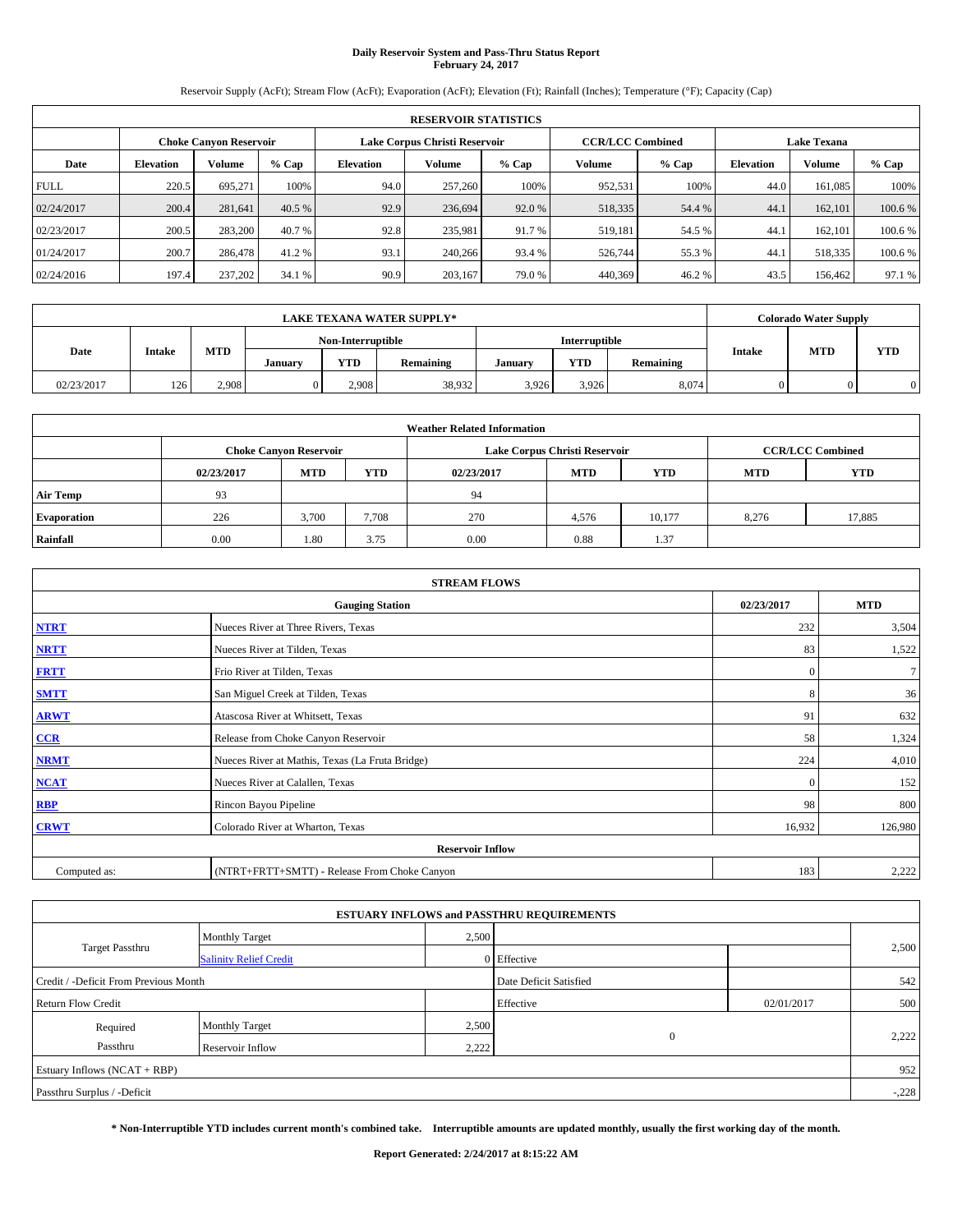## **Daily Reservoir System and Pass-Thru Status Report February 25, 2017**

Reservoir Supply (AcFt); Stream Flow (AcFt); Evaporation (AcFt); Elevation (Ft); Rainfall (Inches); Temperature (°F); Capacity (Cap)

|             | <b>RESERVOIR STATISTICS</b> |                               |         |                                                          |         |         |         |         |                    |               |         |  |
|-------------|-----------------------------|-------------------------------|---------|----------------------------------------------------------|---------|---------|---------|---------|--------------------|---------------|---------|--|
|             |                             | <b>Choke Canyon Reservoir</b> |         | Lake Corpus Christi Reservoir<br><b>CCR/LCC Combined</b> |         |         |         |         | <b>Lake Texana</b> |               |         |  |
| Date        | <b>Elevation</b>            | Volume                        | $%$ Cap | <b>Elevation</b>                                         | Volume  | $%$ Cap | Volume  | $%$ Cap | <b>Elevation</b>   | <b>Volume</b> | % Cap   |  |
| <b>FULL</b> | 220.5                       | 695.271                       | 100%    | 94.0                                                     | 257,260 | 100%    | 952,531 | 100%    | 44.0               | 161.085       | 100%    |  |
| 02/25/2017  | 200.4                       | 281.180                       | 40.4 %  | 92.8                                                     | 236,337 | 91.9 %  | 517,517 | 54.3 %  | 44.1               | 162,101       | 100.6%  |  |
| 02/24/2017  | 200.4                       | 281.641                       | 40.5 %  | 92.9                                                     | 236,694 | 92.0 %  | 518,335 | 54.4 %  | 44.                | 162,101       | 100.6 % |  |
| 01/25/2017  | 200.7                       | 285,698                       | 41.1 %  | 93.1                                                     | 240,804 | 93.6 %  | 526,502 | 55.3 %  | 44.1               | 517.517       | 100.6 % |  |
| 02/25/2016  | 197.5                       | 239,669                       | 34.5 %  | 90.9                                                     | 202,826 | 78.8%   | 442,495 | 46.5 %  | 43.5               | 156,467       | 97.1 %  |  |

|            | <b>LAKE TEXANA WATER SUPPLY*</b> |            |         |                   |           |         |               |           |                             | <b>Colorado Water Supply</b> |            |  |
|------------|----------------------------------|------------|---------|-------------------|-----------|---------|---------------|-----------|-----------------------------|------------------------------|------------|--|
| Date       |                                  |            |         | Non-Interruptible |           |         | Interruptible |           |                             |                              |            |  |
|            | Intake                           | <b>MTD</b> | January | <b>YTD</b>        | Remaining | January | YTD           | Remaining | <b>MTD</b><br><b>Intake</b> |                              | <b>YTD</b> |  |
| 02/24/2017 | 126                              | 3,034      |         | 3.034             | 38,806    | 3.926   | 3,926         | 8,074     |                             |                              |            |  |

| <b>Weather Related Information</b> |                                                                                                |                               |       |      |                               |                         |       |            |  |  |
|------------------------------------|------------------------------------------------------------------------------------------------|-------------------------------|-------|------|-------------------------------|-------------------------|-------|------------|--|--|
|                                    |                                                                                                | <b>Choke Canyon Reservoir</b> |       |      | Lake Corpus Christi Reservoir | <b>CCR/LCC Combined</b> |       |            |  |  |
|                                    | <b>YTD</b><br><b>MTD</b><br><b>MTD</b><br><b>YTD</b><br><b>MTD</b><br>02/24/2017<br>02/24/2017 |                               |       |      |                               |                         |       | <b>YTD</b> |  |  |
| <b>Air Temp</b>                    | 85                                                                                             |                               |       | 84   |                               |                         |       |            |  |  |
| <b>Evaporation</b>                 | 334                                                                                            | 4,034                         | 8,042 | 384  | 4,960                         | 10,561                  | 8,994 | 18,603     |  |  |
| Rainfall                           | 0.00                                                                                           | 1.80                          | 3.75  | 0.00 | 0.88                          | 1.37                    |       |            |  |  |

| <b>STREAM FLOWS</b> |                                                 |              |            |  |  |  |  |  |  |  |
|---------------------|-------------------------------------------------|--------------|------------|--|--|--|--|--|--|--|
|                     | <b>Gauging Station</b>                          | 02/24/2017   | <b>MTD</b> |  |  |  |  |  |  |  |
| <b>NTRT</b>         | Nueces River at Three Rivers, Texas             | 210          | 3,714      |  |  |  |  |  |  |  |
| <b>NRTT</b>         | Nueces River at Tilden, Texas                   | 105          | 1,628      |  |  |  |  |  |  |  |
| <b>FRTT</b>         | Frio River at Tilden, Texas                     | $\mathbf{0}$ | $\tau$     |  |  |  |  |  |  |  |
| <b>SMTT</b>         | San Miguel Creek at Tilden, Texas               | 5            | 41         |  |  |  |  |  |  |  |
| <b>ARWT</b>         | Atascosa River at Whitsett, Texas               | 62           | 694        |  |  |  |  |  |  |  |
| CCR                 | Release from Choke Canyon Reservoir             | 58           | 1,382      |  |  |  |  |  |  |  |
| <b>NRMT</b>         | Nueces River at Mathis, Texas (La Fruta Bridge) | 266          | 4,276      |  |  |  |  |  |  |  |
| NCAT                | Nueces River at Calallen, Texas                 | $\mathbf{0}$ | 152        |  |  |  |  |  |  |  |
| <b>RBP</b>          | Rincon Bayou Pipeline                           | 44           | 844        |  |  |  |  |  |  |  |
| <b>CRWT</b>         | Colorado River at Wharton, Texas                | 12,089       | 139,069    |  |  |  |  |  |  |  |
|                     | <b>Reservoir Inflow</b>                         |              |            |  |  |  |  |  |  |  |
| Computed as:        | (NTRT+FRTT+SMTT) - Release From Choke Canyon    |              |            |  |  |  |  |  |  |  |

| <b>ESTUARY INFLOWS and PASSTHRU REQUIREMENTS</b> |                               |                        |             |            |        |  |  |  |  |  |
|--------------------------------------------------|-------------------------------|------------------------|-------------|------------|--------|--|--|--|--|--|
|                                                  | Monthly Target                | 2,500                  |             |            |        |  |  |  |  |  |
| <b>Target Passthru</b>                           | <b>Salinity Relief Credit</b> |                        | 0 Effective |            | 2,500  |  |  |  |  |  |
| Credit / -Deficit From Previous Month            |                               | Date Deficit Satisfied |             | 542        |        |  |  |  |  |  |
| <b>Return Flow Credit</b>                        |                               |                        | Effective   | 02/01/2017 | 500    |  |  |  |  |  |
| Required                                         | <b>Monthly Target</b>         | 2,500                  |             |            |        |  |  |  |  |  |
| Passthru                                         | Reservoir Inflow              | 2,380                  | $\theta$    |            | 2,380  |  |  |  |  |  |
| Estuary Inflows $(NCAT + RBP)$                   |                               |                        |             |            | 996    |  |  |  |  |  |
| Passthru Surplus / -Deficit                      |                               |                        |             |            | $-342$ |  |  |  |  |  |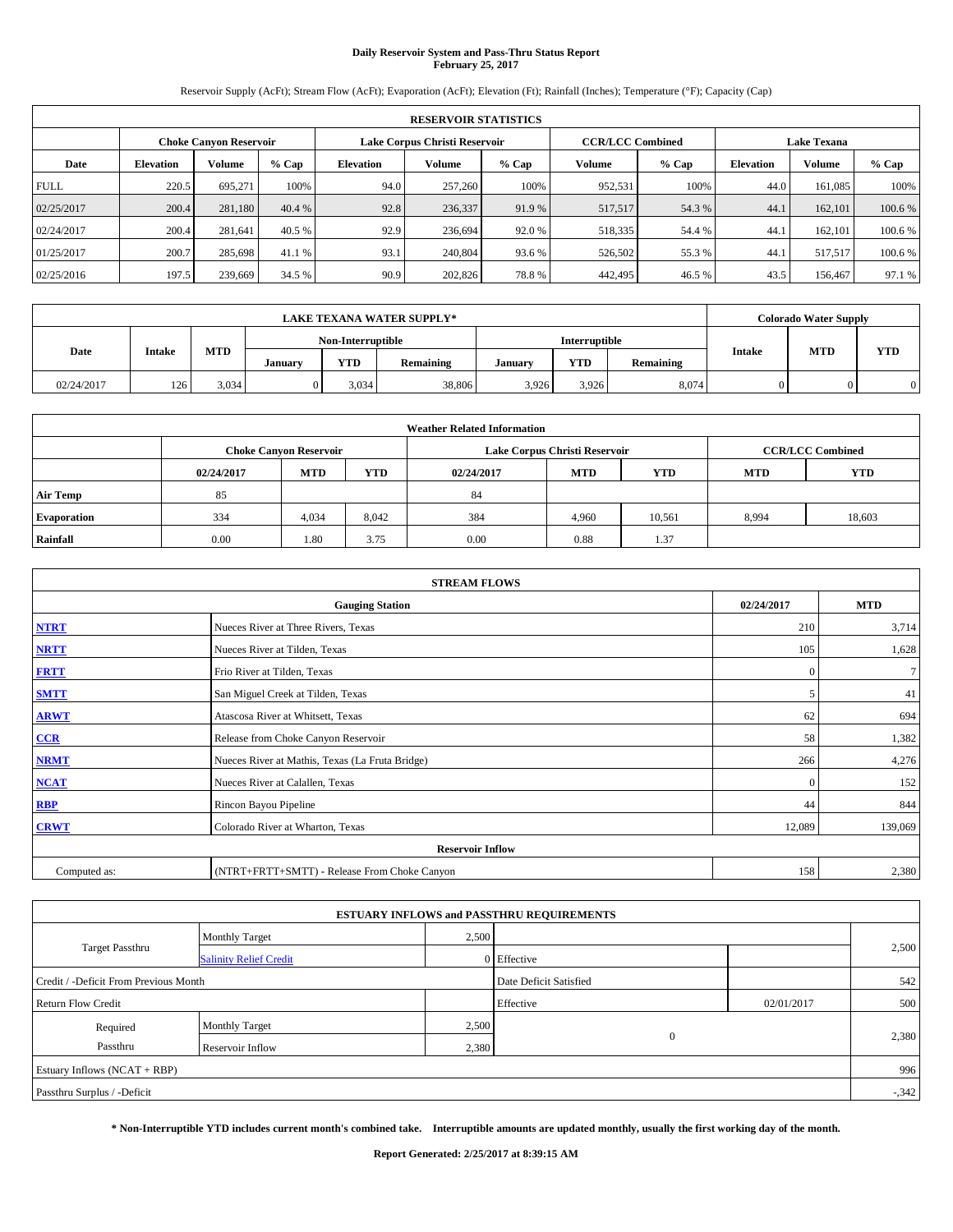## **Daily Reservoir System and Pass-Thru Status Report February 26, 2017**

Reservoir Supply (AcFt); Stream Flow (AcFt); Evaporation (AcFt); Elevation (Ft); Rainfall (Inches); Temperature (°F); Capacity (Cap)

|             | <b>RESERVOIR STATISTICS</b> |                        |         |                                                          |         |         |         |         |                    |               |         |
|-------------|-----------------------------|------------------------|---------|----------------------------------------------------------|---------|---------|---------|---------|--------------------|---------------|---------|
|             |                             | Choke Canvon Reservoir |         | <b>CCR/LCC Combined</b><br>Lake Corpus Christi Reservoir |         |         |         |         | <b>Lake Texana</b> |               |         |
| Date        | <b>Elevation</b>            | Volume                 | $%$ Cap | <b>Elevation</b>                                         | Volume  | $%$ Cap | Volume  | $%$ Cap | <b>Elevation</b>   | <b>Volume</b> | % Cap   |
| <b>FULL</b> | 220.5                       | 695.271                | 100%    | 94.0                                                     | 257,260 | 100%    | 952,531 | 100%    | 44.0               | 161.085       | 100%    |
| 02/26/2017  | 200.3                       | 280,718                | 40.4 %  | 92.8                                                     | 234,735 | 91.2 %  | 515,453 | 54.1 %  | 44.1               | 162,101       | 100.6 % |
| 02/25/2017  | 200.4                       | 281,180                | 40.4 %  | 92.8                                                     | 236,337 | 91.9 %  | 517,517 | 54.3 %  | 44.                | 162,101       | 100.6 % |
| 01/26/2017  | 200.6                       | 284,917                | 41.0 %  | 93.1                                                     | 240,804 | 93.6 %  | 525,721 | 55.2 %  | 44.                | 515,453       | 100.6 % |
| 02/26/2016  | 197.6                       | 240,496                | 34.6 %  | 91.0                                                     | 204,365 | 79.4 %  | 444.861 | 46.7%   | 43.9               | 160,156       | 99.4 %  |

|            | <b>LAKE TEXANA WATER SUPPLY*</b> |            |         |                   |           |         |               |           |               |            | <b>Colorado Water Supply</b> |  |  |
|------------|----------------------------------|------------|---------|-------------------|-----------|---------|---------------|-----------|---------------|------------|------------------------------|--|--|
|            |                                  |            |         | Non-Interruptible |           |         | Interruptible |           |               |            |                              |  |  |
| Date       | Intake                           | <b>MTD</b> | January | <b>YTD</b>        | Remaining | January | YTD           | Remaining | <b>Intake</b> | <b>MTD</b> | <b>YTD</b>                   |  |  |
| 02/25/2017 | 126                              | 3,160      |         | 3.160             | 38,680    | 3,926   | 3,926         | 8,074     |               |            |                              |  |  |

| <b>Weather Related Information</b> |            |                                                                                  |       |      |                               |                         |       |        |  |  |
|------------------------------------|------------|----------------------------------------------------------------------------------|-------|------|-------------------------------|-------------------------|-------|--------|--|--|
|                                    |            | <b>Choke Canvon Reservoir</b>                                                    |       |      | Lake Corpus Christi Reservoir | <b>CCR/LCC Combined</b> |       |        |  |  |
|                                    | 02/25/2017 | <b>YTD</b><br><b>MTD</b><br><b>MTD</b><br><b>YTD</b><br><b>MTD</b><br>02/25/2017 |       |      |                               |                         |       |        |  |  |
| <b>Air Temp</b>                    | 70         |                                                                                  |       | 70   |                               |                         |       |        |  |  |
| <b>Evaporation</b>                 | 172        | 4.206                                                                            | 8,214 | 238  | 5,198                         | 10,799                  | 9,404 | 19,013 |  |  |
| Rainfall                           | 0.00       | 1.80                                                                             | 3.75  | 0.00 | 0.88                          | 1.37                    |       |        |  |  |

| <b>STREAM FLOWS</b> |                                                 |                |            |  |  |  |  |  |  |  |
|---------------------|-------------------------------------------------|----------------|------------|--|--|--|--|--|--|--|
|                     | <b>Gauging Station</b>                          | 02/25/2017     | <b>MTD</b> |  |  |  |  |  |  |  |
| <b>NTRT</b>         | Nueces River at Three Rivers, Texas             | 204            | 3,918      |  |  |  |  |  |  |  |
| <b>NRTT</b>         | Nueces River at Tilden, Texas                   | 117            | 1,745      |  |  |  |  |  |  |  |
| <b>FRTT</b>         | Frio River at Tilden, Texas                     | $\mathbf{0}$   | $\tau$     |  |  |  |  |  |  |  |
| <b>SMTT</b>         | San Miguel Creek at Tilden, Texas               | 3              | 44         |  |  |  |  |  |  |  |
| <b>ARWT</b>         | Atascosa River at Whitsett, Texas               | 46             | 739        |  |  |  |  |  |  |  |
| $CCR$               | Release from Choke Canyon Reservoir             | 58             | 1,439      |  |  |  |  |  |  |  |
| <b>NRMT</b>         | Nueces River at Mathis, Texas (La Fruta Bridge) | 280            | 4,556      |  |  |  |  |  |  |  |
| <b>NCAT</b>         | Nueces River at Calallen, Texas                 | $\overline{4}$ | 156        |  |  |  |  |  |  |  |
| <b>RBP</b>          | Rincon Bayou Pipeline                           | 63             | 907        |  |  |  |  |  |  |  |
| <b>CRWT</b>         | Colorado River at Wharton, Texas                | 9,965          | 149,034    |  |  |  |  |  |  |  |
|                     |                                                 |                |            |  |  |  |  |  |  |  |
| Computed as:        | (NTRT+FRTT+SMTT) - Release From Choke Canyon    |                |            |  |  |  |  |  |  |  |

|                                       |                               |       | <b>ESTUARY INFLOWS and PASSTHRU REQUIREMENTS</b> |            |          |
|---------------------------------------|-------------------------------|-------|--------------------------------------------------|------------|----------|
|                                       | Monthly Target                | 2,500 |                                                  |            |          |
| <b>Target Passthru</b>                | <b>Salinity Relief Credit</b> |       | 0 Effective                                      |            | 2,500    |
| Credit / -Deficit From Previous Month |                               |       | Date Deficit Satisfied                           |            | 542      |
| <b>Return Flow Credit</b>             |                               |       | Effective                                        | 02/01/2017 | 500      |
| Required                              | Monthly Target                | 2,500 |                                                  |            |          |
| Passthru                              | <b>Reservoir Inflow</b>       | 2,531 | $\mathbf{0}$                                     |            | 2,500    |
| Estuary Inflows $(NCAT + RBP)$        |                               |       |                                                  |            | 1,063    |
| Passthru Surplus / -Deficit           |                               |       |                                                  |            | $-0.395$ |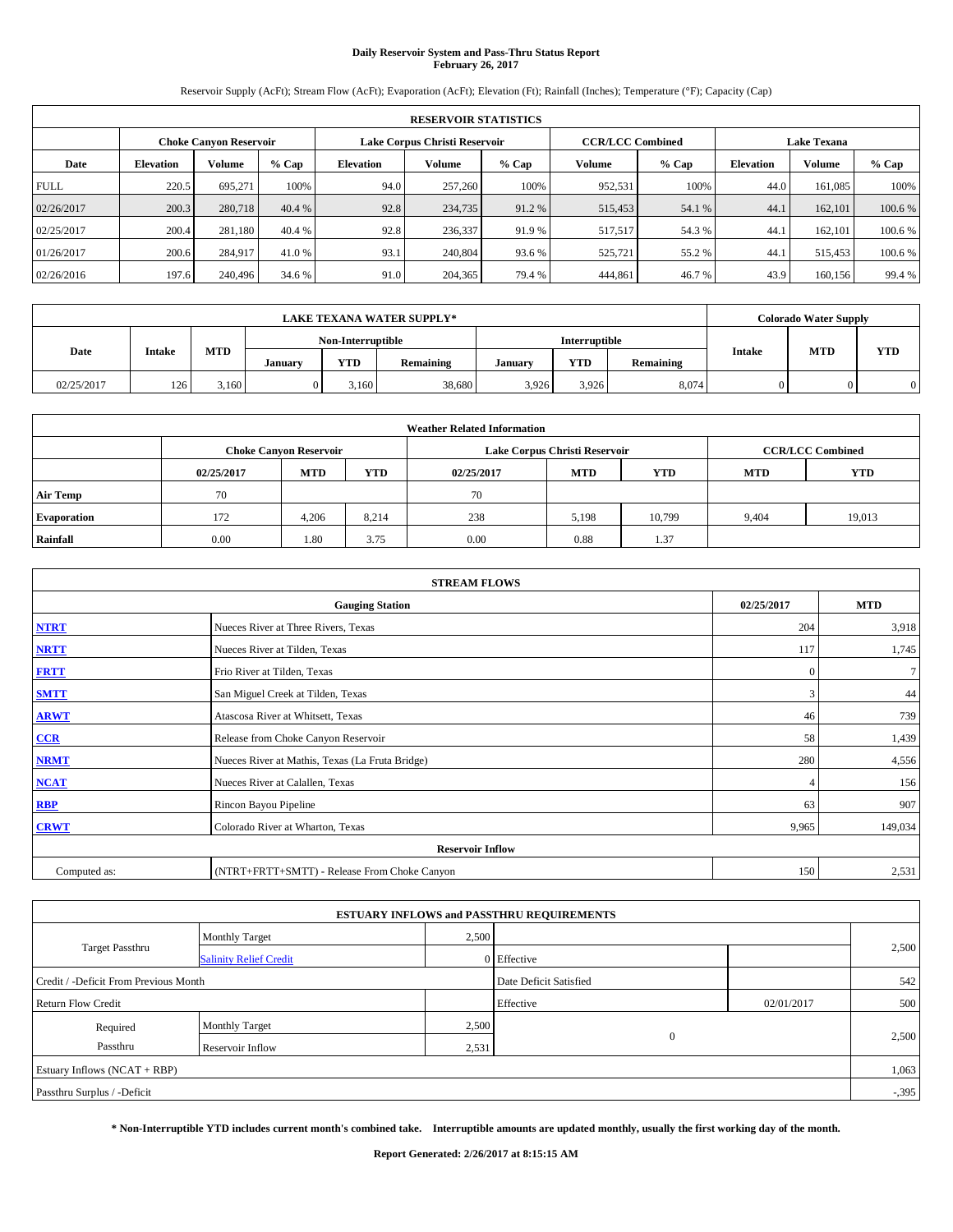## **Daily Reservoir System and Pass-Thru Status Report February 27, 2017**

Reservoir Supply (AcFt); Stream Flow (AcFt); Evaporation (AcFt); Elevation (Ft); Rainfall (Inches); Temperature (°F); Capacity (Cap)

|             | <b>RESERVOIR STATISTICS</b> |                               |         |                  |                               |         |                         |         |                    |         |         |
|-------------|-----------------------------|-------------------------------|---------|------------------|-------------------------------|---------|-------------------------|---------|--------------------|---------|---------|
|             |                             | <b>Choke Canvon Reservoir</b> |         |                  | Lake Corpus Christi Reservoir |         | <b>CCR/LCC Combined</b> |         | <b>Lake Texana</b> |         |         |
| Date        | <b>Elevation</b>            | Volume                        | $%$ Cap | <b>Elevation</b> | <b>Volume</b>                 | $%$ Cap | Volume                  | $%$ Cap | <b>Elevation</b>   | Volume  | % Cap   |
| <b>FULL</b> | 220.5                       | 695.271                       | 100%    | 94.0             | 257,260                       | 100%    | 952,531                 | 100%    | 44.0               | 161,085 | 100%    |
| 02/27/2017  | 200.3                       | 280,718                       | 40.4 %  | 92.8             | 234,735                       | 91.2 %  | 515,453                 | 54.1 %  | 44.1               | 162,101 | 100.6 % |
| 02/26/2017  | 200.3                       | 280,718                       | 40.4 %  | 92.8             | 234,735                       | 91.2 %  | 515,453                 | 54.1 %  | 44.1               | 162,101 | 100.6%  |
| 01/27/2017  | 200.6                       | 285.541                       | 41.1 %  | 93.1             | 240,446                       | 93.5 %  | 525,987                 | 55.2 %  | 44.1               | 515,453 | 100.6 % |
| 02/27/2016  | 197.6                       | 241,185                       | 34.7 %  | 91.0             | 203,852                       | 79.2 %  | 445,037                 | 46.7%   | 44.1               | 162,101 | 100.6%  |

|            | <b>LAKE TEXANA WATER SUPPLY*</b> |            |         |                   |           |         |               |           |               | <b>Colorado Water Supply</b> |            |  |
|------------|----------------------------------|------------|---------|-------------------|-----------|---------|---------------|-----------|---------------|------------------------------|------------|--|
|            |                                  |            |         | Non-Interruptible |           |         | Interruptible |           |               |                              |            |  |
| Date       | Intake                           | <b>MTD</b> | January | <b>YTD</b>        | Remaining | January | YTD           | Remaining | <b>Intake</b> | <b>MTD</b>                   | <b>YTD</b> |  |
| 02/26/2017 | 126                              | 3,287      |         | 3.287             | 38,553    | 3,926   | 3,926         | 8,074     |               |                              |            |  |

| <b>Weather Related Information</b> |                               |            |            |            |                               |                         |            |            |
|------------------------------------|-------------------------------|------------|------------|------------|-------------------------------|-------------------------|------------|------------|
|                                    | <b>Choke Canyon Reservoir</b> |            |            |            | Lake Corpus Christi Reservoir | <b>CCR/LCC Combined</b> |            |            |
|                                    | 02/26/2017                    | <b>MTD</b> | <b>YTD</b> | 02/26/2017 | <b>MTD</b>                    | <b>YTD</b>              | <b>MTD</b> | <b>YTD</b> |
| <b>Air Temp</b>                    | 81                            |            |            | 81         |                               |                         |            |            |
| <b>Evaporation</b>                 | 99                            | 4,305      | 8,313      | 155        | 5,353                         | 10,954                  | 9,658      | 19,267     |
| Rainfall                           | 0.00                          | 1.80       | 3.75       | 0.00       | 0.88                          | 1.37                    |            |            |

| <b>STREAM FLOWS</b> |                                                 |              |                |  |  |  |  |
|---------------------|-------------------------------------------------|--------------|----------------|--|--|--|--|
|                     | 02/26/2017                                      | <b>MTD</b>   |                |  |  |  |  |
| <b>NTRT</b>         | Nueces River at Three Rivers, Texas             | 200          | 4,119          |  |  |  |  |
| <b>NRTT</b>         | Nueces River at Tilden, Texas                   | 97           | 1,842          |  |  |  |  |
| <b>FRTT</b>         | Frio River at Tilden, Texas                     | $\mathbf{0}$ | $\overline{7}$ |  |  |  |  |
| <b>SMTT</b>         | San Miguel Creek at Tilden, Texas               | 3            | 47             |  |  |  |  |
| <b>ARWT</b>         | Atascosa River at Whitsett, Texas               | 38           | 777            |  |  |  |  |
| CCR                 | Release from Choke Canyon Reservoir             | 58           | 1,497          |  |  |  |  |
| <b>NRMT</b>         | Nueces River at Mathis, Texas (La Fruta Bridge) | 278          | 4,833          |  |  |  |  |
| <b>NCAT</b>         | Nueces River at Calallen, Texas                 | 16           | 172            |  |  |  |  |
| <b>RBP</b>          | Rincon Bayou Pipeline                           | 107          | 1,014          |  |  |  |  |
| <b>CRWT</b>         | Colorado River at Wharton, Texas                | 8,972        | 158,006        |  |  |  |  |
|                     | <b>Reservoir Inflow</b>                         |              |                |  |  |  |  |
| Computed as:        | (NTRT+FRTT+SMTT) - Release From Choke Canyon    | 146          | 2,677          |  |  |  |  |

|                                       |                               |       | <b>ESTUARY INFLOWS and PASSTHRU REQUIREMENTS</b> |            |         |
|---------------------------------------|-------------------------------|-------|--------------------------------------------------|------------|---------|
|                                       | Monthly Target                | 2,500 |                                                  |            |         |
| <b>Target Passthru</b>                | <b>Salinity Relief Credit</b> |       | 0 Effective                                      |            | 2,500   |
| Credit / -Deficit From Previous Month |                               |       | Date Deficit Satisfied                           |            | 542     |
| <b>Return Flow Credit</b>             |                               |       | Effective                                        | 02/01/2017 | 500     |
| Required                              | Monthly Target                | 2,500 |                                                  |            | 2,500   |
| Passthru                              | <b>Reservoir Inflow</b>       | 2,677 | $\mathbf{0}$                                     |            |         |
| Estuary Inflows $(NCAT + RBP)$        |                               |       |                                                  |            |         |
| Passthru Surplus / -Deficit           |                               |       |                                                  |            | $-.272$ |